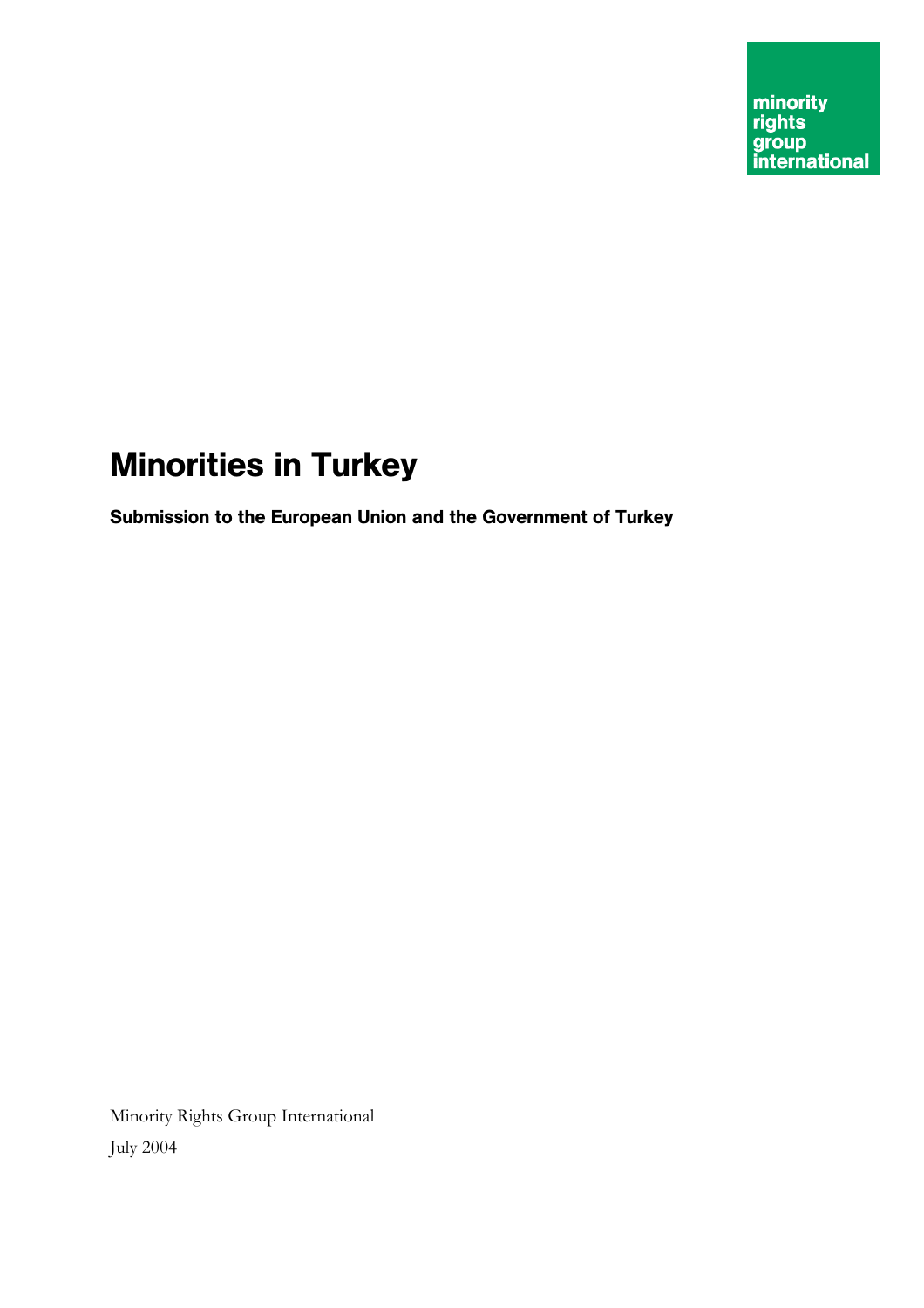# **Contents Page 2016**

| ۰.<br>×<br>۰,<br>۰.<br>۰, |
|---------------------------|
|---------------------------|

| Introduction                                                  | 3  |
|---------------------------------------------------------------|----|
| Minorities in Turkey                                          | 4  |
| Minorities according to European standards                    | 4  |
| Turkey and international minority rights standards            | 5  |
| Situation of minorities in Turkey                             | 7  |
| Education rights of minorities                                | 7  |
| Political participation of minorities<br>-                    | 12 |
| Media – in minority languages, and about minorities           | 15 |
| Other issues on the right to use language                     | 22 |
| Religious education                                           | 27 |
| Right to property                                             | 28 |
| Right to association and peaceful assembly                    | 33 |
| Freedom of movement                                           | 35 |
| Prohibition of discrimination                                 | 37 |
| Evaluation of Turkey's progress in meeting European standards | 39 |
| Recommendations to the Turkish government and the EU          | 41 |
| <b>Notes</b>                                                  | 46 |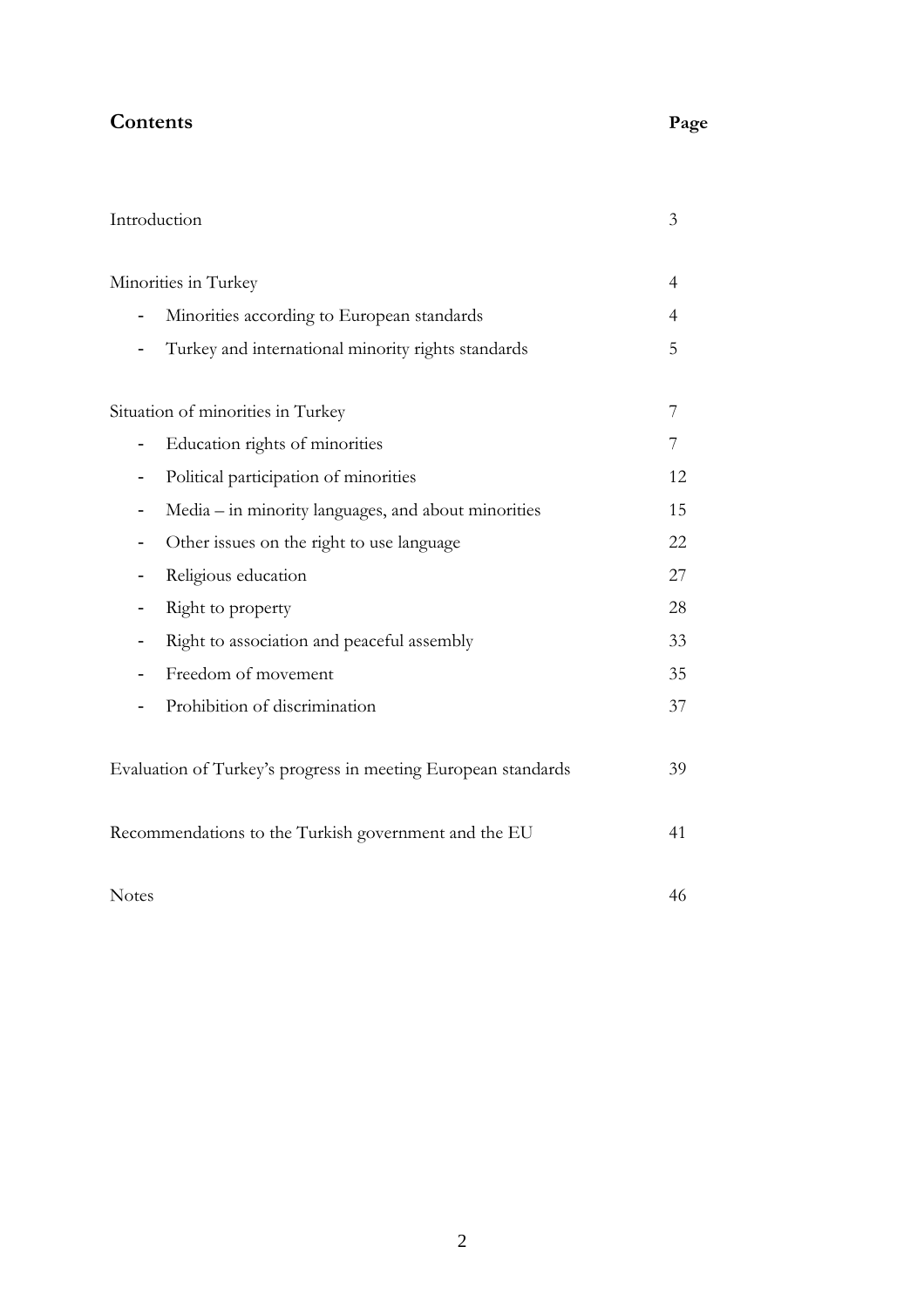## **Introduction**

For many years, Turkey has failed to recognize most of the minorities within its borders. Indeed, state authorities have attempted to 'Turkify' many of the minorities, such as the Greeks and the Kurds.<sup>1</sup> Now, as a country seeking accession to the European Union (EU), it has to comply with basic EU standards, which include the protection of minorities.

The year 2004 is crucial for Turkey, as the European Council (EC) in December is due to decide if Turkey has met the Copenhagen criteria, to demonstrate it has: 'stability of institutions guaranteeing democracy, the rule of law, human rights and respect for and protection of minorities'.

The EU's revised Accession Partnership has already set out that Turkey must, among other things:

*'Guarantee in law and in practice the full enjoyment of human rights and fundamental freedoms by all individuals without discrimination and irrespective of language, race, colour, sex, political opinion, religion or belief in line with relevant international and European instruments to which Turkey is a party.... ...Ensure cultural diversity and guarantee cultural rights for all citizens irrespective of their origin'*.

The rights and freedoms of all minorities in Turkey are, therefore, a high priority, and an essential element in the country's EU candidacy. This report seeks to analyse the position of minorities in Turkey, to assess the progress made so far in terms of constitutional and legislative reform, and to identify the areas in which changes and reforms are necessary.

The application process and the conditional nature of EU membership have had a significant impact on human rights practice in Turkey. Turkey has devised and adopted a National Programme for the Adoption of the Acquis, and has made considerable progress through reform packages, including constitutional amendments and legislative reform. These have abolished the state security courts and amended regulations in order to permit, at least in theory, broadcasting in traditionally used languages and non-Muslim foundations to register properties. Further, Article 90 of the Constitution now states that international law shall take priority over national law when there is inconsistency between them.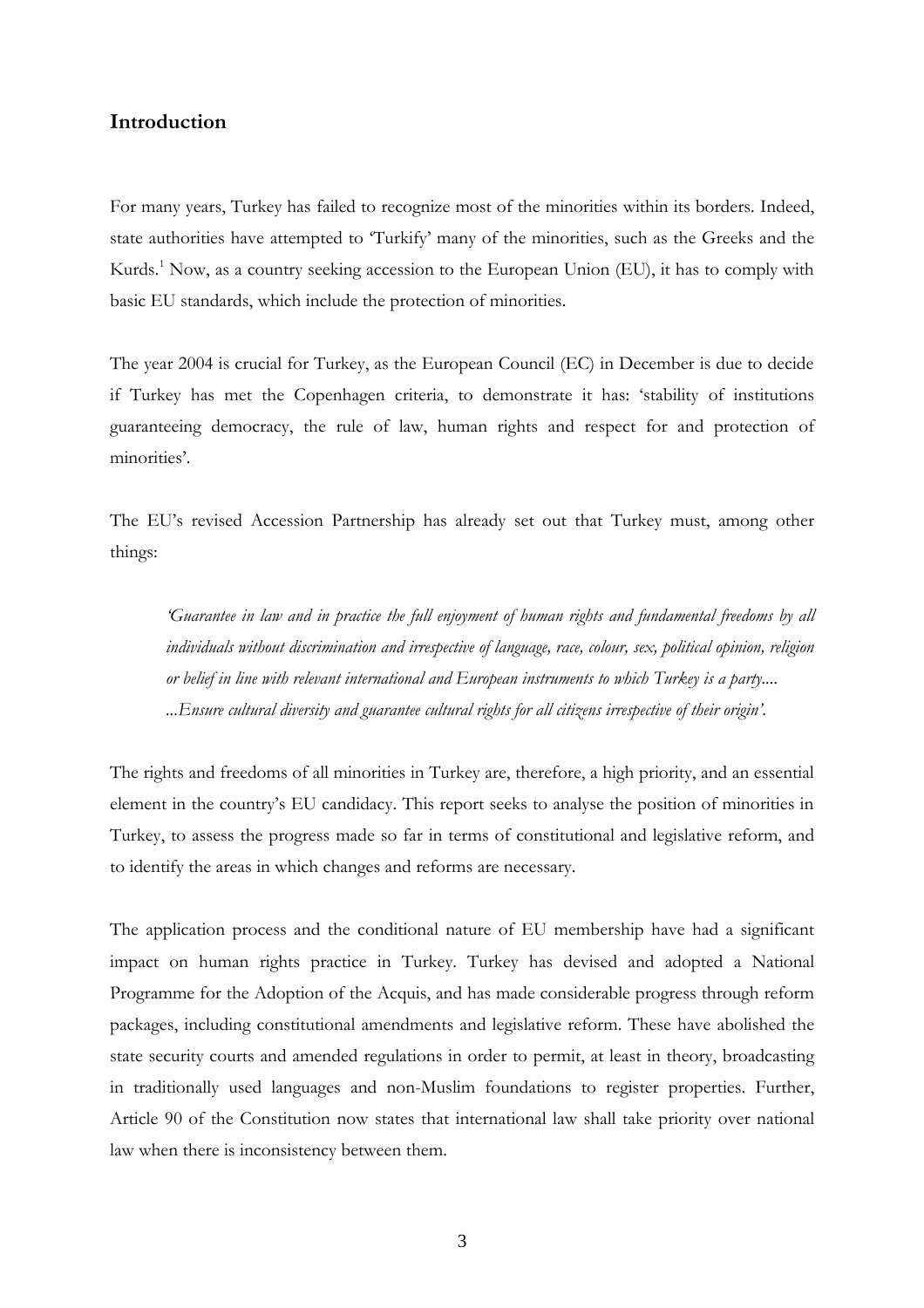The protection of minority rights still falls short, however, of European standards. Much remains to be done, from the very basic acceptance and recognition of minorities, through the basic right of certain minorities to live in and return to their homes, to the implementation of both the letter and the spirit of the new laws that purport to allow the practice of language and religion. This report, while not comprehensive, will examine the key issues, including the recognition of minorities, and the current ability of all ethnic, religious and linguistic groups to live freely.

## **Minorities in Turkey**

#### **Minorities according to European standards**

In assessing whether states have met the Copenhagen criteria, the EU has used international and European standards of minority rights, particularly given that the protection of internationally recognized fundamental rights is a general principle of EU law. The key texts, which set out international minority rights standards, are:

- The United Nations Declaration on the Rights of Persons Belonging to National or Ethnic, Religious and Linguistic Minorities (UNDM – adopted by unanimity among all United Nations [UN] member states, 1992).
- Article 27 of the International Covenant on Civil and Political Rights (ICCPR), which grants members of ethnic, religious and linguistic minorities the right to practice their culture and religion, and to use their language in community with other members of their group.
- The concluding document of the Copenhagen Meeting of the Commission on Security and Cooperation in Europe (CSCE – now the Organization for Security and Cooperation in Europe [OSCE] 1990), agreed by unanimity, which sets out rights for minorities across the CSCE region.
- The General Recommendations of the OSCE High Commissioner on National Minorities, which sets out how the OSCE's and other minority rights standards should be applied in practice, with particular reference to the prevention of conflict.
- The Council of Europe (CoE)'s Framework Convention for the Protection of National Minorities (FCNM). Forty-two out of the CoE's 45 member states have signed this, Turkey has refused to do so despite repeated requests by the Parliamentary Assembly.<sup>2</sup>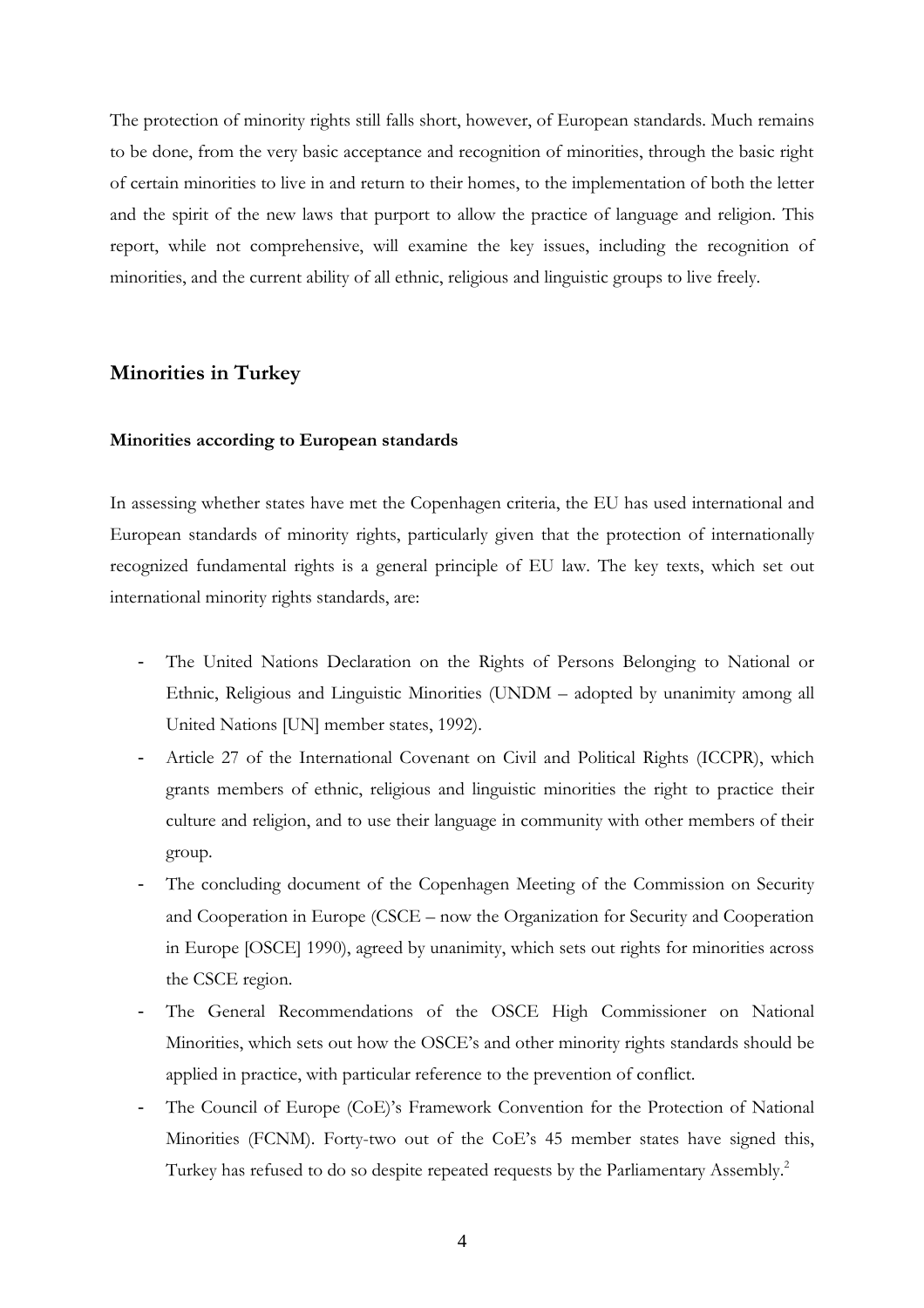The European Court of Human Rights (ECHR), in many ways the leading guardian of European human rights standards, has stated that: 'respect for [minorities] is a condition sina qua non for democratic society' (*Gorzelik v. Poland*, 2004).

To implement these standards it must be clear to which groups they apply. Taking all the standards together (including the cases in which they have been applied) the following basic rules about what constitutes a 'minority' have emerged.

First, a minority group is based on objective criteria and it is not for a particular national government, or national Constitution, to state who is and who is not a minority. The key determining factors for whether a minority group exists or not are:

- A shared group identity, based on culture, ethnicity, religion or language.
- Relative lack of power compared with the dominant group.

There are also subjective criteria. Both the group itself must desire to be seen as an ethnic, religious or linguistic group, and individuals have the right to a free choice as to whether they wish to be part of this group without suffering any detriment based on their choice.

#### **Turkey and international minority rights standards**

Turkey is a member of the UN and the OSCE and should therefore comply with their standards (e.g. the UNDM and the OSCE standards). Also, as a member of the CoE, it is bound by the jurisprudence of the ECHR. Unfortunately, Turkey has continued to refuse to further its protection of minority rights through adherence to the FCNM, despite repeated requests by CoE bodies to do so. Similarly in its recent adherence to the ICCPR, it made a declaration under Article 27, which appears to violate the essence of this Article, by stating that it will attempt to limit the rights under this Article to those minorities recognized under its Constitution or the Lausanne Peace Treaty (see later). Such a declaration violates the principle that minority groups are objectively determined and cannot be limited by national governments or Constitutions.

#### **The definition in national law**

This continued reluctance by Turkey to fully accept its duty to protect all of its minorities, appears to be based on its very restrictive application of the term 'minority'. This national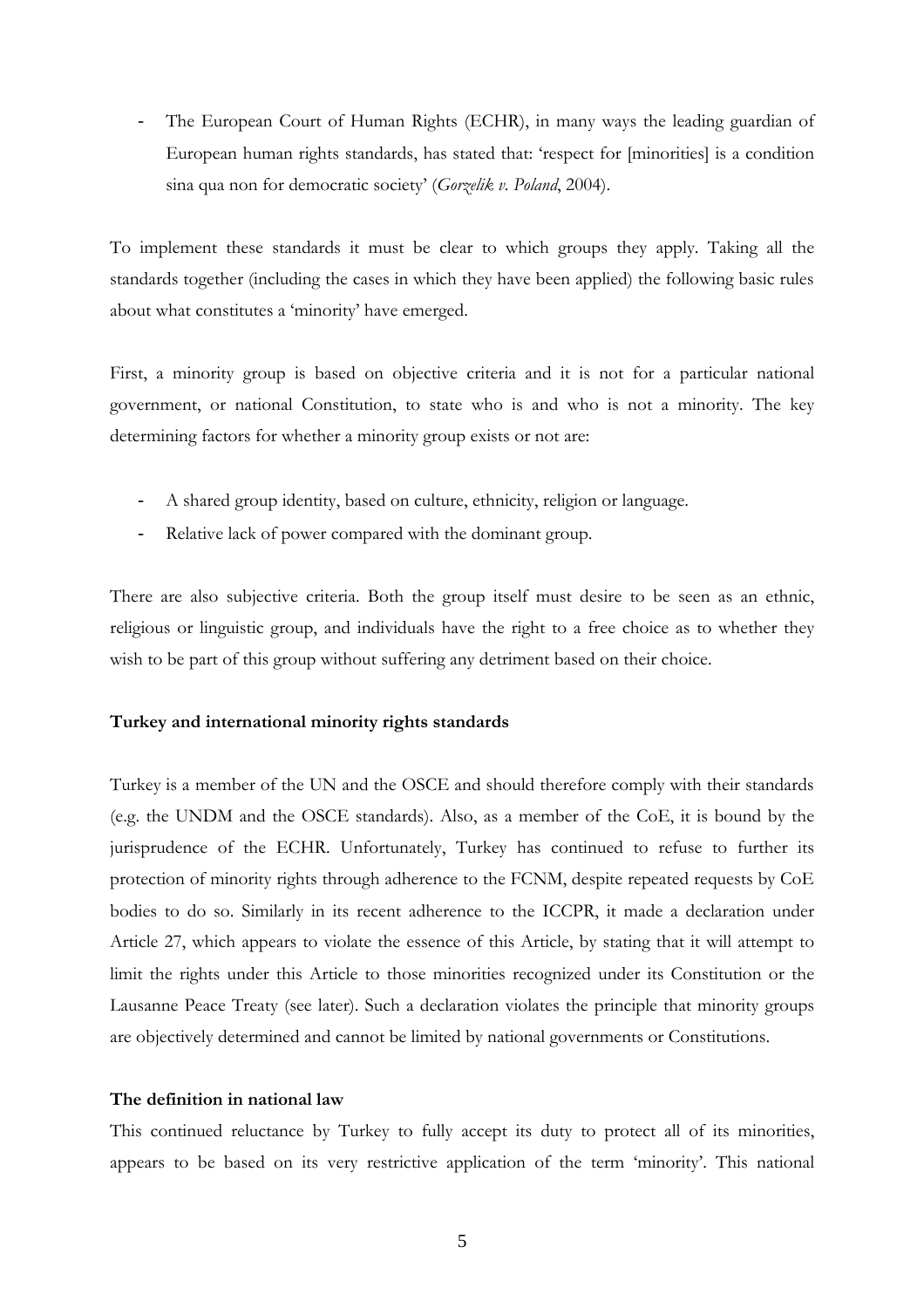application of the term minority, in breach of international standards, has the effect of denying minority rights to all groups except Armenians, Greeks and Jews. Unfortunately, there is still no sign of this approach changing (see, for example, the attempt to limit the application of ICCPR Article 27).

#### Lausanne Peace Treaty

Turkey still refers to the Lausanne Peace Treaty (signed on 24 July 1923) as the only source for its recognition and protection of minority groups. This is despite the fact that Lausanne was part of the limited League of Nations system of protection of specific minorities, which has long since evolved into today's system of the general protection of all minorities. Lausanne itself does not comply with modern standards, as it only refers to non-Muslim minorities (apart from Article 39 which refers to minorities more generally). Additonally, Turkey has restricted the Lausanne definition even further than the treaty allows, as in practice it has only been applied to Armenians, Greeks and Jews.

#### Turkish Constitution and law

The Turkish Constitution does not refer to minorities. The only relevant provision in the Constitution is Article 10 that guarantees all individuals 'equality before the law', without any discrimination, irrespective of language, race, colour, sex, political opinion, philosophical belief, religion and sect, or other such considerations. There are no laws on the protection of minorities, or any guaranteeing protection against discrimination.

#### Bilateral treaties

There is only one bilateral treaty regarding minorities, between Turkey and Bulgaria (1925), which states that the Lausanne provisions will also apply to ethnic Bulgarians in Turkey (and *vice versa*).

## **Some key minority groups in Turkey**

The Turkish application regarding who is and is not a minority is in breach of international standards. However, this report will refer to those groups who qualify as minorities under international standards (and therefore includes those groups that Turkey has a duty to protect). Below is a non-exhaustive list of key groups. It should be borne in mind that the distinction between ethnic, religious and linguistic minorities is often quite artificial; the important issue is how the group chooses to define itself.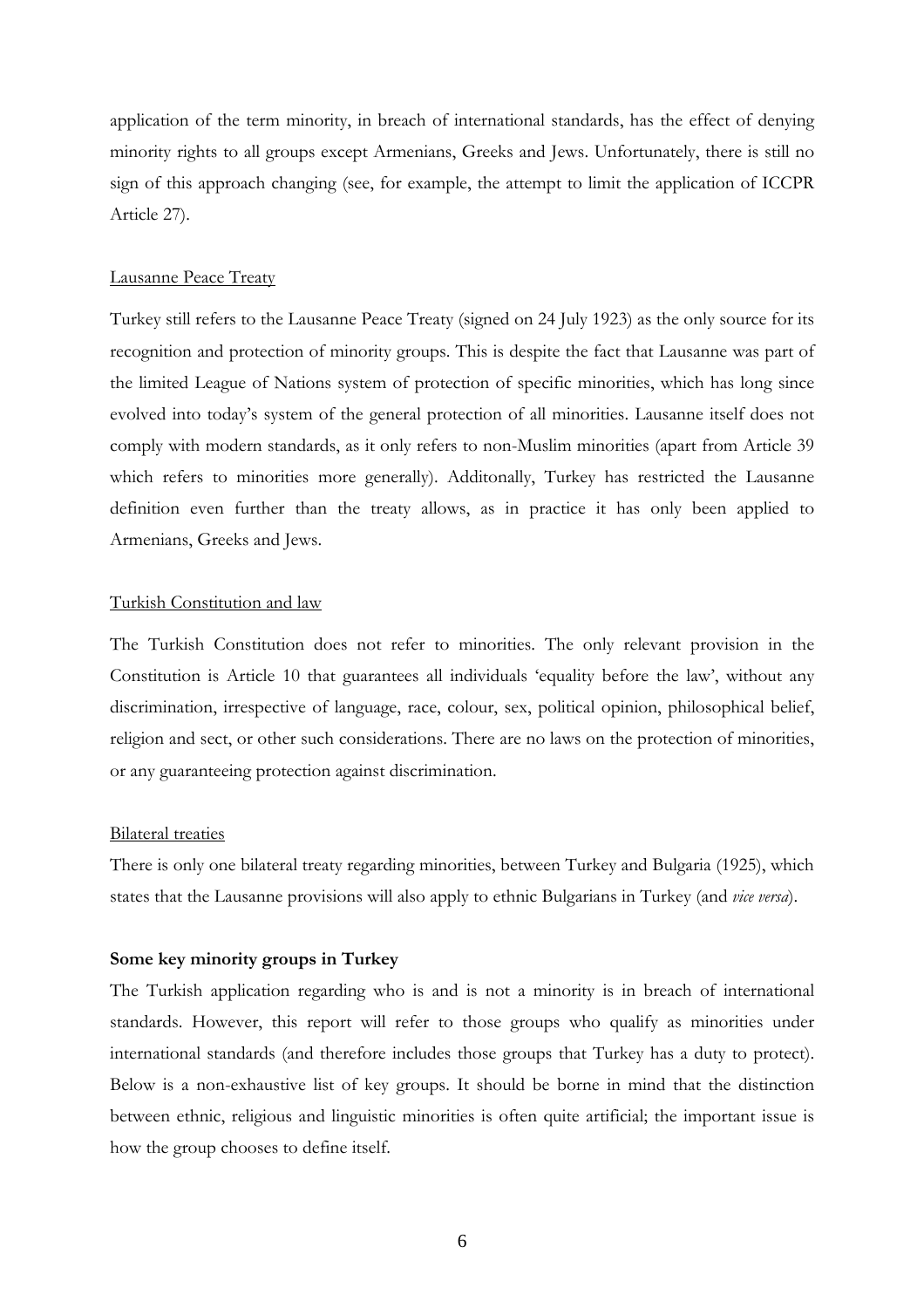## Ethnic and linguistic minorities

- The Kurdish community is the largest ethnic minority in Turkey, with a population estimated to be at least 15 million. They mostly live in south-eastern and eastern Turkey, although a large number have migrated to cities in western Turkey.
- The Roma population is over 500,000 according to official records, and Roma live throughout Turkey.<sup>3</sup>
- The Bosnian population is more than 1 million.
- Arabs live in all parts of Turkey, but are concentrated in the provinces of Antakya, Mardin and Siirt. Some define themselves by religion (as Alevis) rather than as Arabs.
- The Circassians, who number over 3 million, live throughout Turkey.<sup>4</sup>
- Laz live around Artvin, Rize and in the large cities. Their population is between 500,000 and 1 million.<sup>5</sup>
- Ethnic Bulgarians mostly live in Thrace.

## Religious minorities

- It is estimated that there are 60,000 Armenian Orthodox Christians, 20,000 Jews and 2,000–3,000 Greek Orthodox Christians resident in Turkey. These are the only groups recognized as 'non-Muslim minorities'.<sup>6</sup>
- There are also 15,000–20 000 Syriac Orthodox Christians and 5,000–7,000 Yazidis.<sup>7</sup>
- Additionally, there are Muslim religious minorities, in particular the large Alevi community, whose population is estimated at 12–15 million.<sup>8</sup>

## **Situation of minorities in Turkey**

## **Education rights of minorities**

#### **European standards**

The basic rights regarding education are that minority groups have the right to ensure that their children learn their language and culture, but also there is a duty on the state to ensure that the variety of cultures in the country are taught and mutually understood.

The European Convention on Human Rights (Protocol 1, Article 3) guarantees that: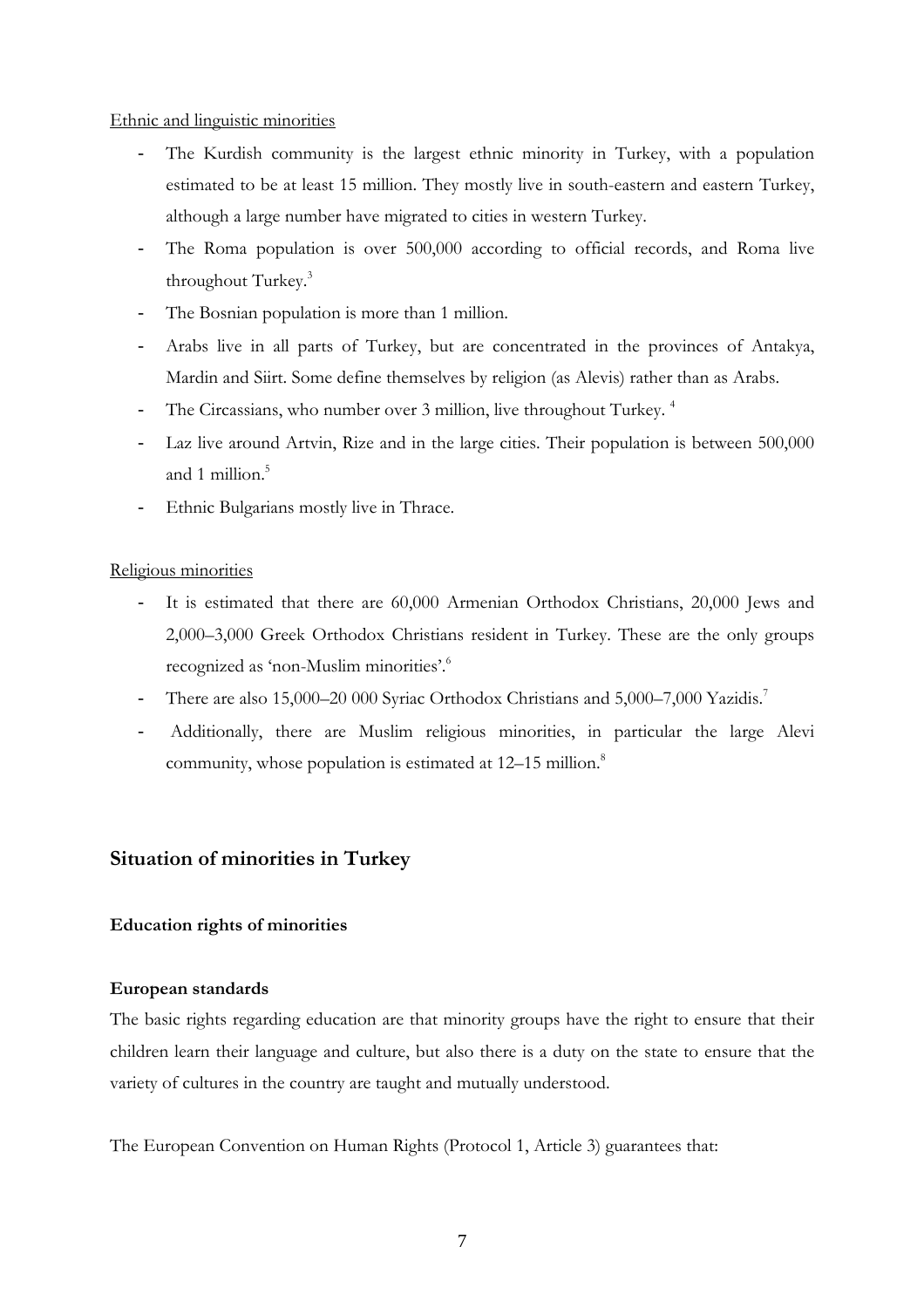*'No person shall be denied the right to education. In the exercise of any functions which it assumes in relation to education and to teaching, the State shall respect the right of parents to ensure such education and teaching in conformity with their own religious and philosophical convictions'.* 

Language has been held to be such a 'conviction'.<sup>9</sup>

The UNDM requires all UN member states to take:

*'appropriate measures so that, wherever possible, persons belonging to minorities may have adequate opportunities to learn their mother tongue or to have instruction in their mother tongue'.*

Both the OSCE Copenhagen document and the FCNM (Article 13) guarantee minorities the basic right to establish and maintain their educational institutions, organizations or associations, to ensure that they have adequate opportunities for the teaching both of and in their mother tongue (first language). Article 14 of the FCNM also suggests that this right to be taught and receive instruction in minority languages applies also to the national (public) education system where there is sufficient demand.

These rights are set out and explained in the OSCE's Hague Recommendations Regarding the Education Rights of National Minorities, 1966. This strongly recommends that states:

*'actively implement minority language education rights to the maximum of their available resources, individually and through international assistance and cooperation'.*

It further recommends that states ensure the involvement of minorities' representatives and parents in the development and implementation of policies and programmes related to minority education. The OSCE also points out that to ensure that minorities can fully enjoy their right: 'to establish and manage their own private educational institutions in conformity with domestic law', the state should not complicate legal and administrative requirements regulating the establishment and management of these institutions.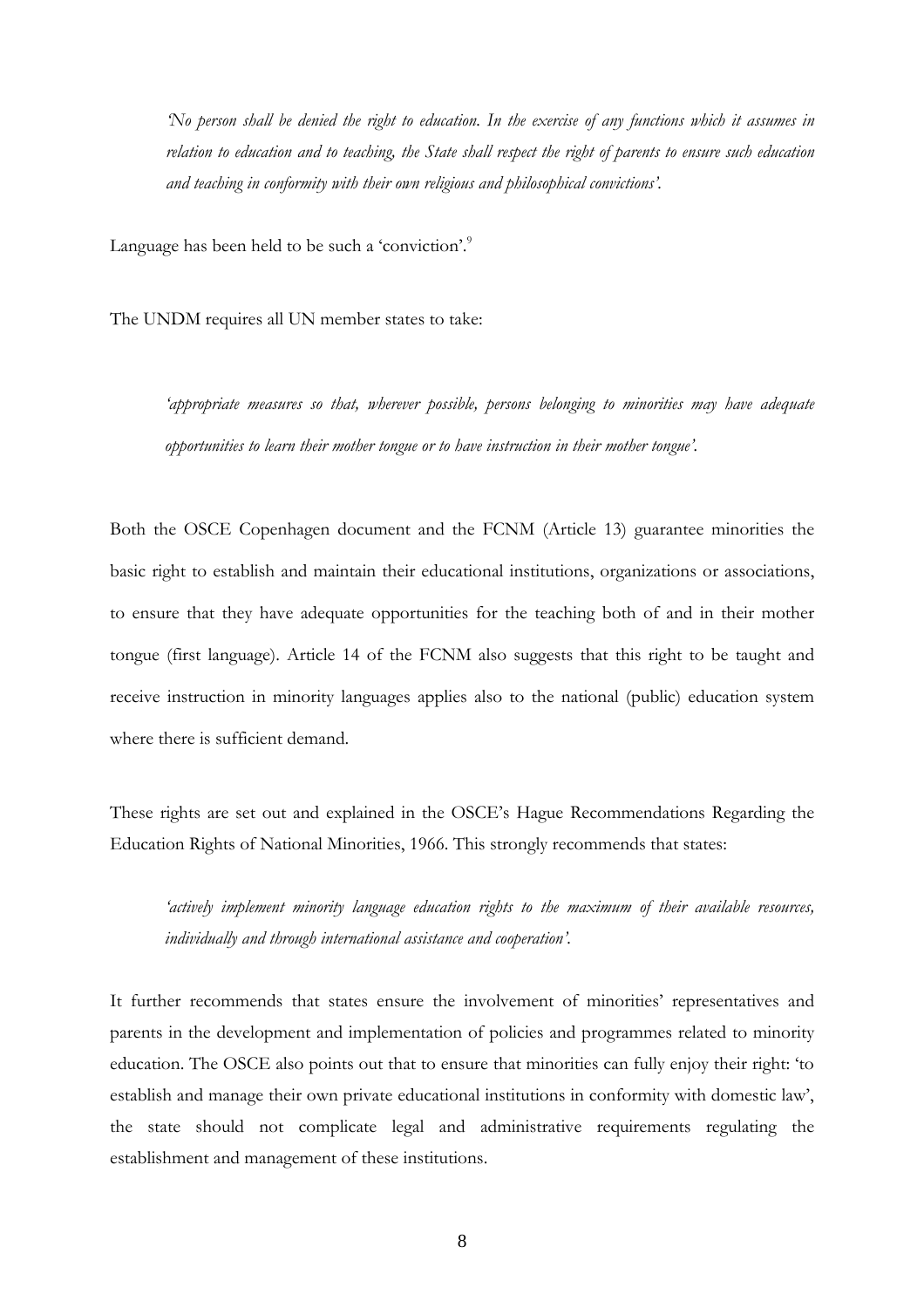The OSCE recommends that teaching at pre-school and *kindergarten* levels, and the curriculum in primary schools, should be in the minority language. In secondary schools, a substantial part of the curriculum should be taught in the minority language. Both the minority and state language should be taught on a regular basis. To ensure such education is possible, states should provide adequate facilities for the appropriate training of teachers and ensure access to such training.

The Hague Recommendations also state that minority language tertiary-level education, including vocational schools, should be possible:

*'when persons belonging to the national minority in question have expressed a desire for it, when they have demonstrated the need for it and when their numerical strength justifies it'* to ensure that: *'students are able to practice their occupation both in the minority and the state language'.*

Minorities should also be able to establish their own educational institutions at the tertiary level. Regarding the curricula, the OSCE recommends that: 'state educational authorities should ensure that the general compulsory curriculum includes the teaching of the histories, cultures and traditions of their respective national minorities'. The state educational system should also encourage: 'members of the majority to learn the languages of the national minorities living within the state', which would contribute to the strengthening of tolerance and multiculturalism within the state.

#### **Law and practice in Turkey**

#### Language

Article 42 of the Turkish Constitution states:

*'No language other than Turkish shall be taught as a mother tongue to Turkish citizens at any institutions of training or education, …foreign language education will be determined by law'*.

Article 3 states that the language of Turkey is Turkish. These Articles have been used to prevent any minority language education, private or public (with the exception of those minorities recognized under the Lausanne Treaty). Circassions, Kurds and Laz have requested and been repeatedly denied either schools teaching in their respective language, or even simply their language being an optional subject in schools in areas where they are a numerical majority. There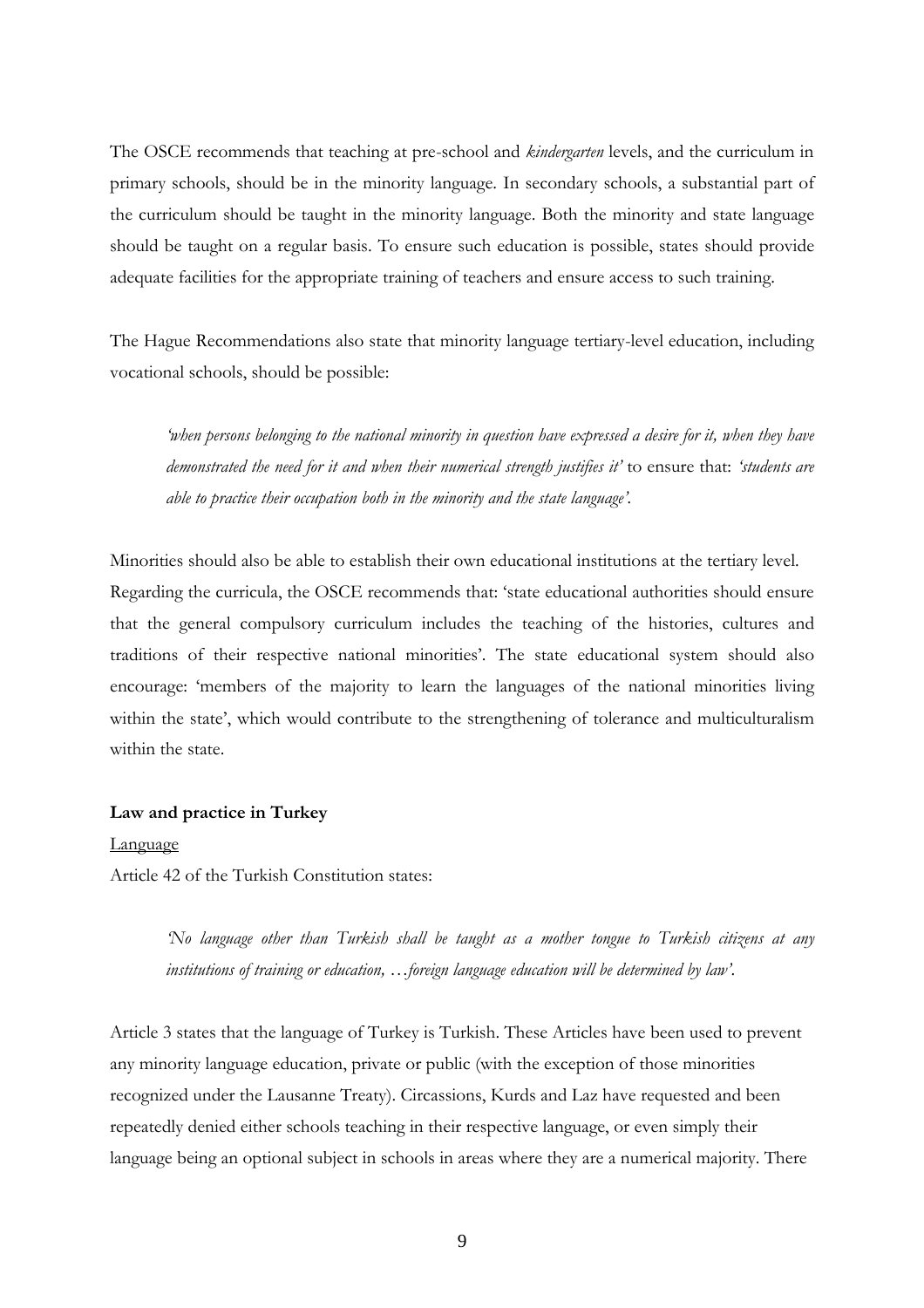are no language or literature departments in these minorities' languages at any university in Turkey.

Article 40 of the Lausanne Treaty states that non-Muslim minorities shall have the right to establish, manage and control, at their own expense, any schools and other establishments for instruction and education, with the right to use their own language therein. This, in theory, has given Armenian and Greek minorities the right to establish primary, secondary and high schools teaching in their respective language. However, in practice, restrictions have been, and continue to be placed on these, in particular on the supply of Greek-language teachers. Both Armenians and Greeks have also stated that the procedure for the approval of school textbooks is long and complicated. Further, in violation of the Lausanne Treaty, the Syriac minority has not benefited from this protection, despite their requests to be allowed to set up schools.<sup>10</sup>

However, the Constitution has not prevented some private and state educational establishments teaching in English and French. For example, Galatasaray High School uses French, and the Middle East Technical University (ODTU), the Boðaziçi University and some private universities use English.

Yet some significant progress has taken place. The Foreign Language Education and Teaching Law was amended on 9 August 2002. The law and the regulation on its implementation now make possible, in theory, the: 'learning of different languages and dialects used traditionally by Turkish citizens in their daily lives'. However, the law still does not explicitly protect the language rights of minorities. Further, it is hedged with many restrictions on how such teaching can be done, and includes a clause stating:

*'such courses cannot be against the fundamental principles of the Turkish Republic enshrined in the Constitution and the indivisible integrity of the state with its territory and nation'*.

These restrictions do not apply to education in English or French.

Despite this, there has been some progress regarding private language courses. In Adan, Batman, Þanlýurfa and Van, the Ministry of National Education, General Directorate of the Private Teaching Institutions, has permitted Kurdish courses. However, at least four other applications (Circassion and Kurdish) have not been finalised for more than a year due to bureaucratic delays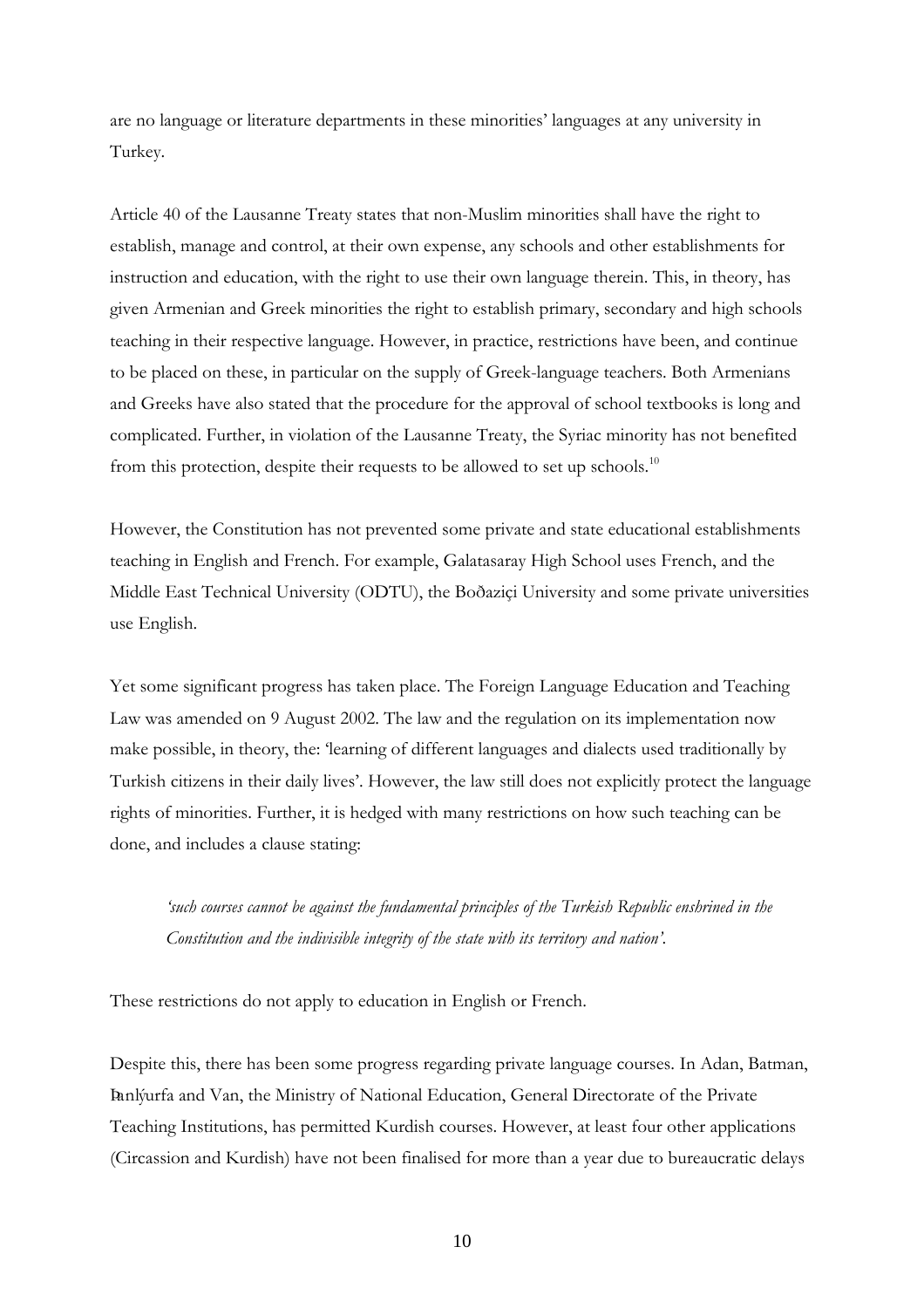and the strict requirements about establishing the courses. The Laz state that they do not have the economic resources to establish their own courses.

Further, the use of minority languages in schools, or even requesting their use, continues to lead to punishment. For example, Oktay Eriman, a teacher, was transferred from Batman city centre to another school in Gercü<sup>o</sup>, for asking students to memorize a poem in Kurdish about peace.<sup>11</sup> Calling for education in your first language can still be grounds for prosecution. The Ankara Public Prosecutor began a case for the closure of the Trade Union of Education and Science Labourers (Eðitim-Sen) on 10 June 2004, because the Union's statute has 'education in mother tongue' as an objective. According to the Public Prosecutor this constitutes a violation of Articles 3 and 42 of the Constitution.<sup>12</sup>

#### Curriculum

Regarding the curriculum, research conducted by the History Foundation shows that school textbooks do not include information regarding history, culture and traditions of minorities. Worse still, the curriculum includes textbooks, which contain sweeping generalizations and discriminatory statements about minority groups. Many derogatory statements are found about the Roma,<sup>13</sup> the Armenians in history books and the Greek language in linguistic books,  $14$  as well as statements that the Turkish nationality and the Islamic religion are better than all others.<sup>15</sup>

#### **Assessment of compliance with European standards**

It is therefore clear that fundamental shifts in practice are needed before Turkey can be held to comply with the international standards on education and minorities. The fact that those asking for minority language education are persecuted, shows that such education is still seen as a threat.

On the three broad areas of rights, the right to set up private educational establishments is still restricted practice, even for Armenians and Greeks. Minority language provision is still nonexistent in state education. As for the curriculum, it can hardly be said to promote cooperation and understanding among communities when derogatory statements remain in school textbooks about different minorities.

Therefore Turkey, despite some moves in the right direction, needs to take fundamental steps to meet the spirit and practice of the OSCE's instruments. Multilingual and diverse education should be seen as a resource, and as necessary in a modern society, and not seen as a threat. In particular, Article 42 of the Constitution remains incompatible with a diverse society.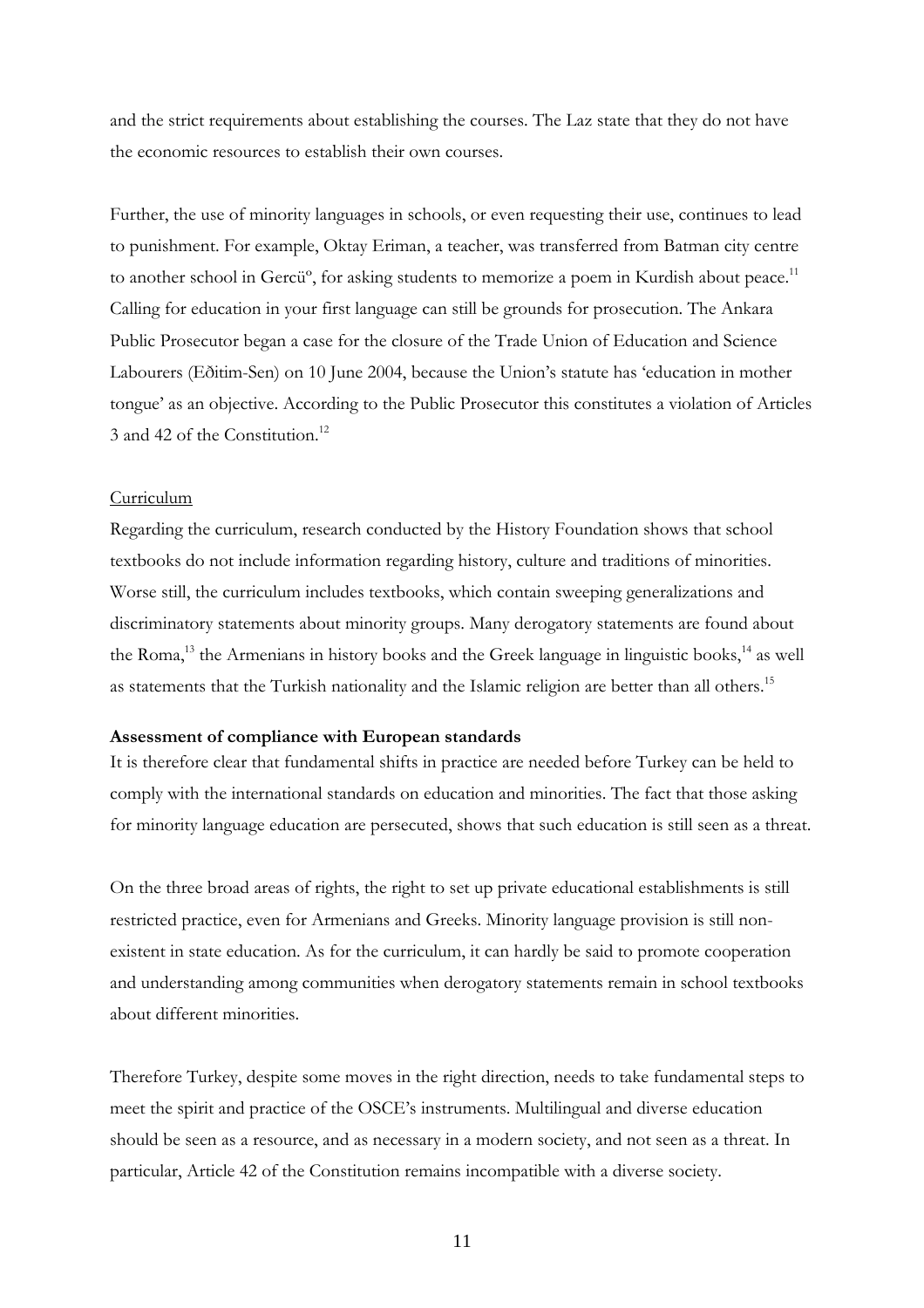## **Political participation of minorities**

#### **European standards**

The right of all persons to take part in the conduct of public affairs, without discrimination based on race, language or other status, is guaranteed by the FCNM (Article 15), the ICCPR (Article 25), the International Convention on the Elimination of All Forms of Racial Discrimination (ICERD, Article 5) and the UNDM (Article 2).

However, the organization to have most developed these standards is the OSCE. Its Copenhagen Document (paragraph 35) requires all OSCE states to:

*'respect the right of persons belonging to national minorities to effective participation in public affairs, including participation in the affairs relating to the protection and promotion of the identity of such minorities'.* 

The OSCE has also developed recommendations<sup>16</sup> on how to best implement these rights in practice. Along with language and education, it has identified the right to participation as an essential component of conflict prevention. These recommendations remind member states that effective participation of national minorities in public life is: 'an essential component of a peaceful and democratic society'. The OSCE says:

*'states should ensure that opportunities exist for minorities to have an effective voice at the level of the central government, including through special arrangements as necessary'.* 

It also points out that freedom of association includes the right to establish political parties based on communal identities. Key recommendations that emerge from these two OSCE documents are:

- Constitutions should guarantee the right of persons belonging to all [national] minorities to take part in public life, including voting, being elected, participating in public office and freedom of association and expression.
- No restriction on the use of any language connected with elections should be authorized (whether in registration, participation, political parties or election campaigns).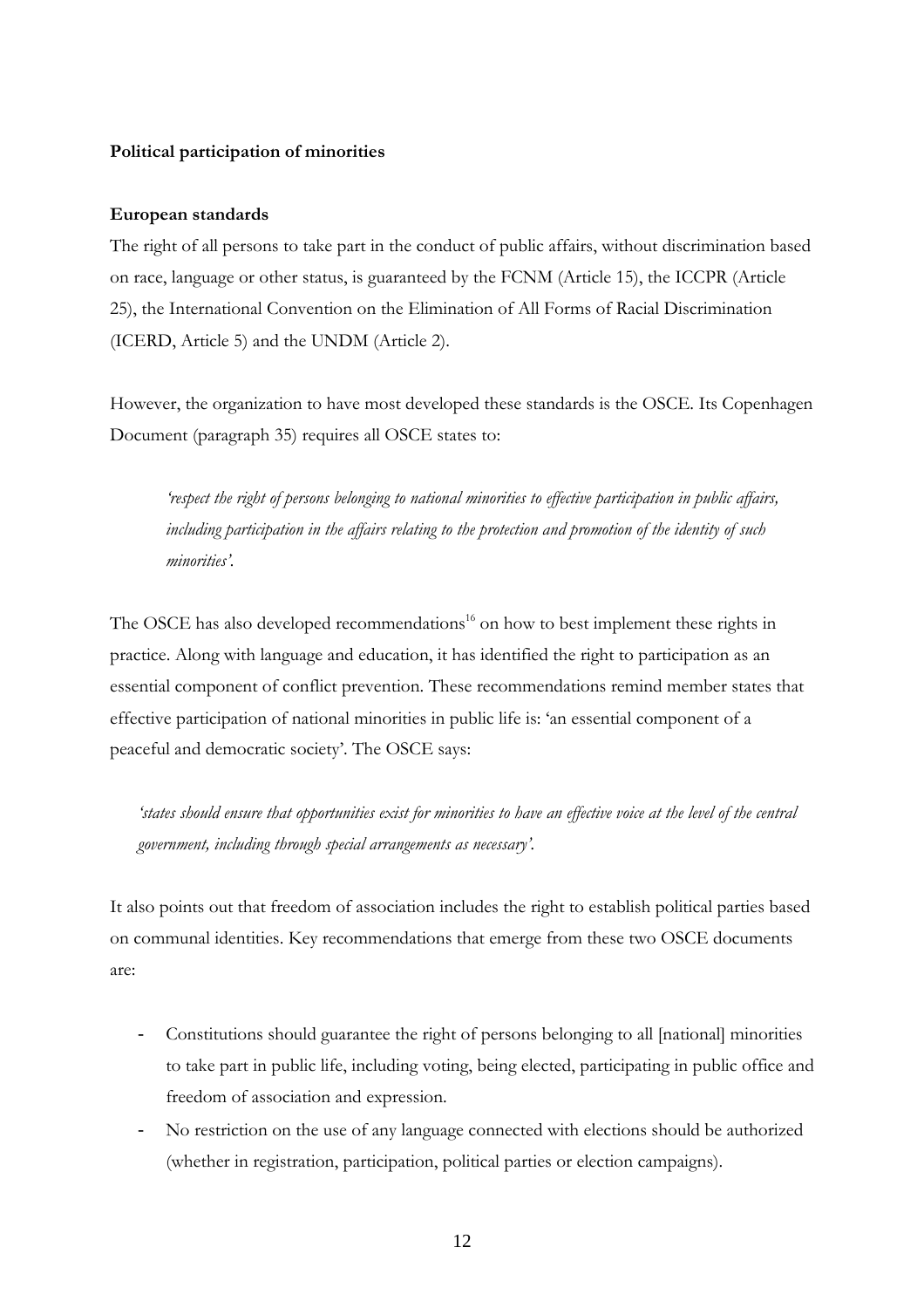- Administrative barriers to participation should be removed.
- Persons belonging to minorities should be made aware in their language of how to exercise their rights to participate in public life.
- Special arrangements will need to be made for persons displaced from their homes.
- High numerical thresholds for representation in the legislature will discourage minority representation. This can be prevented by either reducing the numerical threshold for all parties or ensuring it does not apply to parties representing national minorities (as is the case in Germany and Poland).

#### **Law and practice in Turkey**

Political parties and representation in Parliament through elections

Under the Turkish electoral system, political parties must gain 10 per cent of the national vote to enter Parliament.<sup>17</sup> This high percentage, (the highest recorded by the OSCE), discriminates particularly against Kurdish parties, who are largely regionally based and have strong support in their community, but are not able to pass this threshold. Although the pro-Kurdish political party DEHAP (Democracy Party) got more than 6 per cent of the total national vote in the last general election in November 2003 (and more than 45 per cent in the five largely Kurdish provinces), they have no seats in Parliament due to the threshold.

#### Restrictions on the aims and activities of the political parties

There are significant provisions in Turkish law prohibiting political activities based on or demanding minority rights. Article 81 of the Political Parties Law<sup>18</sup> on the 'Prevention of the Creation of Minorities' prohibits political parties from claiming: 'that minorities exist in the Turkish Republic based on national, religious, confessional, racial or language differences'. Many political parties have been closed under this Article and the ECHR has found a breach of Article 11 of the Convention.<sup>19</sup>

#### Prohibition of using minority languages in political activities

The Political Parties Law attempts to prevent the use of minority language in politics. Article 81(b) of the Law prohibits using a language other than Turkish:

*'in writing and printing party statutes or programmes; at congresses; at meetings in open air or indoor gatherings; at meetings and in propaganda; in placards, picture, phonograph records, voice and visual tapes, brochures and statements'.*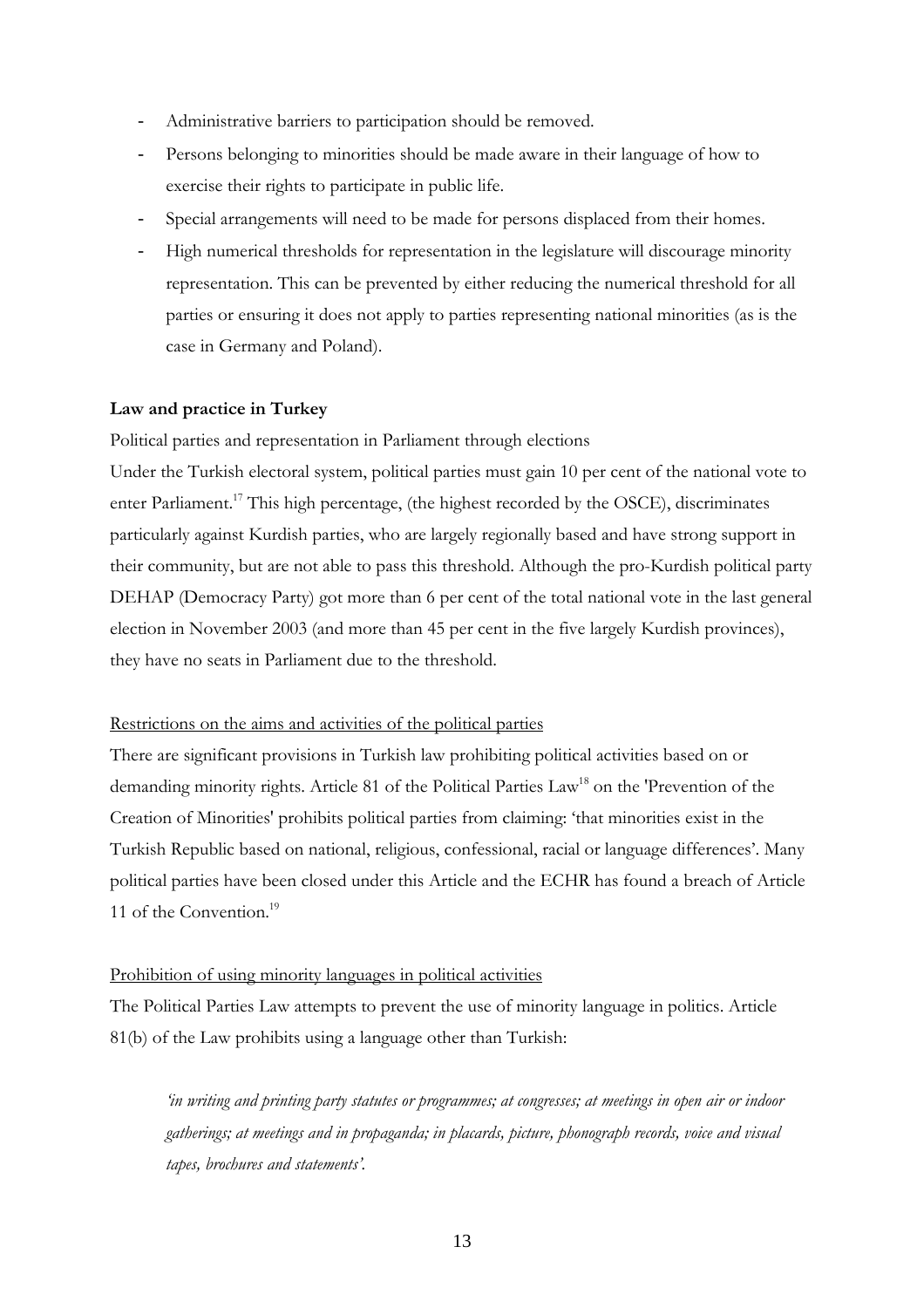However, the Article allows the translation of party statutes and programmes into foreign languages other than those forbidden by law. This restriction discriminates between foreign and minority languages, and is particularly discriminatory against pro-Kurdish parties, many of whose voters do not speak Turkish. In practice this provision has led to the harassment of politicians. For example the Ankara State Security Court opened an investigation against 13 executive board members of the HAK-PAR, a pro-Kurdish political party, for speaking in Kurdish during their party congress, using posters written in Kurdish and sending invitations in Kurdish to the President of Turkey.<sup>20</sup> Tahir Elçi was convicted on 8 July 2003 and fined under the Political Parties Law, being held responsible as an organizer, because during the congress of the People's Democracy Party (HADEP), a woman from the audience made a speech in Kurdish. This case has been under appeal to the Court of Appeal, where the State Prosecutor has requested that the conviction be upheld. Similarly the President of DEHAP was investigated for saying 'goodbye' in Kurdish during an election meeting.<sup>21</sup>

Another restrictive clause is Article 58 of the Law Concerning Fundamental Provisions on Elections and Voter Registries, $^{22}$  which forbids the use of languages other than Turkish in 'propaganda disseminated via radio or television as well as in other election propaganda'.

Developments concerning the harassment of politicians have been mixed. Leyla Zana and three other former Members of Parliament, who were members of the pro-Kurdish Democracy Party (DEP), and were convicted under Article 168 of the Penal Code, were retried under the reform package that now allows retrials in cases found to be in breach of the European Convention on Human Rights. Unfortunately, they were convicted again by the Ankara First State Security Court, but were released on 9 June 2004 following a request by the Prosecutor of the Court of Appeal to overturn the decision of the local court. The Court of Appeal referred to the standards set by the ECHR and the changes in Article 90 of the Constitution (which make international law supreme). However, in July 2004, the spokesperson of the General Directorate of the Police Organization stated that the police had applied to the Public Prosecutor to open investigation against Leyla Zana and her colleague for speaking in Kurdish at a political meeting.<sup>23</sup>

## Representation in Parliament through commissions

There is no parliamentary commission that consults with or includes minority representatives. A Minorities Sub-Commission, which included members of the Ministries of Internal and Foreign

14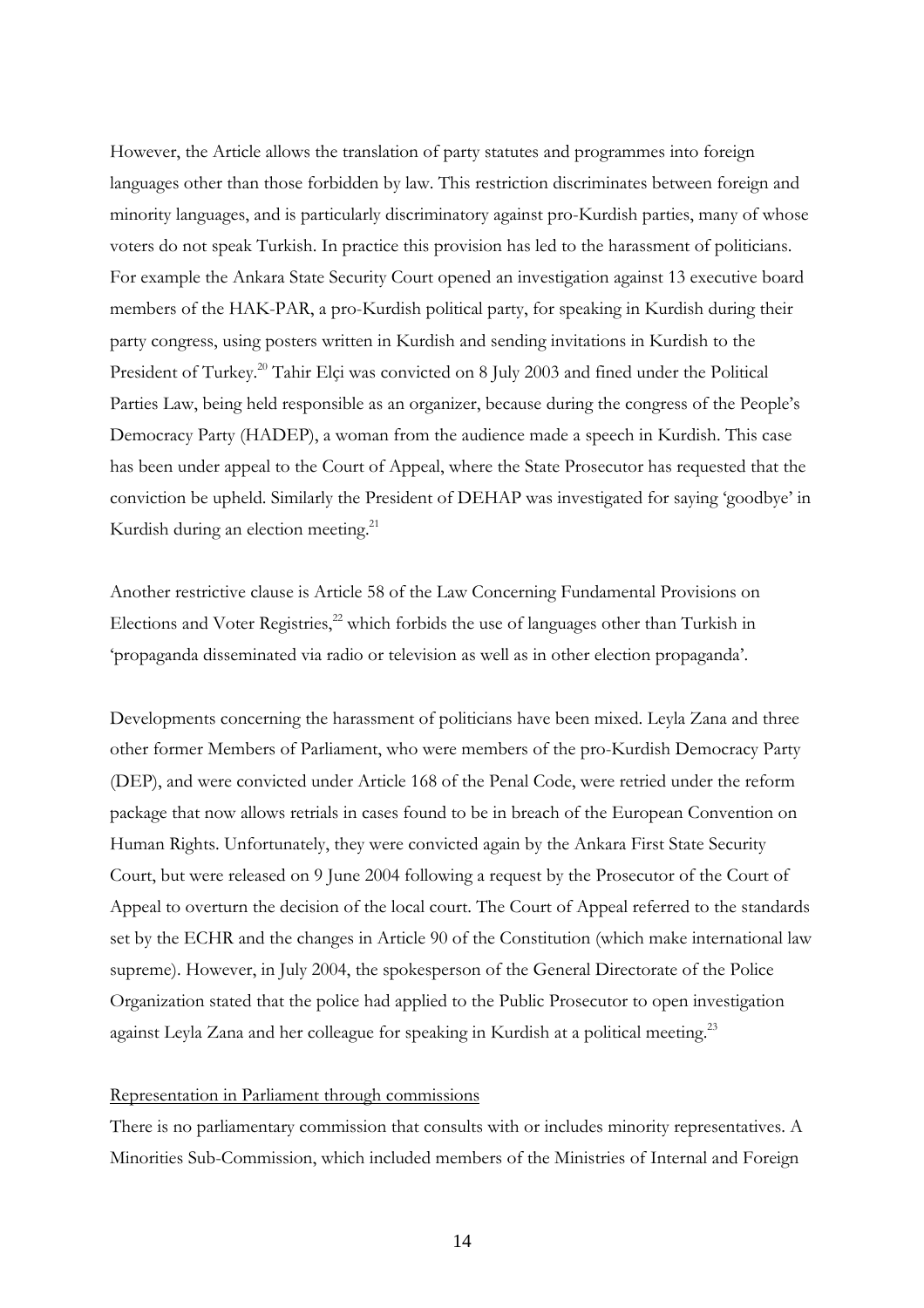Affairs, National Security Council, National Intelligence Organization and General Staff, was established by a 'secret' circular signed by the Prime Minister in 1962, but was recently abolished by another 'secret' circular. There was no public information about the activities and the role of this commission. A 'Board on Evaluation of Minority Problems', which includes members of the Ministries of Internal Affairs, Foreign Affairs and National Education and the ministries that are responsible for foundations, has been established in its place. This Board has the aim of making minority issues consistent with EU standards, but has restricted itself to the few minorities recognized by the Turkish state.<sup>24</sup> and does not include any permanent minority representatives.

## Representation of minorities in local government

There is no commission that represents the minority populations in the provincial or district governments in Turkey. Human rights boards are established in each of these governments but there are no members representing minorities.

#### **Assessment of compliance with European standards**

While some promising first steps have been made, particularly regarding the problems concerning the harassment of minority politicians, Turkey remains in violation of basic European standards on the effective participation of minorities in public life. This is due to the lack of a constitutional safeguard of this right and the continuing constitutional restrictions on the use of languages.

The most glaring violations are the continuing restrictions on the use of minority languages in the electoral process, particularly when compared with the possibility of using foreign languages. This is a violation of ICERD (Article 5) and the European Convention of Human Rights (Protocol 1, Article 2, together with Article 14) as well as the basic OSCE standards.

Also, the 10 per cent threshold makes it impossible for minority parties to be represented in Parliament, despite the strong support currently enjoyed by at least one Kurdish party in that community. Apart from being a violation of OSCE standards, this also excludes a large percentage of the community from having a stake in the political system.

#### **Media – in minority languages and about minorities**

#### **European standards**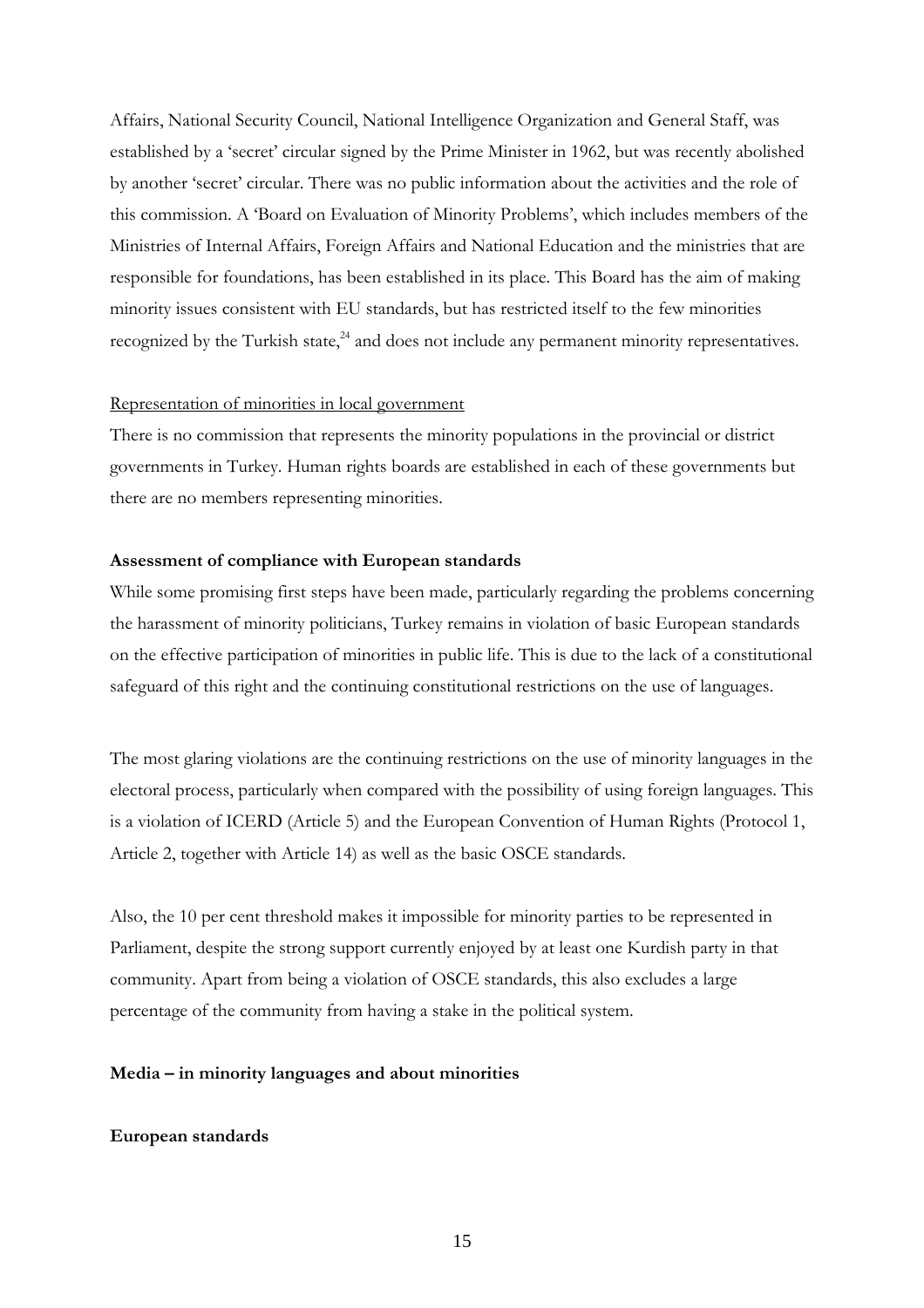Freedom of expression, without discrimination as to language, is a fundamental right under all basic international guarantees, including the European Convention on Human Rights (Article 10, together with Article 14) and the ICCPR (Article 19). Freedom of expression is particularly important for minorities, and the rights are set out in the OSCE's Copenhagen document. This guarantees minorities the right to disseminate, have access to and exchange information in their first language. Article 9 of the FCNM guarantees national minorities' right to create and use their own media.

Regarding the private media, the OSCE's Oslo Recommendations Regarding the Linguistic Rights of National Minorities recommends states ensure that persons belonging to national minorities have:

*'the right to establish and maintain their own minority language media. State regulation of the broadcast media shall be based on objective and non-discriminatory criteria and shall not be used to restrict enjoyment of minority rights'.*

Regarding the public media, the OSCE says that states should ensure that:

*'persons belonging to national minorities have access to broadcast time in their own language on publicly funded media. At national, regional and local levels the amount and quality of time allocated to broadcasting in the language of a given minority should be commensurate with the numerical size and concentration of the national minority and appropriate to its situation and needs'.*

In 2003, the OSCE developed its Guidelines on the Use of Minority Languages in the Broadcast Media, which reminds states that they must guarantee all persons, including persons belonging to national minorities, the right to maintain and develop their identity, including through the use of their language(s), in and through the broadcast media in conditions of equality and without discrimination. The guidelines recommend that states take special and concrete measures to ensure that persons belonging to national minorities enjoy effective equality with regard to the use of their language in the broadcast media. This should partly be done through ensuring the effective participation of persons belonging to national minorities in the development and implementation of policies on the broadcast media, including representation in relevant institutions and bodies.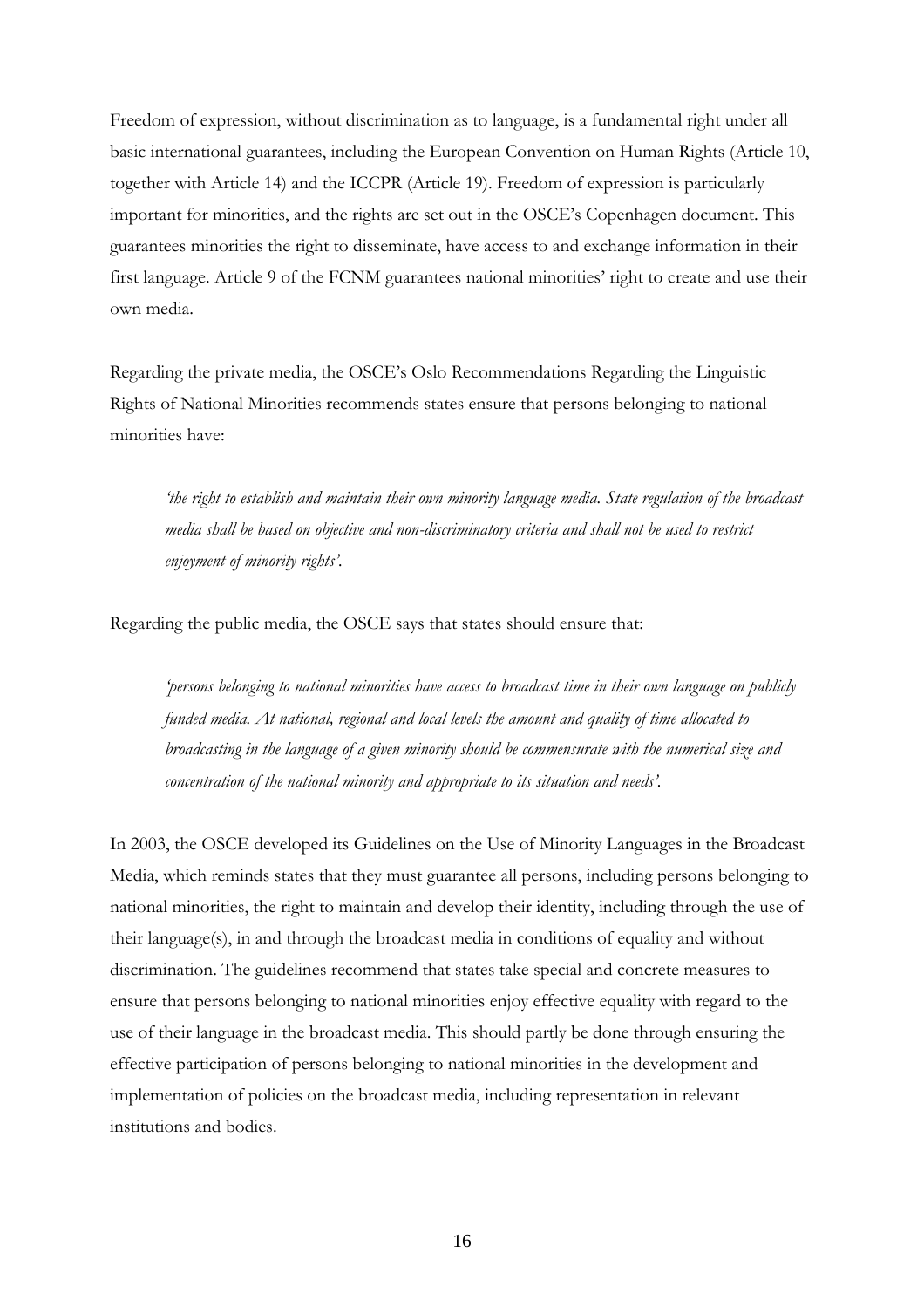Regarding the content and the quality of the broadcasting, states should provide public service broadcasting which provides a wide and balanced range of informational, educational, cultural and entertainment programming of high quality in order, *inter alia*, to meet the needs of persons belonging to national minorities.

Regarding private institutions, the states are required to facilitate the establishment and maintenance by persons belonging to national minorities of broadcast media in their own language. The licensing must be prescribed by law, based on objective and non-discriminatory criteria and shall not aim to restrict or have the effect of restricting broadcasting in minority languages. The guidelines recommend that any regulation must take into consideration cultural and linguistic diversity, and the maintenance and development of cultural identity; the existing political, social and religious context, including cultural and linguistic diversity, structures of governance, and regional characteristics; the rights, needs, expressed desires and nature of the audience(s) affected, including their numerical size and geographical concentration, at each level (national, regional and local). Minority language broadcasting should not be subject to the imposition of undue or disproportionate requirements for translation, dubbing, postsynchronization or sub-titling.

The state should also promote broadcasting in minority languages by, *inter alia*, the provision of access to broadcasting subsidies and capacity building for minority language broadcasting. States should consider providing 'open channels' – i.e. programme transmission facilities, which use the same frequency, shared by a number of linguistic groups within the service area – where there are technical limitations on the number of frequencies available and/or groups that do not have sufficient resources to sustain their own services. States should also consider creating favourable conditions (financial or otherwise) to encourage private minority language broadcasting; and where there is no private minority language broadcasting, states should actively assist its establishment, as necessary.

Further, states should ensure that the amount of time allocated to and the scheduling of minority language broadcasting should reflect the numerical size and concentration of the national minority and be appropriate to their needs and interests. Consideration must also be given to the minimum amount of time and appropriate scheduling needed for small minorities to have meaningful access to broadcast media in their languages.

17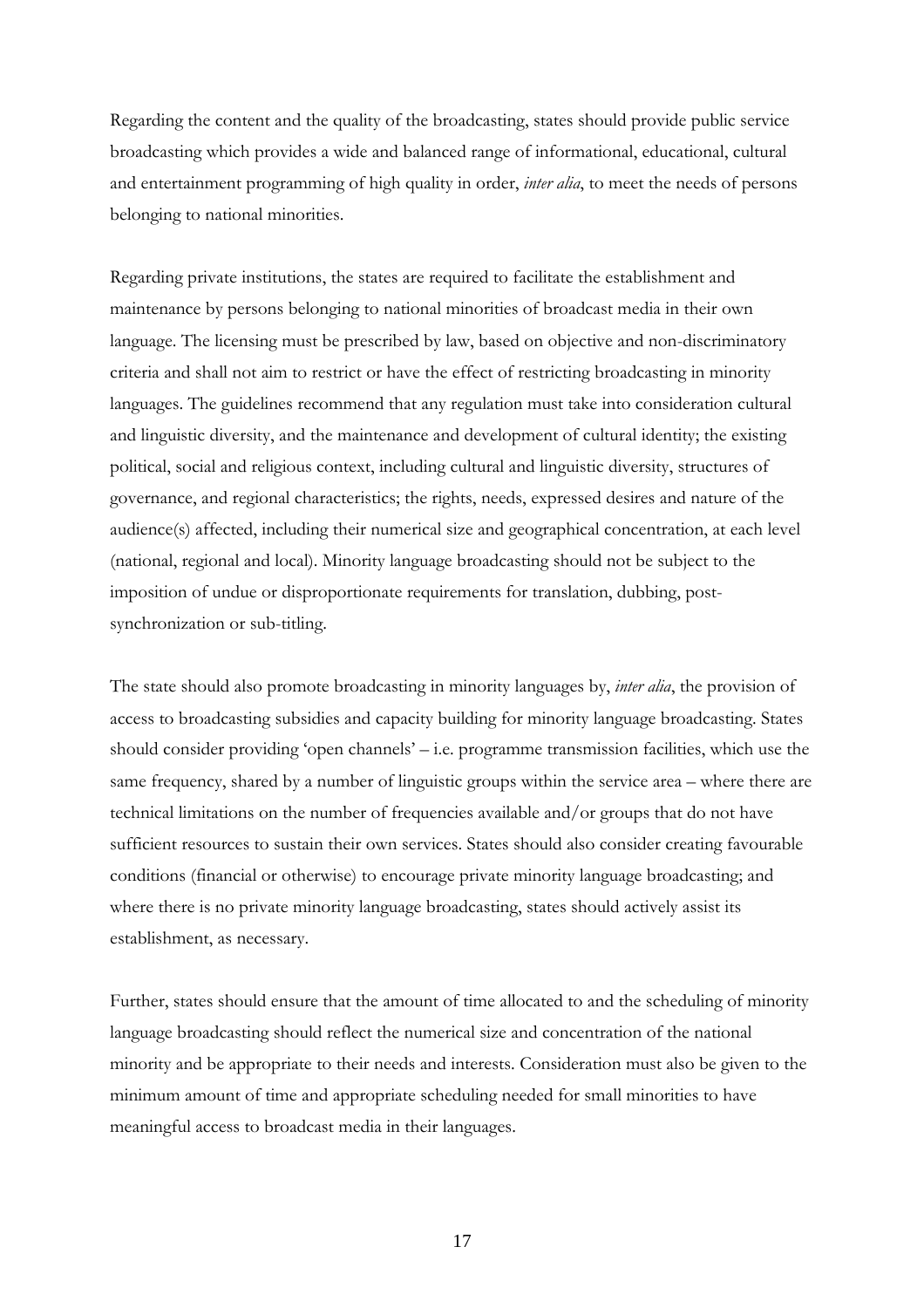States should consider providing financial support for minority language broadcasting. This can be achieved through direct grants, favourable financing/tax regimes, and exemption from certain fees payable on award or alteration of a licence. To ensure effective equality, minority language broadcasters in numerically smaller communities may require funds or facilities disproportionate to their size as a percentage of the available resources. States should encourage and facilitate, including through the provision of financial assistance, the production and distribution of audio and audiovisual works in minority languages. States should also contribute to the building of the capacity of minority language broadcasting. This may be done through technical support to distribute minority language productions both domestically and abroad, and to facilitate transfrontier broadcasting in minority languages. Additionally, states should consider supporting the education and training of staff for minority language broadcasting.

In sum, regarding access by linguistic minorities to the media, international standards place the following duties on states:

First, the state must ensure freedom of expression, including private media. Any restriction or licensing must be clearly limited by law, must be done for a legitimate aim, must not be discriminatory on the grounds of language, and any restriction must be clearly proportionate (the least restrictive possible in order to reach the legitimate aim, bearing in mind the overall principle of freedom of expression without discrimination).

Further, in order to ensure diversity, states are under a positive duty to promote minority language media where mainstream media would not otherwise meet the needs of the minority population, through the allocation of public broadcasting space, financial support or other means.

#### **Law and practice in Turkey**

Section III, Article 39 of the Lausanne Treaty guarantees all citizens of Turkey the right to use any language in press and publications of any kind. Although the provision refers to 'all Turkish citizens', in practice this right has only been guaranteed to Armenians, Greeks and Jews.

The most recent regulation on Broadcasting in Traditionally Used Languages that came into force in 25 January 2004, allows private national TV channels to broadcast in such languages as well as on the state channel TRT. This is a significant step compared with the previous outright ban, but

18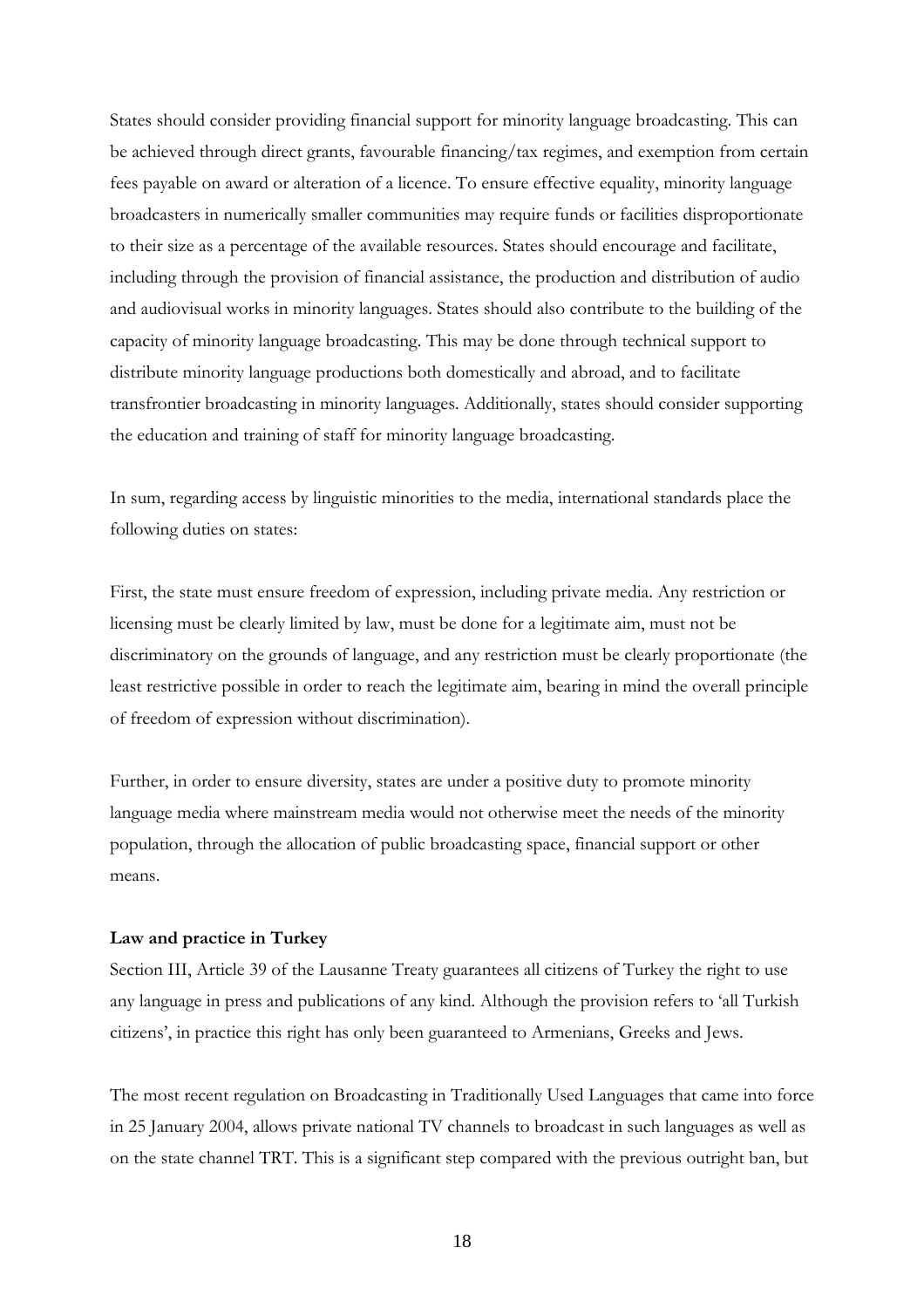the regulation includes restrictive clauses regarding various subjects. The types of programmes that can be broadcast in traditionally used languages are restricted to news, music and programmes about traditional culture. Films in such languages, programmes targeting children and programmes teaching such languages are still forbidden. Private national channels that wish to broadcast in such languages have to apply for permission to do so. TV programmes in these languages must be broadcast with sub-titles in Turkish, and radio programmes must be followed by the same programme in Turkish.

Article 8(1) of the regulation sets out obligations of the broadcasters, forbidding them from broadcasting against: the rule of law, the general principles of the Constitution, fundamental rights and freedoms, national security, general morality, the characteristics of the republic as stated in the Constitution, and the territorial and national indivisible unity of the state. Moreover, the second paragraph states that during broadcasting, symbols other than those related to studio, logo and sound effects cannot be used.

The regulation determines the hours of radio and TV broadcasting in traditionally used languages. Radio stations can broadcast in these languages for no more than 60 minutes each day and a total of five hours per week. TV channels can broadcast for no more than 45 minutes each day and a total of four hours per week.

Article 11 says that until a survey about traditionally used languages is complete, only the state channel and the national private channels can broadcast in these languages. The state broadcast regulator RTUK asked the Diyarbakýr government which languages were spoken there, although it is widely known that about 80 per cent of the population of Diyarbakýr speak Kurdish (mostly the Kurmanci dialect). Surveys on which languages are spoken in Turkey were last conducted in 1965. The new surveys will not be available until the next population census is done in some years' time but the current regulations mean that broadcasting by local TV and radio stations is not possible until that time. Despite the regulation it appears to be possible for one-off programmes to be broadcast regionally in minority languages. For example the local TV station based in Diyarbakýr, Gün TV, broadcast a documentary in Kurdish with Turkish sub-titles. However regular broadcasting in minority languages is forbidden without the 'survey'.

Diyarbakýr Bar, supported by local TV and radio stations, applied to the Administrative Court for the annulment of the regulation, but they were rejected on the basis that they were not a valid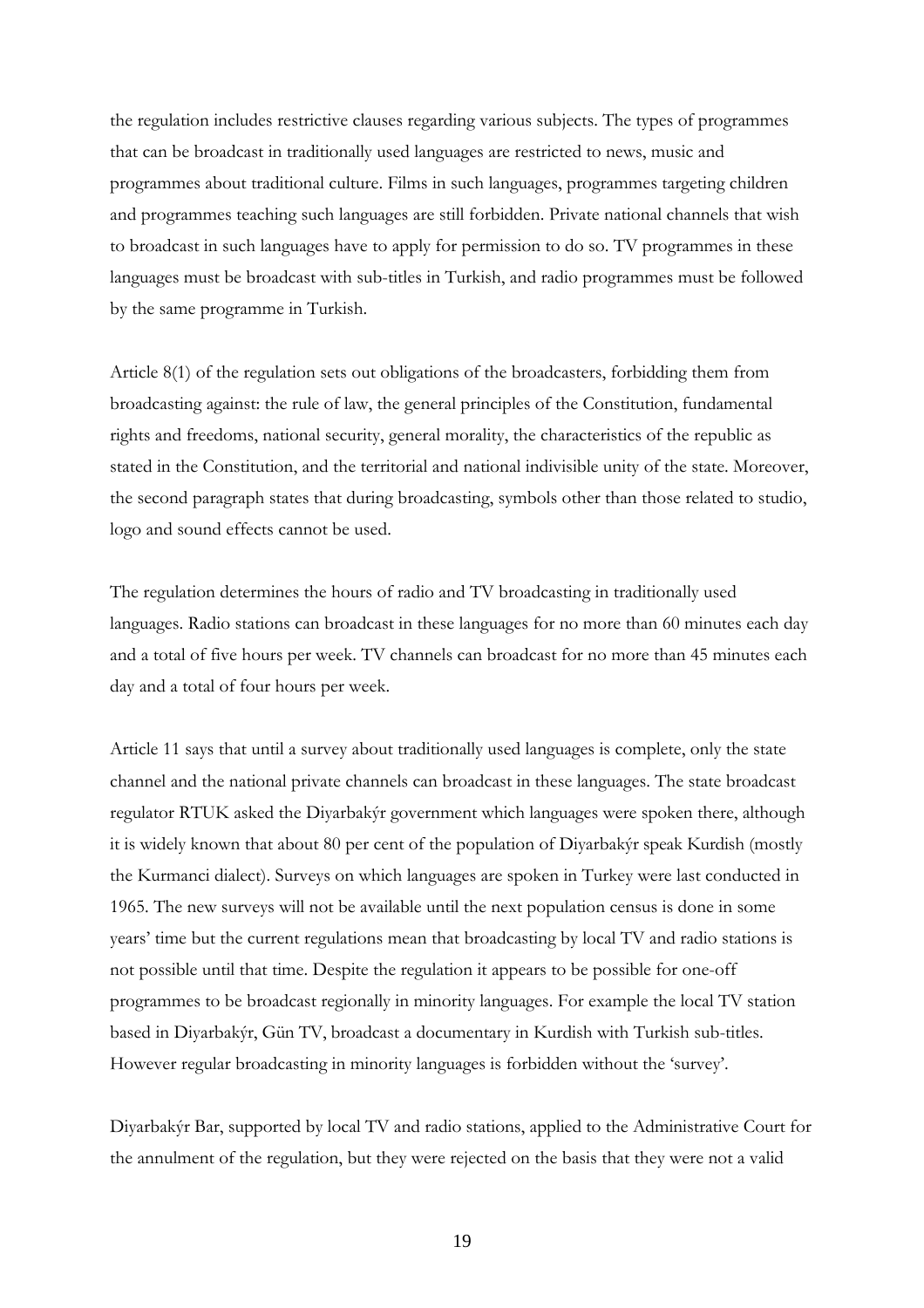claimant. At the same time, some local TV channels applied to RTUK to broadcast Kurdish programmes despite the regulation. For example Gün Radio ve TV applied to broadcast a programme for 45 minutes, two days per week, $^{25}$  and Diyarbakýr Medical Association applied to RTUK and TRT to broadcast their public health programme in Kurdish.

None of the national TV channels have applied to the regulator for broadcasting in minority languages. However, the state channel, TRT 3, started on 7 June 2004 to broadcast in five traditionally used languages and dialects; in Arab, Bosnian, Circassian, Kurmanci (a dialect of Kurdish) and Zaza (a dialect of Kurdish). The programmes are 45 minutes long and are broadcast Monday to Friday. They include news, music and documentary about Anatolia. The programmes are shorter than expected, there is little coherence between them, and there is little or no information about the culture and lives of the peoples.

The broadcasting in Kurdish has been presented under the heading of 'dialects', rather than 'Kurdish'. The broadcasting in the Kurmanci dialect was a little different from the Arabic and Bosnian programmes. The broadcasting started with a programme called *Our Cultural Richness*. The news programme *From the State and World* included news about Diyarbakýr Cultural Festival. In the music programme the video of the Kurdish song 'Mirkut' sung by Kardeº Türküler was shown. The nature programme was the same as the others, and was followed by a programme on folk dances from the region.<sup>26</sup>

One of the reasons that the TRT has given for its short programmes is that it has limited technical and human resources. However the Head of the Istanbul Kurdish Institute, ªefik Beyaz, stated that they would provide TRT with whatever assistance was needed for broadcasting in Kurdish.<sup>27</sup> A member of the Circassion Association Federation stated that before broadcasting in their language, TRT contacted them for assistance on translation and to find a speaker.<sup>28</sup>

The reactions of the minority groups or communities in Turkey to these programmes have varied. The programmes in the Zaza dialect were welcomed by that community; however, they were criticized because many Turkish words were used and the speaker was not fluent in the dialect.<sup>29</sup>

Some members of the Arab community say that in Hatay and Mardin, they already have access to Arab channels; however, they would like to have music programmes.<sup>30</sup> Some Laz are very

20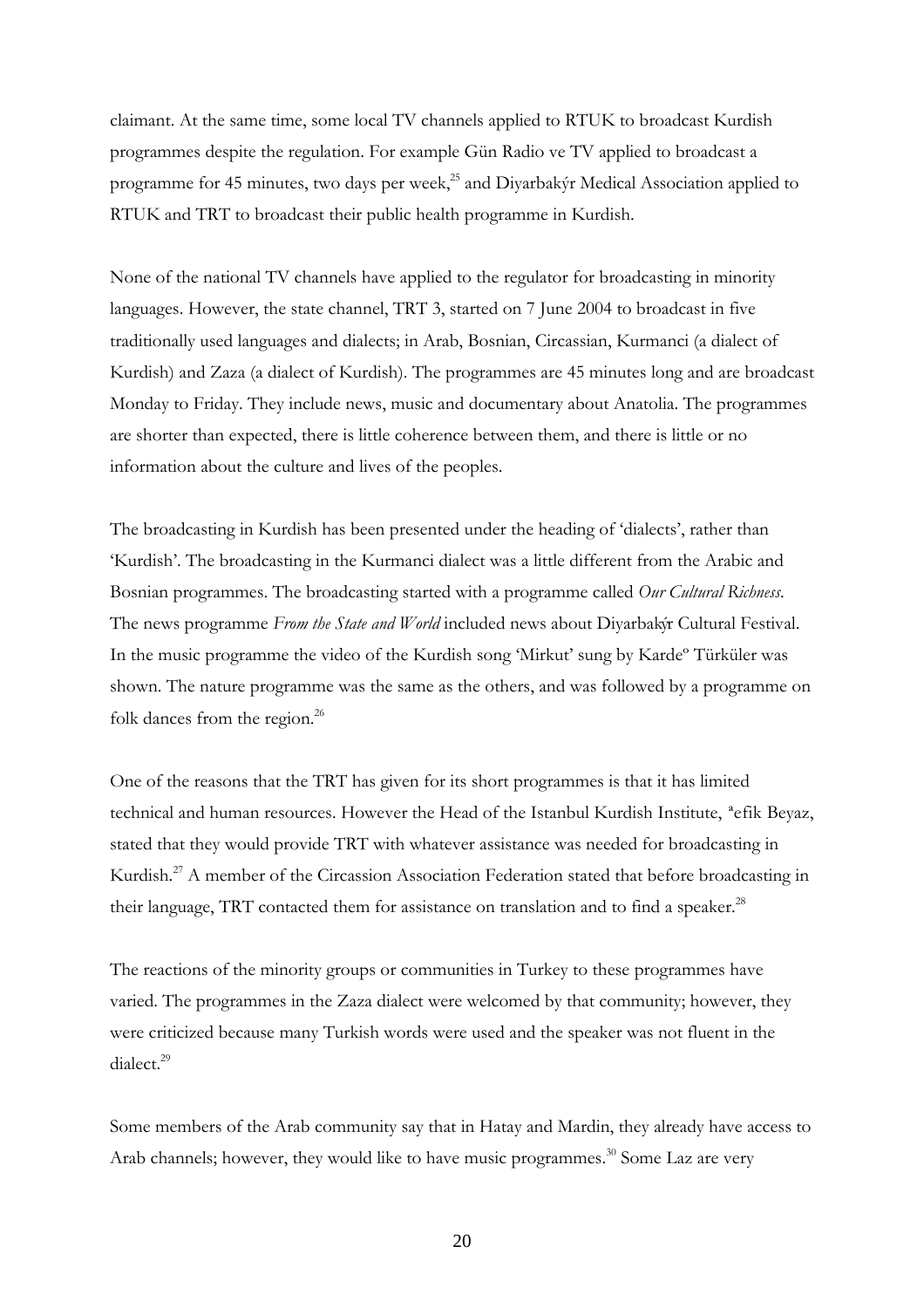disappointed that TRT does not broadcast in their language.<sup>31</sup> They have started a petition to the TRT for broadcasting in Laz and have offered to assist the TRT.<sup>32</sup> Broadcasting in the Bosnian language has started and the Bosnian community also has access to Bosnian broadcasting via satellite.

Broadcasting by the state channel is particularly important for Circassions because they are not concentrated in particular parts of Turkey and they have no large local TV or radio station. They have expressed a wish for programmes about their culture.

Kurdish groups have welcomed the fact that broadcasts are happening, but criticize the programme's length and content. They particularly demand broadcasting on local channels, given their concentration in eastern and south-eastern Turkey, and broadcasting experience and facilities.

The President of the Association of Research and Development of Roma Culture also stated that they would apply to the TRT for broadcasting in their language.<sup>33</sup>

The state radio station, TRT Radyo 1, has also started to broadcast in the same languages, from Monday to Friday, at 6.10 a.m. for about 30 minutes. This early scheduling is a problem for many wishing to listen to the programmes.

Article 4 (a) and (b) of the RTUK Law prohibits against the unity and independence of the Republic; inciting society to violence, terror or ethnic discrimination; or inciting hatred on the grounds of language, religion, sect, race and regional differences. Article 33 (c) imposes penalties for the violation of these provisions. Generally this is a warning and suspension of the programme, but broadcasting by the station can be suspended for a month and if the violations occur again, the licence can be cancelled permanently.

Sentences have been imposed only on local broadcasters in the last year. ART TV (Diyarbakir), Güneº TV (Malatya), Can TV (Diyarbakir), Anadolunun Sesi Radyo (Istanbul), Özgür Radio (Ankara), Hakkari Fm were asked to give defence; Özgür Radyo (Ankara), Anadolunun Sesi Radyo and Bariº Radyo (Istanbul) were warned; Serhat TV (Kars) and Özgür Radio (Istanbul), Güneº TV (Malatya) and Diyarbakir ART TV were suspended for 30 days for broadcasting in violation of these provisions; TV 21 (Diyarbakir) and Gün TV (Diyarbakir) were asked to give defence for violating the principles of the Republic, national security and general morals; TV 21,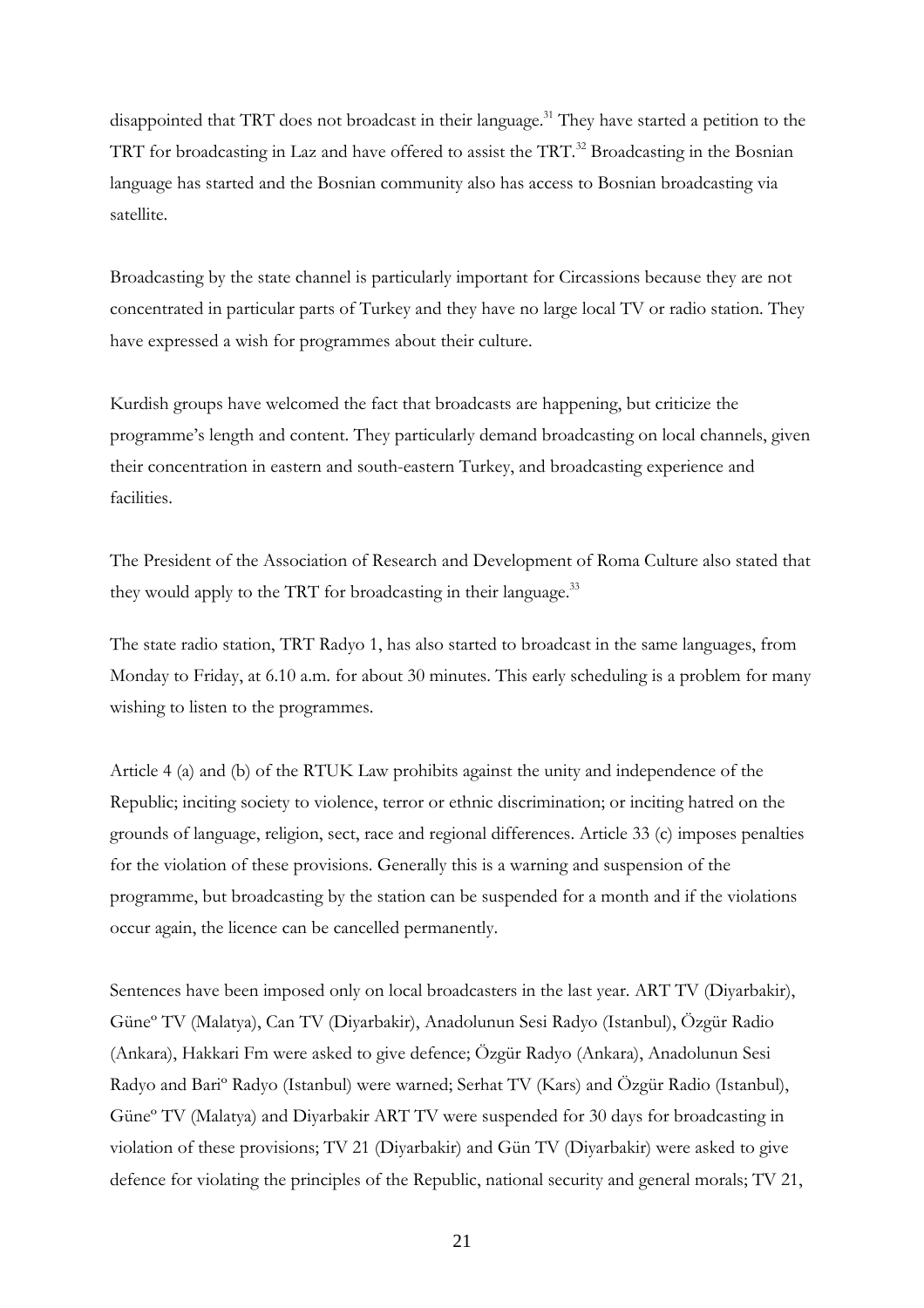Gün Fm (Diyarbakir) and Göl Radyo (Bingöl) were instructed to suspend programmes for broadcasting in languages other than Turkish (in Kurdish).

#### **Assessment of compliance with European standards**

The removal of the outright ban on the use of minority language in the media, and the start of some private and public broadcasting was a significant step, but the remaining restrictions have a violation of the OSCE and other standards. The rather onerous requirements on private regional broadcasters to 'show a need' cannot be justified, given the basic principle of allowing free practice for private minority media. The limitations on the public broadcasts, particularly the content, length and scheduling, are clearly not in accordance with the OSCE guidelines. The two basic principles should be: very limited restrictions on private broadcasting, and no restrictions on the use of any language. The use of languages on public broadcasting should also have clear, non-discriminatory rules, with no unnecessary restrictions, and the content and timing of such programmes should meet, as far as possible, the needs of the communities.

#### **Other issues on the right to use language**

#### **European standards**

Article 8 of the European Convention on Human Rights grants everyone the right to a private life, which can only be interfered with on non-discriminatory grounds. A basic principle of EU law is that no discrimination is allowed on the grounds of nationality. The European Court of Justice (ECJ) has held that this applies to the use of personal names. The European Court of Justice has stated that it is contrary to the (then) EEC Treaty to oblige persons to change the spelling of their names when the pronunciation of their names is thereby modified.<sup>34</sup> In the same case, the ECJ's Advocate General stated that to strip a person of their rightful name is a degradation, comparable to repressive penal regimes that substitute numbers for prisoners' names. The right to use minority languages before authorities is protected by Paragraph 34 of the Copenhagen document, which guarantees this right: 'wherever possible and necessary, in conformity with applicable national legislation'.

The OSCE Oslo Recommendations Regarding the Linguistic Rights of National Minorities says that authorities should: ensure the right to acquire civil documents and certificates both in the official language or languages of the state, and in the language of the national minority in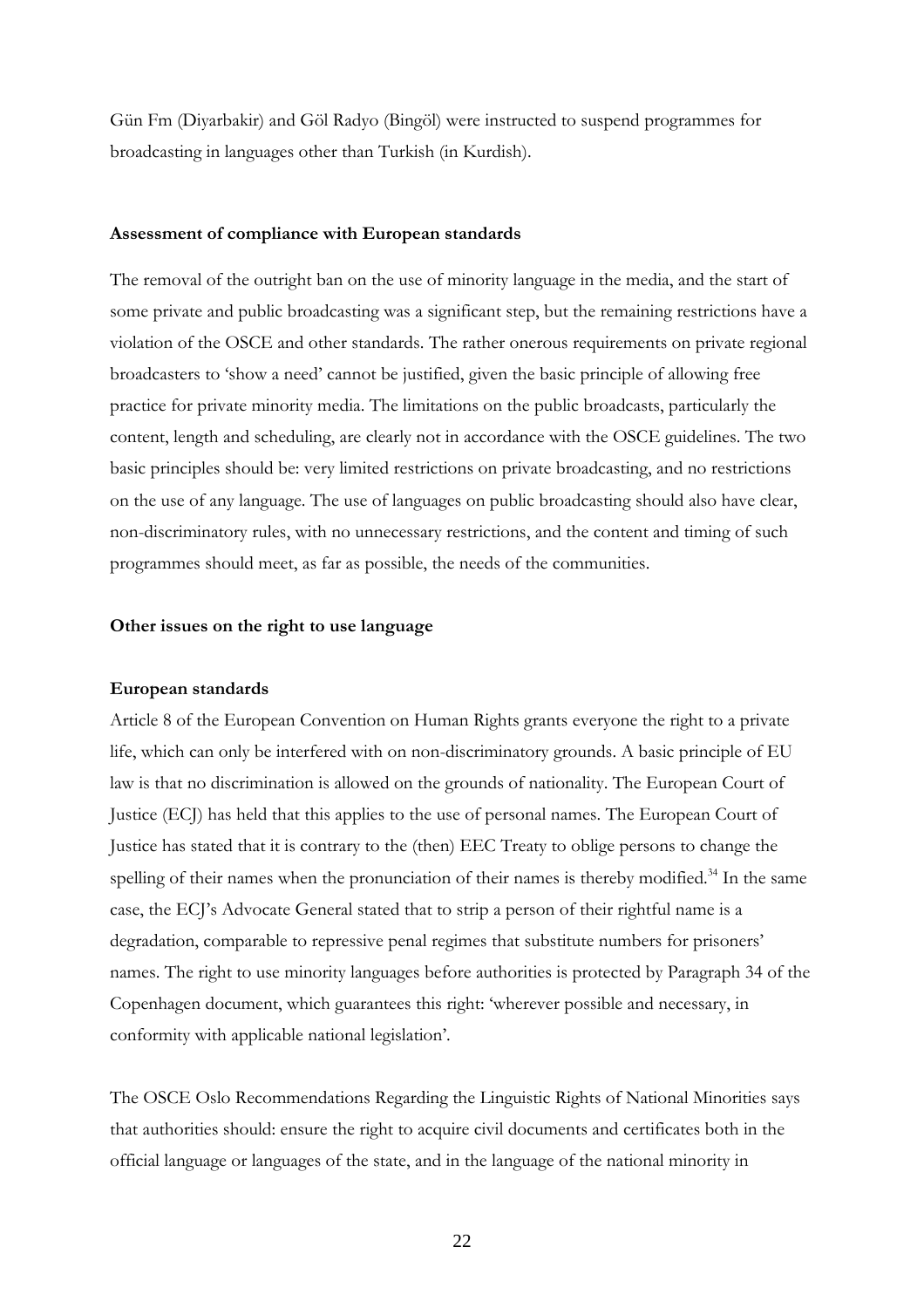question from regional and/or local public institutions; keep the appropriate civil registers provided by the regional and/or local public institutions in the language of the national minority; provide minorities adequate possibilities to use their language in communications with administrative authorities, especially in regions and localities where they have expressed a desire for it and where they are present in significant numbers; ensure that public services are provided in the language of the national minority; adopt appropriate recruitment and/or training policies and programmes; in regions and localities where persons belonging to a national minority are present in significant numbers, ensure that elected members of regional and local governmental bodies can use the language of the national minority during activities relating to these bodies.

Regarding the use of minority languages in the judiciary, Article 14(3) (a) and (f) of the ICCPR, Articles 5(2) and 6(3) (a) and (e) of the European Convention on Human Rights, and Article 10 of the FCNM oblige states to ensure that individuals facing criminal charges are informed of the charges against them in the language that they understand and to provide free interpretation when these individuals cannot understand the language of the court. Additionally, the Oslo Recommendations state that in regions and localities where persons belonging to a national minority are present in significant numbers and where the desire for it has been expressed, persons belonging to this minority should have the right to express themselves in their own language in judicial proceedings, if necessary with the free assistance of an interpreter and/or translator, and states should consider the feasibility of conducting all judicial proceedings affecting such persons in the language of the minority.

Regarding the international standards of using place names in a minority language, Article 11 of the FCNM guarantees national minorities the right of official recognition of their names in the minority language, and obliges states to use names in minority languages in regions traditionally inhabited by substantial numbers of minorities. Similarly, the Oslo Recommendations include national minorities' right to use their personal names in their own language according to their own traditions and linguistic systems, and that these should be officially recognized and used by the public authorities. They also recommend the use of local names, street names and other topographical indications intended for the public in a minority language, in areas inhabited by significant numbers of persons belonging to a national minority and when there is sufficient demand.

23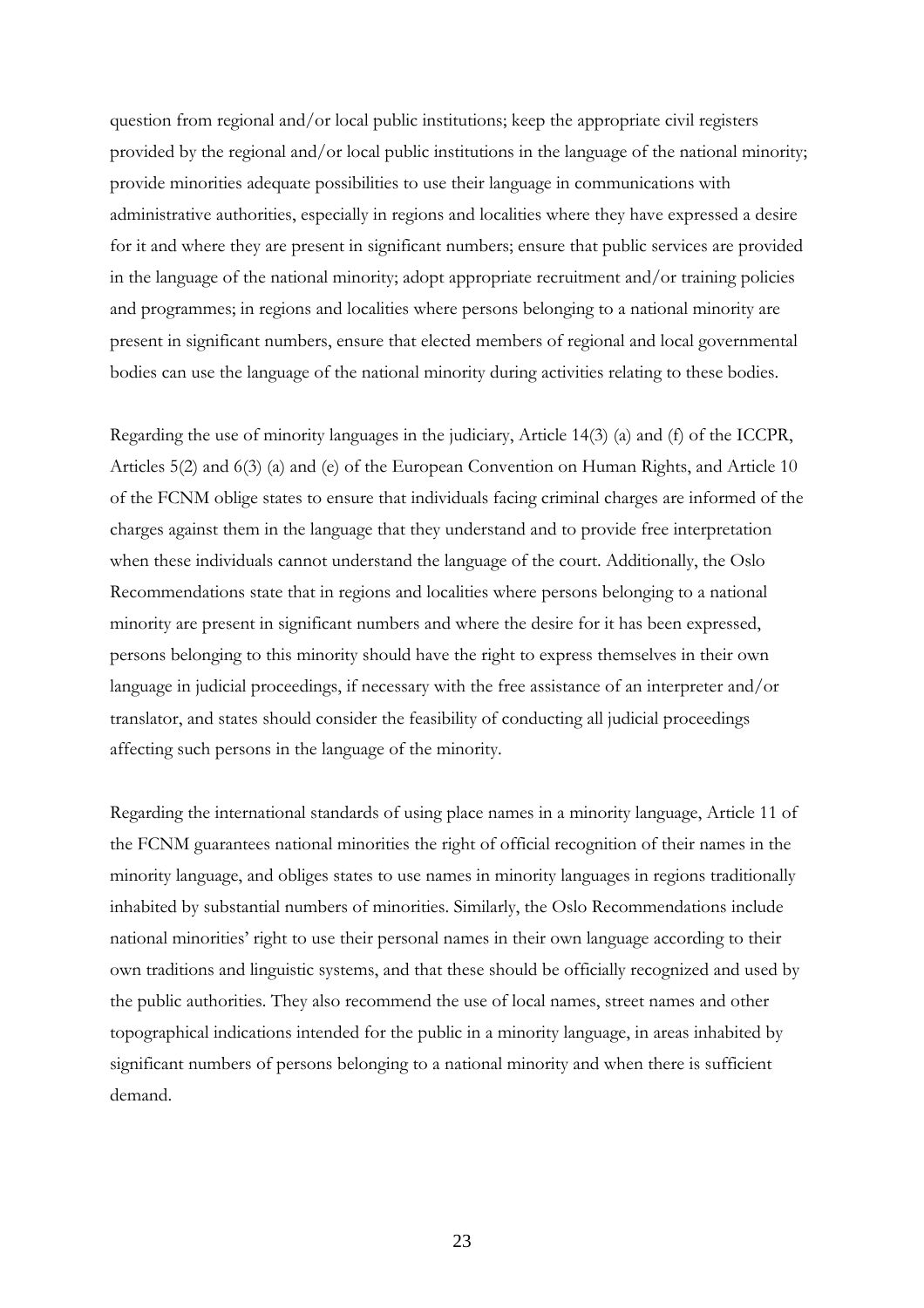#### **Law and practice in Turkey**

Using personal names in a minority language

For many years, the use of any non-Turkish name was forbidden. Individuals have been officially prevented from using their real names. The sixth harmonization package adopted by the Grand National Assembly that amended the Registration Act (Census) on 15 July 2004 now allows children to be given names that are not 'contrary to moral rules' and that do not 'offend the public'. Kurdish names have been registered following this amendment. However a Circular issued by the Ministry of Internal Affairs in September 2003 stated that names consistent with the Turkish alphabet would be considered to comply with the law. Registrars, and courts, have interpreted this to mean that Kurdish names that include the letters 'w', 'x' or 'q' cannot be registered. Several cases requesting changes in the registration of names have been rejected by the courts relying on this circular, and are now under appeal at the Court of Appeal.<sup>35</sup> The circular has only been used only with regards to Kurdish names. It has been possible to register foreign names including the 'forbidden' letters, and other minority groups have not reported problems registering their names. The ban has also been applied inconsistently, some previously registered names have included these letters,<sup>36</sup> and a Kurdish name including 'w' was registered recently despite the Circular.<sup>37</sup>

In cultural activities as well there are restrictions on the use of 'w', 'x' and 'q' when they are included in Kurdish names. For example, a music band Koma Rewºen, applied to the Van government to give a concert, and their application was rejected on the basis that the posters included these letters. Their application to perform in Hakkari was accepted because they changed their name to Koma Rev°en when they made the application.<sup>38</sup>

## Using place names in a minority language

Article 2 of the Provincial Administrative Law<sup>39</sup> imposes restrictions on place names. The Article states:

*'Village names that are not Turkish and give risk to confusion, are to be changed in the shortest possible time by the Ministry of Interior after receiving the opinion of the Provincial Permanent Committee'*.

The Article has been used to change the names of places that were in languages other than Turkish. Members of minorities say that they still use the former names and wish to see place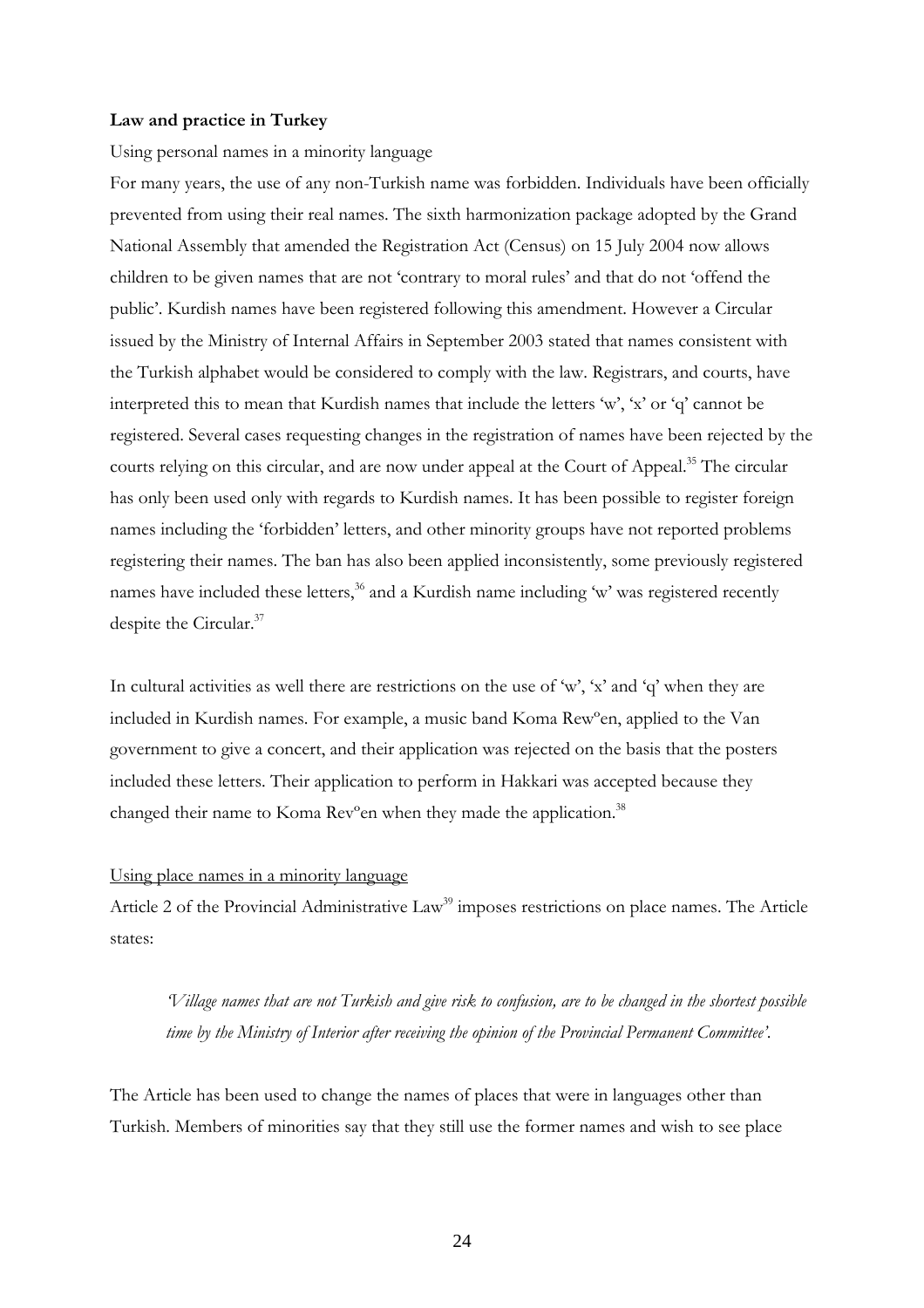names in their own language at least at the entrance of the cities, together with the Turkish names.

#### Using a minority language in public services

Article 3 of the Turkish Constitution states that the language of the Turkish state is Turkish. Although the Article does not prohibit the use of any other language with public authorities, the Turkish authorities have interpreted it to mean that no language other than Turkish can be used when dealing with public services.

Using languages other than Turkish is particularly important in the public health system. No interpretation service is provided in the state hospitals for non-Turkish speakers. Many minority women from rural areas are illiterate and may speak little or no Turkish. Broadcasting on health issues in Kurdish and other minority languages would particularly assist them.

#### Using a minority language in the justice system

Article 39 of the Lausanne Treaty requires Turkey to provide facilities to non-Turkish speaking Turkish nationals for the oral use of their own language before the courts. Accordingly, Article 252 of the Turkish Penal Code of Criminal Procedure states that if an accused person does not understand Turkish, an interpreter shall inform him or her of the final accusations and of the defence of the Public Prosecutor and defence council. In practice, interpretation is not needed for the non-Muslim minorities since they speak Turkish.<sup>40</sup> However, non-Turkish speaking Kurds do need interpretation. Regarding the use of a minority language in civil proceedings, the Lausanne Treaty does not make any distinction between civil and criminal courts. Despite this, Turkish law still does not make provision using a minority language before the civil courts when giving testimony or other evidence.

#### **Assessment of compliance with European standards**

The continued restriction on the official recognition of minority names, particularly when compared to the recognition of foreign names, cannot be justified and is a clear breach of the European Convention on Human Rights. Similarly, the failure to recognize the former place names changed by a policy of 'Turkification' is a breach of European minority rights standards.

The need to use minority languages in public life should be clearly recognized, with the overwhelming duty being towards those citizens who do not speak fluent Turkish – particularly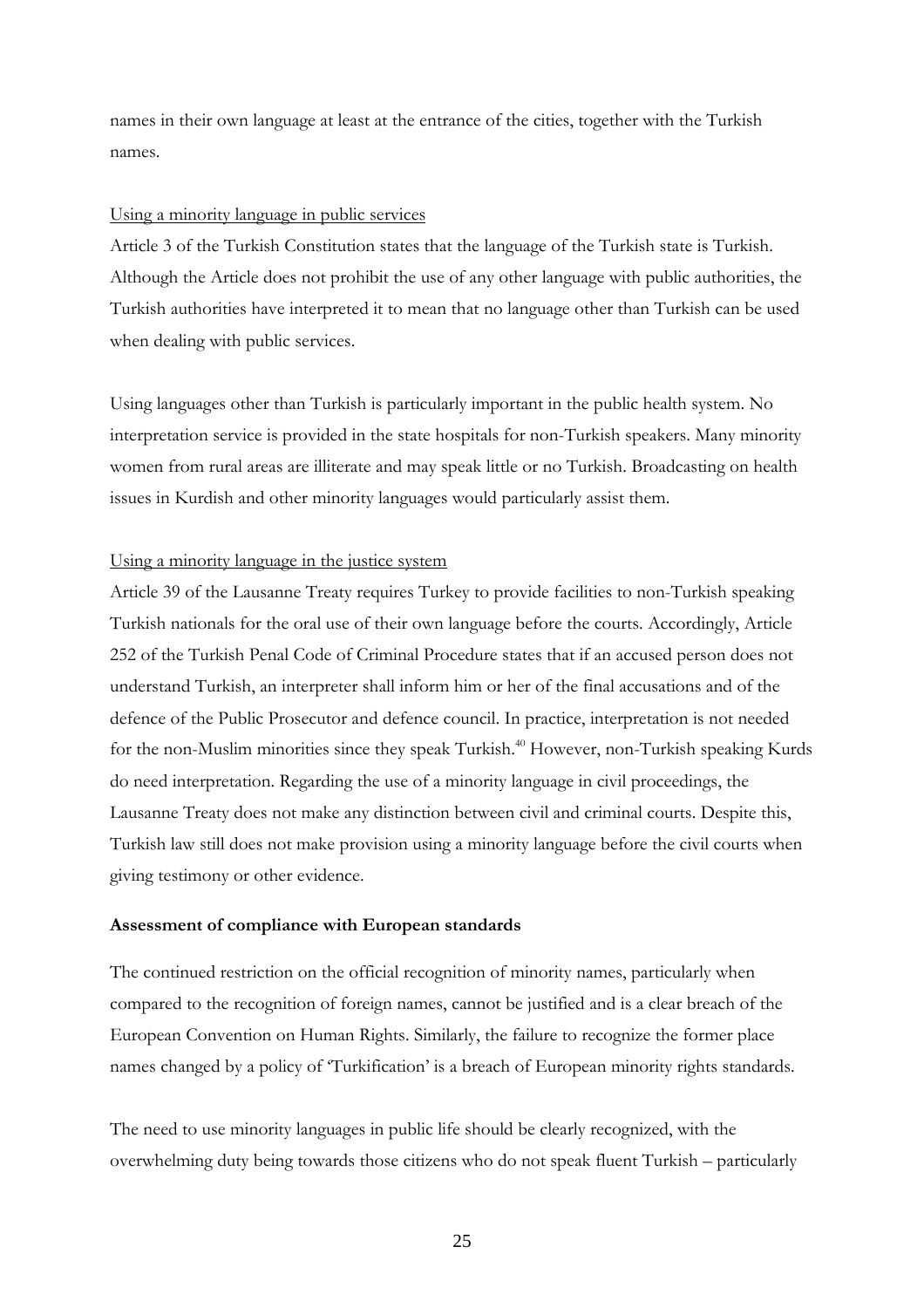in areas as important as the health service and the justice system. However international standards put a further requirement to facilitate the use of minority languages (e.g. by elected officials) in the name of diversity.

## **Religious rights**

#### **European standards**

The right to freedom of religion (including thought and conscience) is a basic human right, guaranteed by the European Convention on Human Rights (Article 9), the FCNM, the ICCPR and the OSCE Copenhagen document. The Copenhagen document guarantees the right to establish and maintain religious institutions, giving adherents the right to: 'profess and practice their religion, including the acquisition, possession and use of religious materials, and to conduct religious educational activities in their mother tongue'.

As with all basic rights, the starting point is the full freedom of expression. Any restriction on religious practice can only be lawful if it is authorized by a clear domestic law, is done for a legitimate aim, and is proportionate to the aim (i.e. that if the practice is fundamental to a religion, there must be a very strong reason for limiting it). Further, restrictions cannot be discriminatory (so a restriction that had a disproportionate effect on one religion would not be permitted).

#### **Law and practice in Turkey**

#### Right to establish religious institutions

Article 40 of the Lausanne Treaty guarantees non-Muslim minorities the right to establish and manage their religious institutions. However, religious institutions previously found it difficult to be legally recognized. The sixth harmonization package adopted 15 July 2004, amended the Act on Construction and allowed the establishment of places of worship. However a Circular issued by the Ministry of Internal Affairs inserted the pre-conditions of a 'resident community' and a 'minimum number for the establishing worship places', and the procedures continue to take an inordinate amount of time. For example, an application on behalf of a Presbyterian Church that was established in October 2003 in Ankara, was first rejected on the basis that there were not enough Christian residents in the quarter. After the Ministry of Internal Affairs intervened, the authorities promised to solve the problem regarding the application, however no written acceptance and legal status has been received.<sup>41</sup> There have been advances in establishing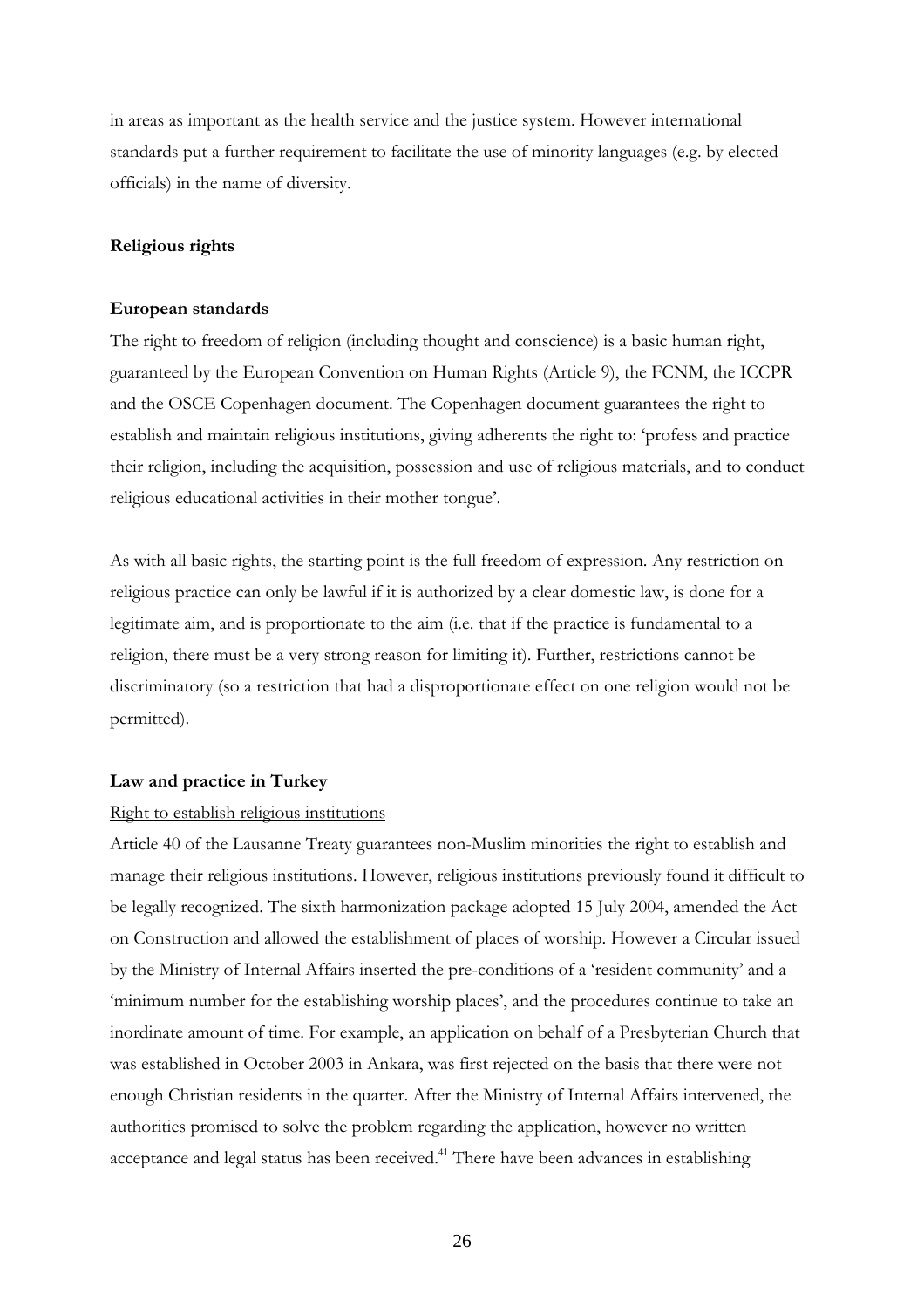churches, for example the Diyarbakýr Protestant Church was established two years ago. The priest of the church was charged with illegal worshipping but was acquitted. On applying to register the church, in a meeting with the Board on the Protection of Nature and Cultural Values, the priest was told that as the church was less than 2,500  $m^2$  it could not be registered. However, the Board admitted that most of the mosques in the city are smaller than this but they have not issued a written reason for the refusal. Although the church is not under any pressure it does wish to have a legal status.<sup>42</sup>

This provision does not clearly permit Alevis to establish their own religious institutions, *cemevis*. Although the law does not specify the type of worship places, applications for establishing *cemevis* have been rejected on the basis that they are cultural centres rather than places of worship.<sup>43</sup>

Although Turkey is a secular state under the Constitution, it currently supports Sunni Muslim affairs through a Presidency of Religious Affairs in the Prime Minister's Office.<sup>44</sup> Alevis claim that as a secular state, Turkey should treat all religions equally and should not directly support any particular religion; therefore, it is argued that the Directorate should be abolished.<sup>45</sup>

#### **Religious education**

Article 40 of the Lausanne Treaty grants non-Muslim minorities the right to establish and manage their: 'schools and other establishments for instruction and education, with the right to use their own language and to exercise their own religion freely therein'.

However, the Theology Department of the Clerical School in Heybeliada was closed on 9 July 1971 under Article 24 of the Constitution and Article 3 of the Higher Education Law, which states that religious education can be provided only by the state. This is in breach of Article 40 of the Lausanne Treaty.

The Protestant and Syriac communities are provided religious education through their churches however; this education does not have any legal status. The communities face problems appointing new ministers because they cannot certify the education that they have been given.<sup>46</sup>

Compulsory 'Religious Culture and knowledge of Morality' Islamic classes and lack of education about non-Muslim communities in primary and secondary schools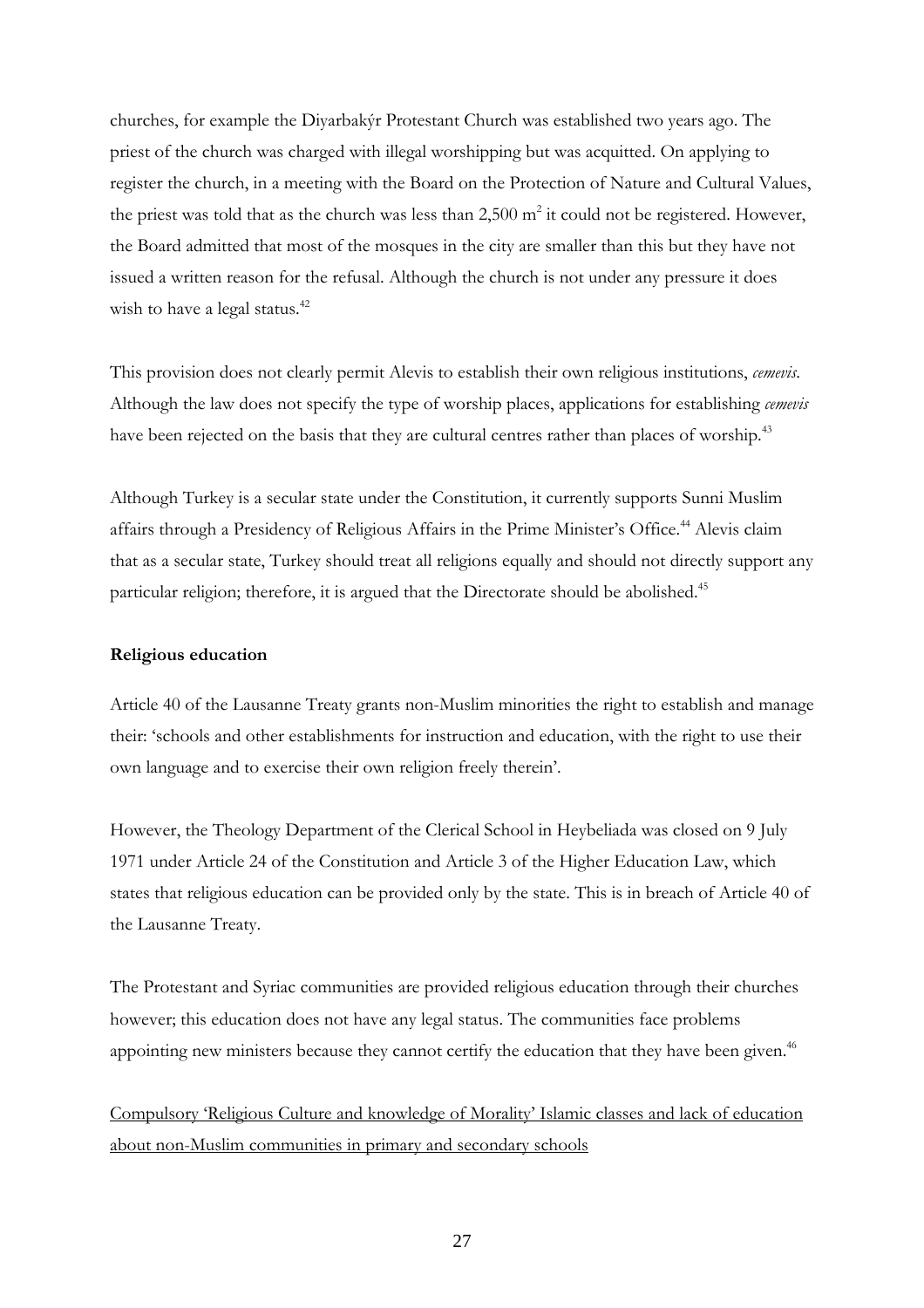'Religious Culture and Knowledge of Morality' classes are still compulsory for all school pupils, except for non-Muslim minorities. (Protestants and Syriacs who claim to be Christian do not have to take these classes.) The classes only give information on the Sunni religion, with nothing about Alevis and very little about religions other than Islam. The small amount of information about other religions includes incorrect or discriminatory statements.<sup>47</sup> This issue is of particular concern for the Alevis because their children have to attend these classes.<sup>48</sup> The Pir Sultan Abdal Culture Centre applied to the Turkish courts for the cancellation of this practice but it was rejected. The Centre has appealed to the ECHR.

The non-Muslim community was referred to by the Circular issued by the Ministry of National Education in July 2002, which required the 'unfounded allegations about the so-called Armenian Genocide' to be included in the instruction at primary and secondary schools. This led to discriminatory provisions against these groups. This Circular was followed by another issued on 14 April 2003 that required the training of teachers regarding the 'unfounded allegations about the so-called Armenian Genocide and the allegations of the Greeks and Syriacs'. The Circular also started a competition calling on students to write articles on the 'so-called Armenian Genocide'.<sup>49</sup>

#### **Assessment of compliance with European standards**

There have been some positive developments in the last year, but on this issue the particular needs of Alevis must be recognized. The continued restrictions on the registration of religious bodies and on the treatment of religion in schools, is discriminatory. Non-discriminatory practice requires treating all religions equally, which Turkey, as an official secular state, should find easy to do.

#### **Right to property**

#### **European standards**

Article 1 of Protocol 1 to the European Convention on Human Rights guarantees everyone the right to peacefully enjoy his or her property either on their own or in common with others. No one may be deprived of their property except in the public interest and subject to conditions provided for by law and consistent with international commitments and obligations. Article 8 gives the basic right to a home life. As with all rights, these can only be restricted in a nondiscriminatory manner (Article 14).

28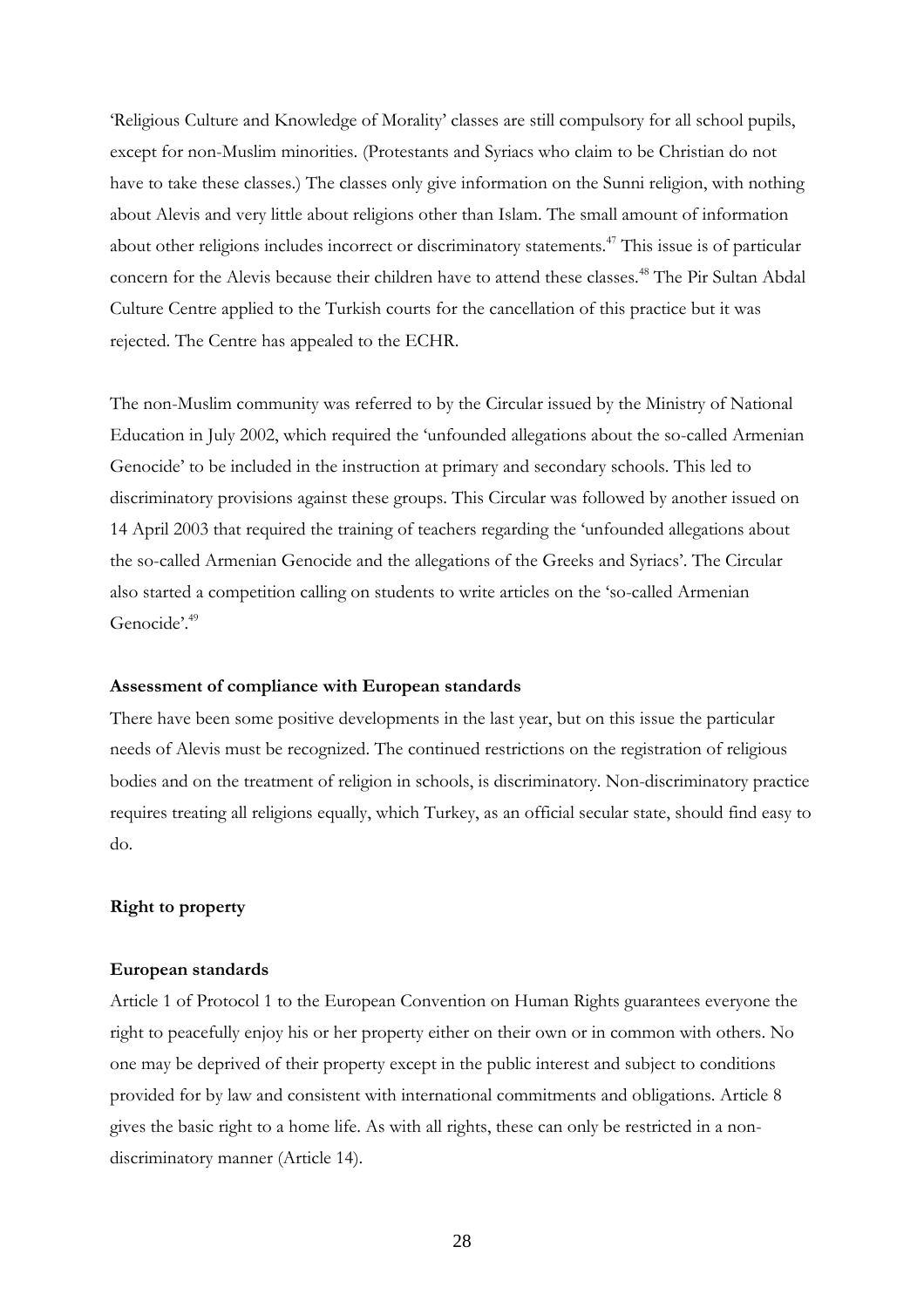#### **Law and practice in Turkey**

#### Restrictions on non-Muslim foundations and the right to property

Under Articles 39 and 40 of the Lausanne Treaty, non-Muslims in Turkey are equal before the law and shall enjoy the same treatment and security in law as other Turkish nationals. However, since 1974, non-Muslim foundations have been prevented from registering properties. Following the reform packages, including the right to property for non-Muslim foundations, entering into force, a regulation was issued on 24 January 2003. The law and the regulation are insufficient to ensure the full protection of the right to property. First, the law requires the permission of the General Directorate of the Foundations to register property, although this is not required for other foundations. This restriction is in breach of Article 39 of the Lausanne Treaty, which states:

*'Turkish nationals belonging to non-Moslem minorities will enjoy the same civil and political rights as Muslims. All the inhabitants of Turkey, without distinction of religion, shall be equal before the law.'*

Article 40 requires the same treatment and security in law and guarantees:

*'the equal right to establish, manage and control at their own expense, any charitable, religious and social institutions, any schools and other establishments for instruction and education, with the right to use their own language and to exercise their own religion freely therein'*.

The law is not applicable to the properties that were taken from the foundations by court decisions and registered for public institutions or private persons between 1974 (the date of the Court of Appeal's decision stating that non-Muslim foundations had not been entitled to own property since 1936) and 2002 (the date of the fourth reform package that included non-Muslim foundations' right to property). Therefore the foundations' applications regarding such properties were rejected.

In practice, the applications regarding the properties that were not registered in any name were accepted. However, the applications regarding properties that were left to the foundations by testament, but have been registered under public institutions or individuals, have all been rejected except for one.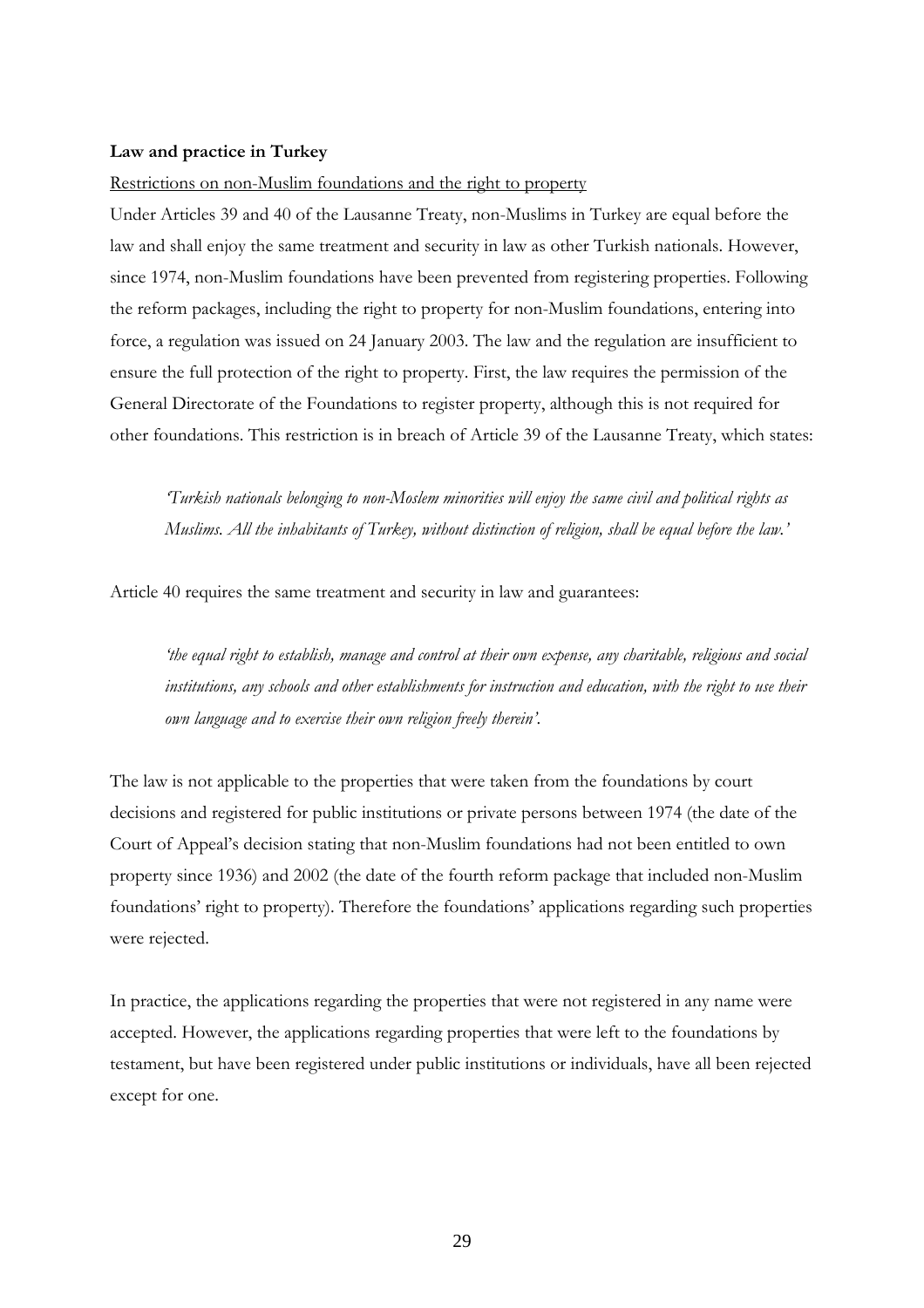There are inconsistencies in the decisions of the Court of Appeal. For example, the Court overturned a decision of the Bozcaada Land Planning Court that had registered the property of the Bozcaada Greek Orthodox Church to the 'public institutions', but similar appeals have been rejected. An appeal to the General Assembly of the Court of Appeal to settle the inconsistency between the decisions was also rejected.

Despite the reform packages, new cases have been brought against the foundations by the Turkish Treasury to cancel the registration of their properties, on the basis of the decision of the Court of Appeal in 1974. For example, in 26 February 2004, a case was brought against the Surp Haç Armenian High School Foundation, on the basis of a comment by the Ministry of Internal Affairs' 'Minorities Sub-Commission' stating that the foundation did not have legal personality, (although such a Sub-Commission does not exist under the Turkish law or Constitution).<sup>50</sup> Another problem is that, as the religious institutions do not have legal personality, they cannot own any property. For example, the Greek Patriarchate has applied for registration of 109 properties but has been rejected.

The regulation also states that if it is necessary, the relevant ministry and public institutions will be consulted about applications to register property, although such provision does not exist in the relevant law. This provision is in breach of the Lausanne Treaty and the Constitution.

Another problem with the regulation is that 160 foundations are listed as being those that can register property. So only listed foundations can benefit from the law. For example, the Surp Haç Armenian High School's (its former name was Surp Haç Týbrevank Armenian Clerk School Foundation) application to register the properties that were used by them was rejected on the basis that the foundation was not included in the list. An application has been lodged before the Court of Cassation for the cancellation of the list attached to the regulation.<sup>51</sup> Eight foundations have been included in the list under the Apel Oðlu Andan Foundation, but their application for the registration of property have been rejected.

The procedure regarding the registration of new properties is very complicated. According to data provided by the Greek Patriarch on 15 July 2004, their foundations have applied for registration of 1,782 properties. One hundred and thirty-two applications have been accepted and, in the case of a further 396, the foundations have been informed that the properties were already registered. So 527 applications regarding registration of properties have been positive.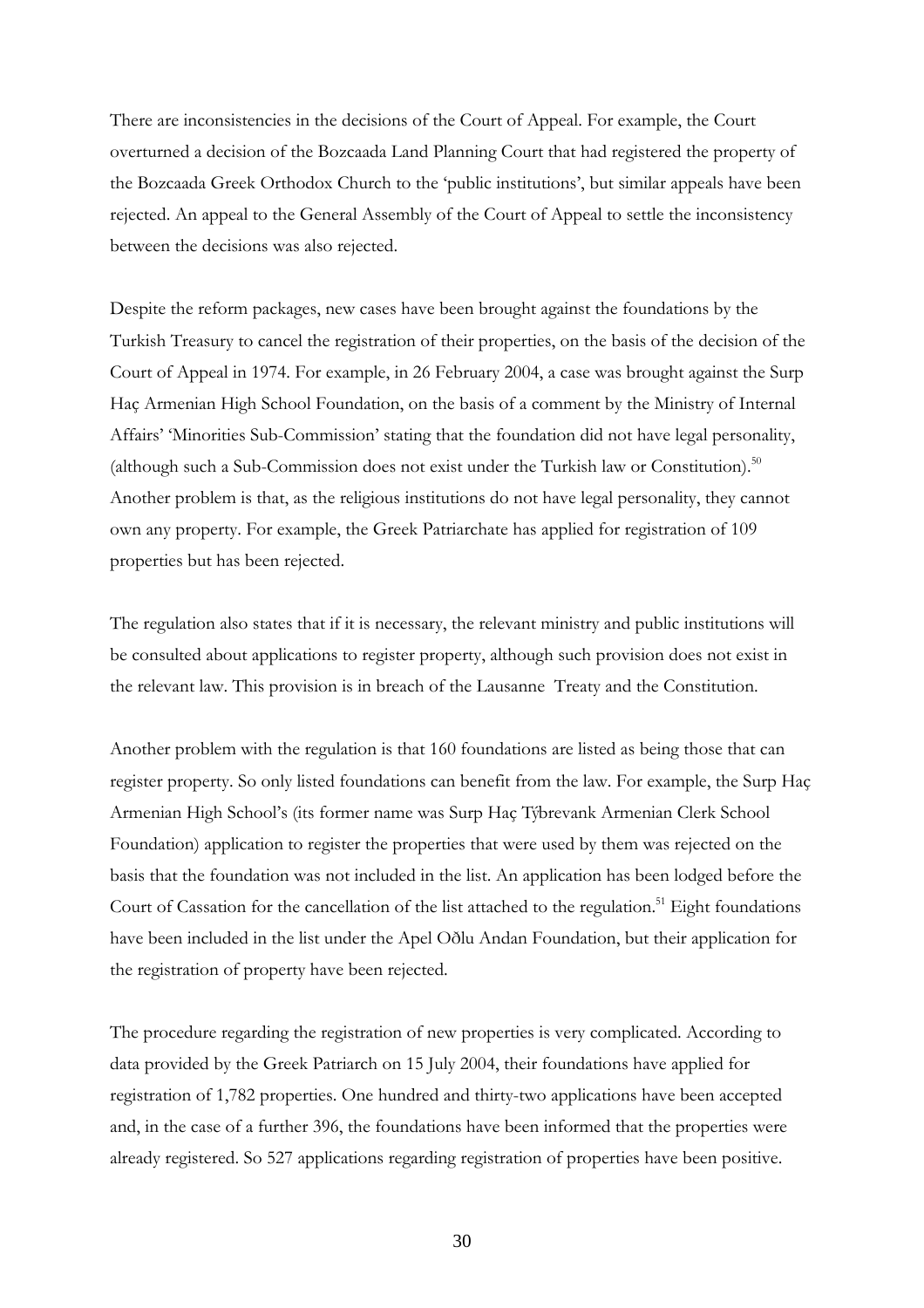However, the National Estate has sent letters about some of these, stating that the properties belong to the state so they should be evacuated. For example, the General Directorate of Foundations had stated that a property under the control of the Balikli Greek Hospital was registered to their foundation, however on 26 June 2004 the hospital received a letter stating that the property belonged to the state so should be evacuated.

Three hundred and forty of the applications were rejected on the basis that they were registered under the names of third parties. Six hundred and eighty-eight were rejected on the basis that some documents for application were absent.

According to the numbers given by the General Directorate of Foundations on 15 July 2004, in total, 116 foundations have applied to register 1,997 properties. Four hundred and seventy-nine of these properties were already registered under the names of the foundations so no action was taken. Six hundred and twenty-three applications were rejected on the basis that they were registered under public institutions or private persons. Eight hundred and ninety-five of them were sent back because some documents were absent, and 87 foundations reapplied to the Directorate. Two hundred and eight-seven of their applications have been accepted. Documents regarding 251 properties were not sent to the Directorate so the applications were considered withdrawn. Two hundred and seventy-four applications were rejected since they were registered under public institutions and private persons. Thirteen properties were found to be already registered to foundations. No second applications were made regarding the remaining properties.<sup>52</sup>

A continuing problem for the non-Muslim foundations is that the General Directorate of Foundations controls them. The Directorate takes over when it alleges that the foundation is not being used for its original purpose or does not have a legally constituted board. For example, two foundations in Gökçeada (Ýmroz), are controlled by the Directorate, which has also recently taken over the Greek Boys Yetimhane Foundation in Büyükada. The Courts have rejected cases brought against these decisions, although appeals are pending.<sup>53</sup>

Some Greek cemeteries have also been taken over by state authorities, despite Article 42 of the Lausanne Treaty, which states: 'The Turkish Government undertakes to grant full protection to the churches, synagogues, cemeteries, and other religious establishments of the above-mentioned minorities.'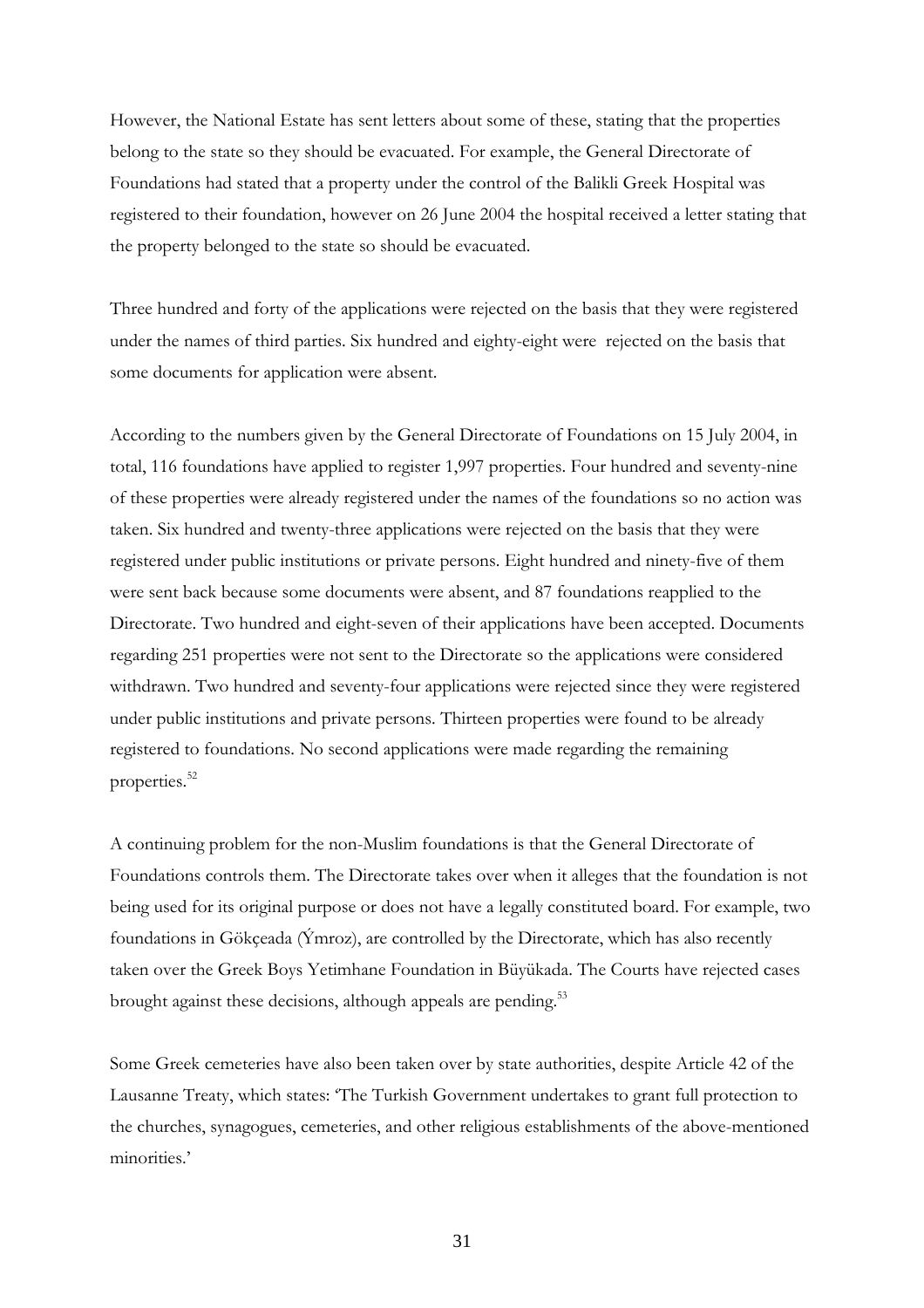The Protestants and Syriacs are not entitled to establish foundations since they are excluded from the protection provided by the Lausanne Treaty. Istanbul Protestant Church Foundation, Altintepe Protestant Church, was established on 24 June 2001. However, the Protestant community's other applications to establish foundations have been rejected. Therefore, their properties are registered under private persons.<sup>54</sup>

All of these regulations are in breach of Article 40 of the Lausanne Treaty, which states that:

*'Turkish nationals belonging to non-Moslem minorities shall enjoy the same treatment and security in law and in fact as other Turkish nationals. In particular, they shall have an equal right to establish, manage and control at their own expense, any charitable, religious and social institutions, any schools and other establishments for instruction and education, with the right to use their own language and to exercise their own religion freely therein.'*

#### Village destruction in Kurdish and Syriac villages and the ban on returns

According to the report issued by the Turkish Grand National Assembly Research Commission on the Evacuated Villages and Migration Problem, 3,428 residences (villages and smaller) have been evacuated or destroyed in south-eastern and eastern Turkey.<sup>55</sup> The population of these villages were largely Alevi, Kurdish, Syriac and Yazidi. The villagers have not been compensated in any way and no alternative accommodation has been provided.

For 'security reasons' most of the villagers remain barred by local government from returning to their villages (some can go for sowing and harvesting). However, since the ending of the states of emergency, the governors appear to have no legal power to prevent such a return (but this does not stop their orders being followed). Where there is no police station, return is usually prevented by the 'village guards'.<sup>56</sup> The Yazidis from the Maðara village in Þýrnak province, for example, applied to the Ministry of Foreign Affairs for permission to return permanently. The application was accepted; however, they could not return as the village is under the control of the 'village guards' have used violence to prevent the return of some villagers. Three people from Nurettin village of Muþ, three people from Kumçatý village of Sýrnak, and a person from Uðrak village of Diyarbakýr were killed by the 'village guards'.<sup>57</sup>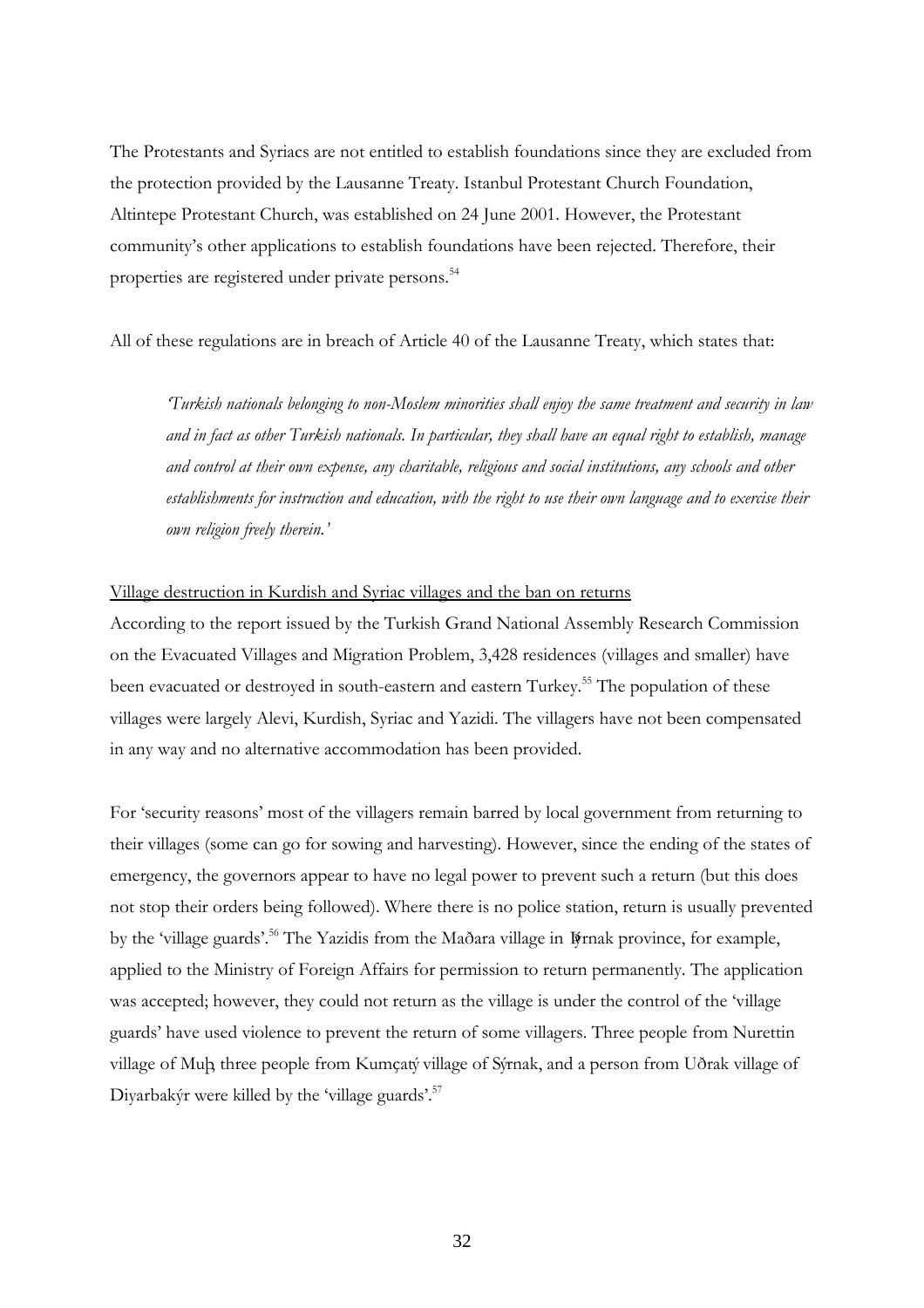Landmines remain a problem regarding the villagers' return. According to the data provided by the Diyarbakýr Branch of the Human Rights Association, in May 2004, eight applications for returning to villages were rejected; and two people were killed and seven injured because of the landmines in the region. These numbers, recorded for one month only, show the scale of the problem.

The Act on the 'Indemnification of Losses Resulting from Terrorism and the Fights against Terrorism' that provides compensation for such losses was enacted on 17 July 2004. It is criticized by many people because: it compensates only pecuniary loss; it prevents applications to use other procedures, it will not be applied to people who have been convicted for 'terrorist' crimes or people who have received any amount of compensation from other mechanisms, and the board that will be established to investigate the loss is composed of only public officials, apart from a lawyer appointed by the Bar association in each city. Article 8 of the Act which regulates the assessment of the loss states that while assessing the loss, the loss, the negligence or intention of the applicant will also be taken into consideration. In practice this regulation may be used arbitrarily against the applicants.<sup>58</sup>

#### **Assessment of compliance with European standards**

The restrictions on property ownership by religious organizations appear to be unduly onerous, and discriminatory. No legitimate aim for these restrictions appears to have been given.

The right to return to one's home and property, a fundamental principle under law, cannot be restricted except by clear legal powers to meet a legitimate aim, and such restriction should be proportionate to the aim. Given the major infringement of an individual's rights that this implies, the reason should be very strong and the restriction time-limited. Therefore the current lack of any law in Turkey allowing any official the right to restrict movement means that any order to persons not to return, for 'security reasons' or other, is not valid. Further, the authorities have a positive duty to ensure that persons can return home, for example, by controlling and removing the 'village guards'.

#### **Right to association and peaceful assembly**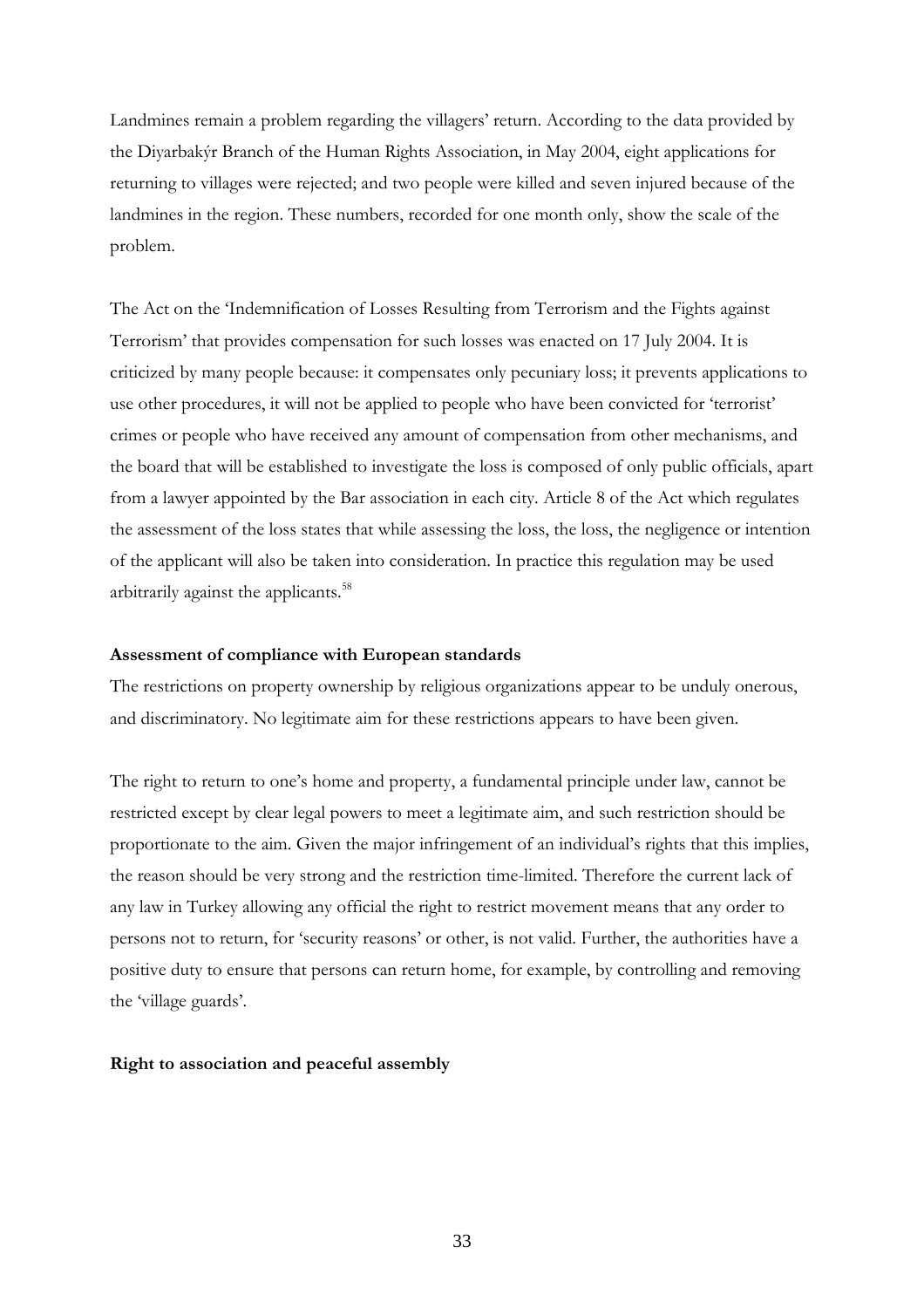#### **European standards**

The Copenhagen document, the European Convention on the Protection of Human Rights, the FCNM and the ICCPR guarantee the right to association without discrimination. Additionally, the Copenhagen document clearly guarantees national minorities the: 'right to establish and maintain organisations or associations within their country and to participate in international non-governmental organisations'. It also states that:

*'persons belonging to national minorities can exercise and enjoy their rights individually as well as in community with other members of their group. No disadvantage may arise for a person belonging to a national minority on account of the exercise or non-exercise of any such rights'.*

The OSCE Oslo Recommendations maintain that states guarantee minorities the right:

*'to establish and manage their own non-governmental organisations, associations and institutions, which may use the language(s) of their choosing. The State may not discriminate against these entities on the basis of*  language nor shall it unduly restrict the right of these entities to seek sources of funding from the State budget, *international sources or the private sector'*.

#### **Law and practice in Turkey**

The Turkish Constitution guarantees the right to association and peaceful assembly. However, the Association Law includes a very comprehensive restrictive clause, which has strong implications in practice. Article 5 of the law states that an association cannot be established to carry out activities against the national security, public order and general security, public good, general morals and the protection of general health; or destroy the national and territorial indivisible integrity of the state. In January 2003, the provision that prohibited founding an association:

*'to protect, develop or expand languages or cultures other than the Turkish language or culture or to claim that they are minorities based on racial, religious, sectarian, cultural or linguistic differences'* 

was removed. However, significant limitations remain, including in relation to the establishment of associations on the basis of race, ethnicity, religion, sect, region, or any other minority group.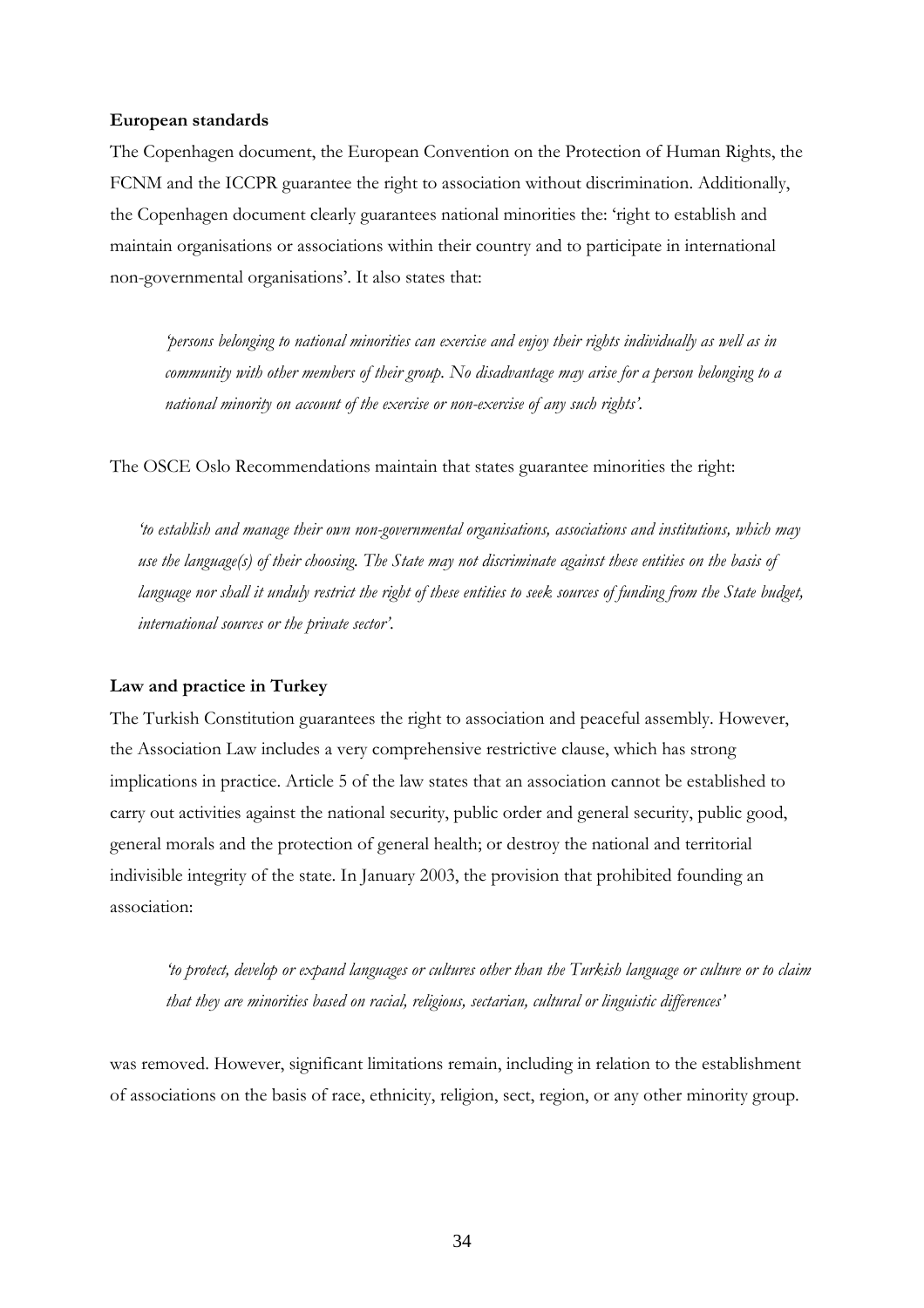According to the amendments, the associations can use languages other than Turkish in their non-official activities, however in practice there continues to be interference with this right. On the other hand, some progress has been noted, for example the Court of Appeal overturned a decision of the Van Criminal Court of First Instance, which had confiscated a poster of the Human Rights Association written in Kurdish, with the Court of Appeal stating that the poster was not in breach of the Law no. 5680.<sup>59</sup>

Associations that carry out activities regarding Kurdish rights continue to face particular pressure. In May 2003, for example, the police raided the headquarters of the Human Rights Association and their reports, files, cassettes, press releases, computers and disks were confiscated.<sup>60</sup> The Human Rights Association says that in the last three years, more than 450 cases have been brought against the Association and its members. These cases have mostly ended with acquittals, postponed sentences or fines; however, they constitute a form of harassment of these human rights defenders.

The President of the Association for Social Solidarity and Culture for Migrants, ªefika Gürbüz, was sentenced under Article 312 of the Turkish Penal Code for a public report regarding forced migration in south-eastern Turkey. The report stated that the villagers were tortured, their houses and animals were burned, and threats made against their lives, forcing them leave the villages. The State Security Court found this statement to be 'incitement to hatred among the public'.

Foundations can now open branches abroad and join international or foreign bodies. These are now permitted to operate and to open branches in Turkey after receiving permission from the Ministry of the Interior, in consultation with the Ministry of Foreign Affairs.

#### **Assessment of compliance with European standards**

Restrictions on associations that are discriminatory, or remove the essence of the right, are not permitted. In this light, despite the improvements, the continuing restrictions in law and practice on the use of minority languages and the purpose of the organizations cannot be justified.

#### **Freedom of movement**

#### **European standards**

Article 12 of the ICCPR states that: 'everyone lawfully within the territory of a state shall, within the territory, have the right to liberty of movement and freedom to choose his [*sic*] residence'.

35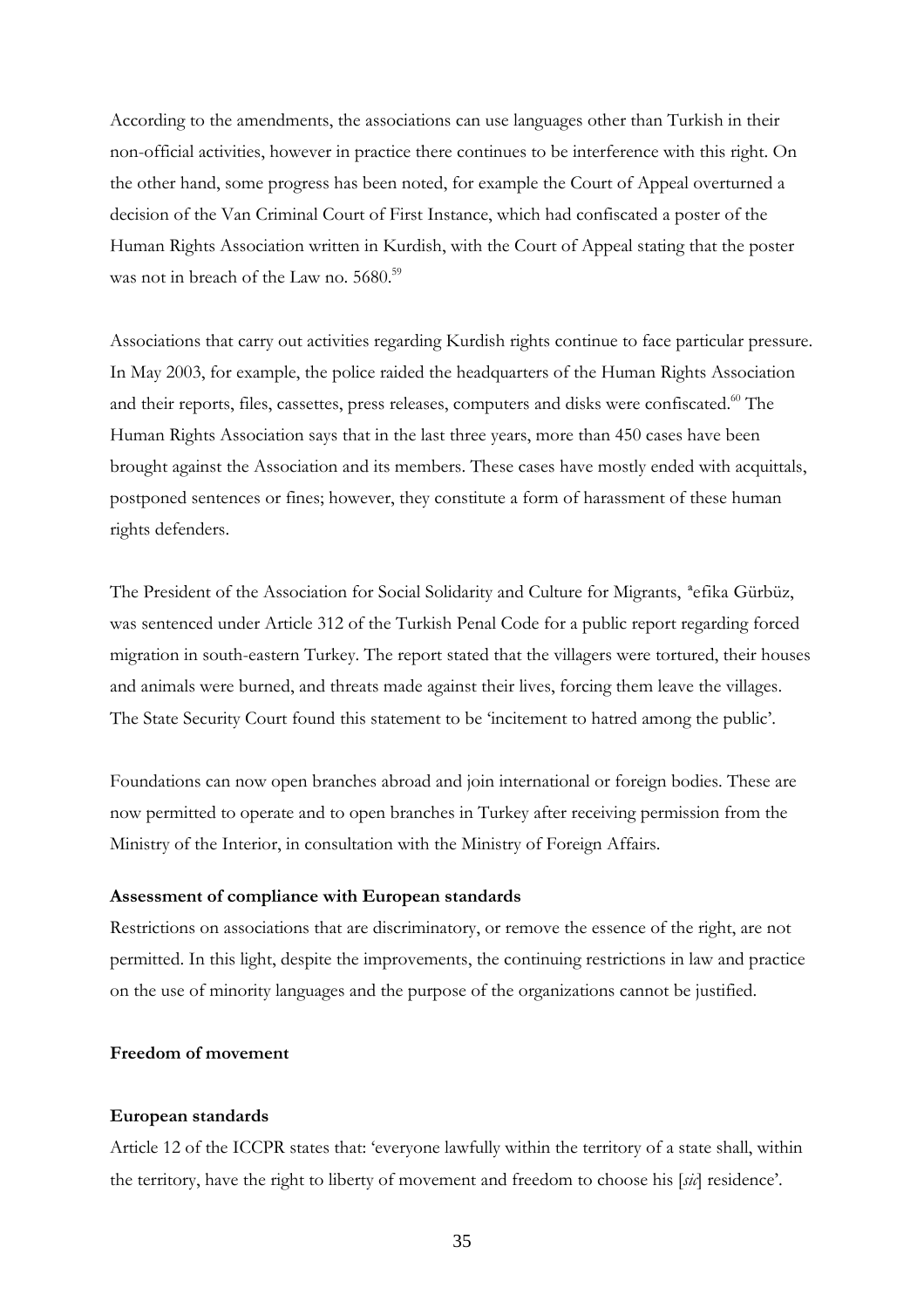The Fourth Protocol of the European Convention on Human Rights grants similar rights, and freedom of movement within the EU is a basic principle of that organization.

#### **National law and practice in Turkey**

#### Internal displacement

As previously mentioned, in south-eastern Turkey, about 3,500 'residences' were 'cleansed' of their inhabitants or were destroyed without any legal grounds. About 3 million people abandoned their homes and some were forcibly removed because they rejected becoming 'village guards'). Return to most of the villages is still banned and the Turkish state has not developed a stable policy, or the social and economic conditions to facilitate their return. Additionally, even where the authorities have permitted people to do so, they have been prevented from returning by village guards who have been controlling and benefiting from the evacuated properties. The village-city (*köy-kent*) project of the state to return the villagers to specially created 'villages' has been criticized for not granting people the right to return to their own homes.

The internally displaced peoples have migrated to the big cities in the region and western Turkey. For example, the population in Divarbakýr has increased from about 350,000 to 1,364,209<sup>61</sup> and it is alleged that 70 per cent of the population is unemployed.<sup>62</sup> Most people do not get any kind of support. It is stated that only about 1 per cent of the internally displaced now in Istanbul have benefited from the social services of the local authorities and the state.<sup>63</sup>

The social situation of the displaced people who have migrated to the large cities in Turkey is recorded as being worse than the Turkish average. For example, a survey carried out by the Association of Immigrants for Social Solidarity and Culture (Göç-Der) indicates that 42.3 per cent of the internally displaced interviewed are illiterate.<sup>64</sup> The level of suicides in Batman, especially among young women, has been recorded to be far higher than average in Turkey. Some people working in the health sector in the region have stated that the numbers of evacuated and destroyed villages rose, the rates of suicide also rose, especially among women.<sup>65</sup> As a consequence of armed conflict, prostitution has increased in the region. Internal displacement has also led to an increase in the numbers of street children in the cities.<sup>66</sup>

Most of the displaced are living below the poverty level. They say that they face problems of social integration in the western cities.<sup>67</sup>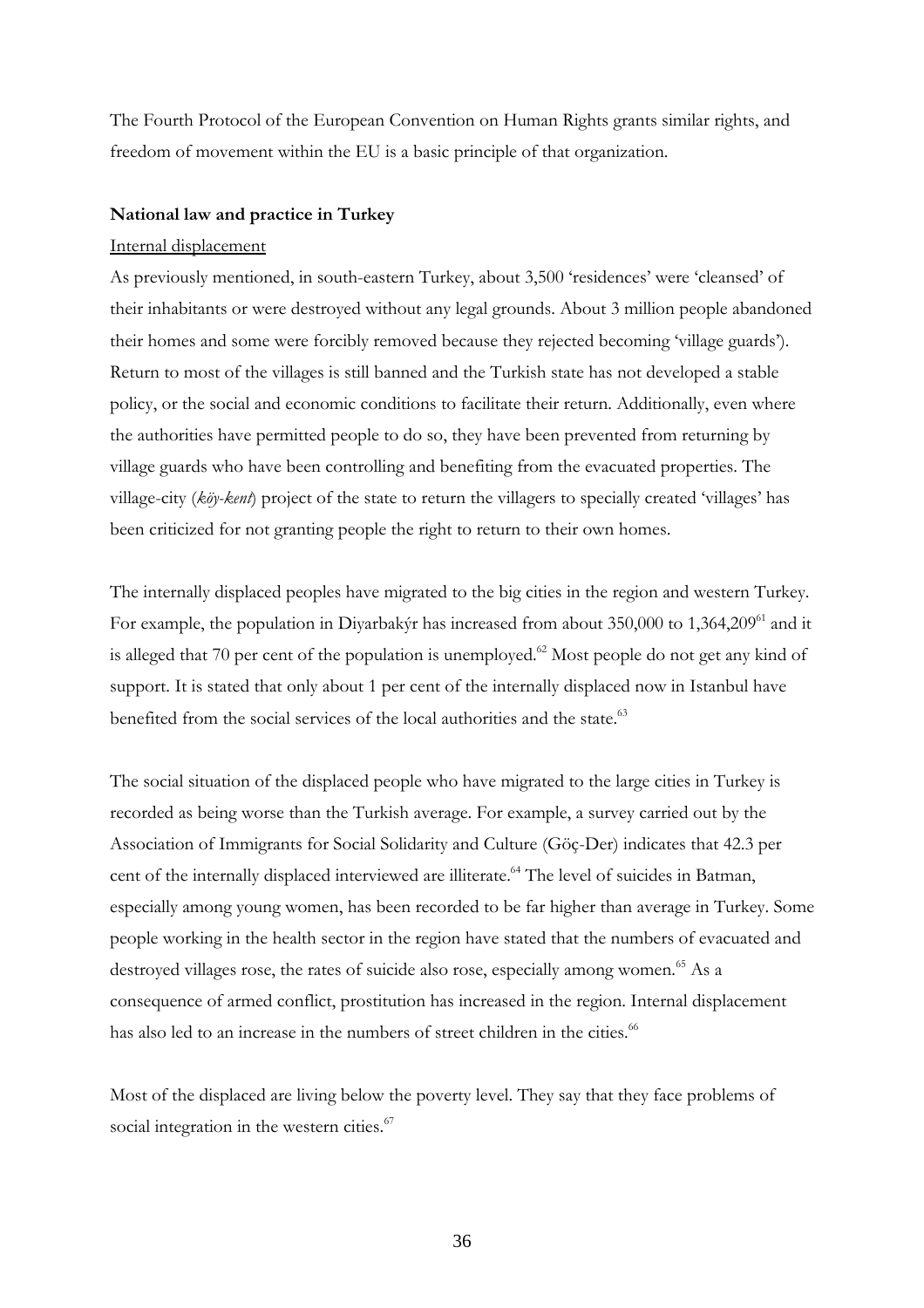#### Restrictions on the placement and movement of 'migrants'

Article 4 of the Habitant Law,<sup>68</sup> states that: 'Those that are not bound to the Turkish culture, anarchists, migrant gypsies, spies and those that have been deported, are not recognized as migrants'. Article 21 of the Law on the 'Movement and Residence of the Aliens' states that: 'The Ministry of Internal Affairs is authorised to expel stateless and non Turkish citizen gypsies and aliens that are not bound to the Turkish culture'. The Circular of the Ministry of Internal Affairs dated 23 October 2003 requires investigation about applications for Turkish citizenship, to include whether the applicant has any relation with begging and Gypsies (Roma). Although there is no data about the implementation of these provisions, they are clearly discriminatory against the Roma<sup> $69$ </sup>

#### **Assessment of compliance with European standards**

The discriminatory provisions mentioned above and the internal displacement are clearly in breach of Article 12 of the ICCPR and the principle of non-discrimination. The internal displacement and prohibition on return do not have any basis in national law.

#### **Prohibition of discrimination**

#### **European standards**

The Principle of non-discrimination is recognized as a part of non-derogable (*jus cogens*) international law and is included in many international human rights instruments: Article 14 of the ECHR, Article 4 of the FCNM, Articles 2 and 26 of the ICCPR, Article 3(1) of the UNDM, Article 2 of the UDHR, and paragraph 31 of the Copenhagen document prohibit discrimination.

Article 2 of the ICCPR prohibits distinction on the grounds of race, colour, sex, language, religion, political or other opinion, national or social origin, property, birth or other status, by taking necessary steps, by adopting laws or other measures, to give effect to the rights recognized in the Covenant. Moreover, the ICCPR requires state parties to provide effective remedies by judicial, administrative or legislative authorities to persons whose rights are violated by anyone.

Protocol no. 12 to the European Convention on Human Rights goes further and prohibits discrimination not only related to the rights guaranteed in the Convention, but in relation to all rights guaranteed in law of the party state.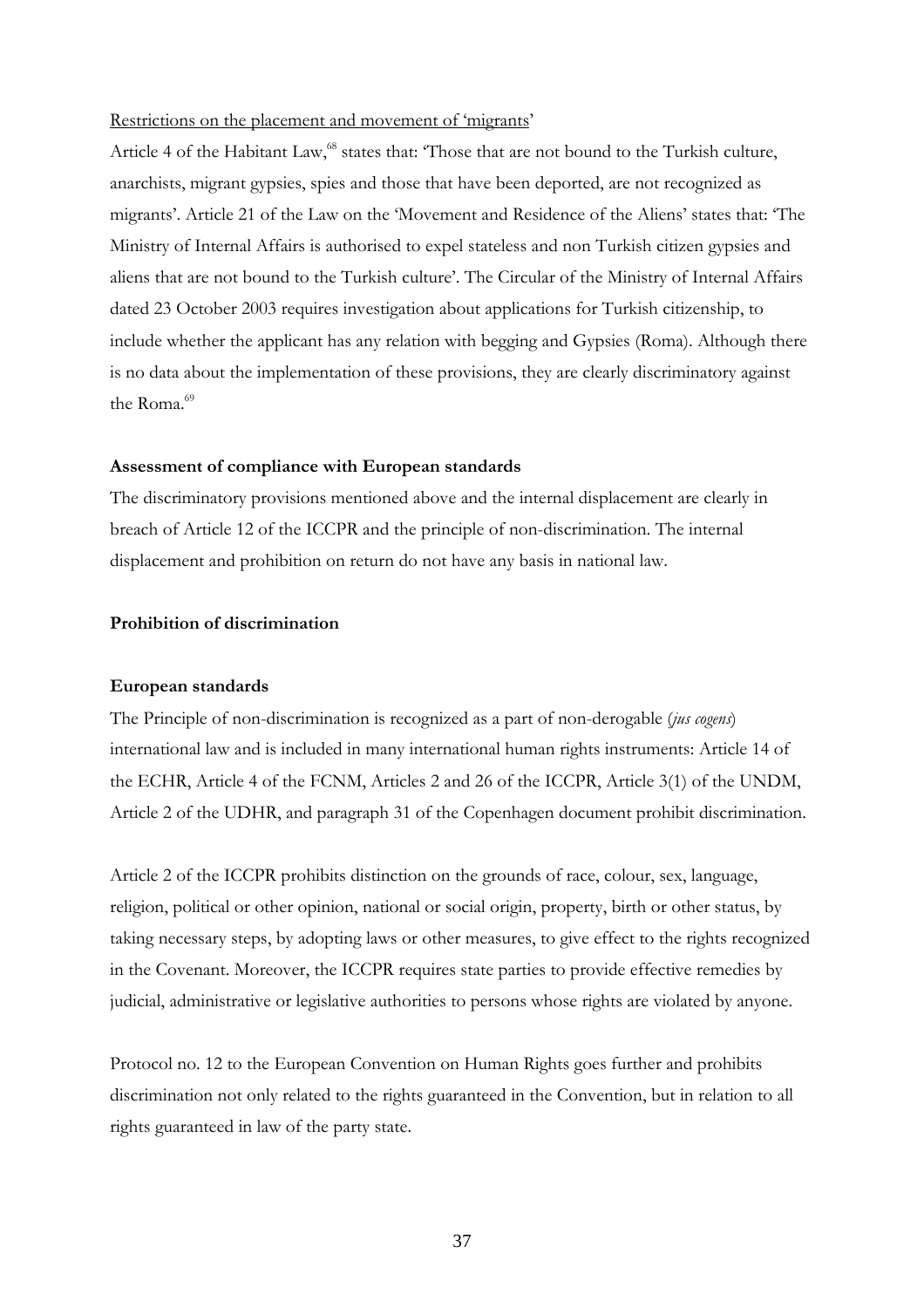The principle of non-discrimination is also part of the EU's *acquis communitaire*. The EC Directive on Implementing The Principle Of Equal Treatment Between Persons Irrespective Of Racial Or Ethnic Origin adopted on 29 June 2000, (2000/43/EC), defines protection against discrimination for all persons as a universal right of freedom, security and justice; and prohibits any direct or indirect discrimination based on racial or ethnic origin as regards the areas covered by the Directive, requiring states to provide legal protection and compensation for persons who have been subject to such discrimination, and to define the concept of harassment in accordance with the national laws and practice of the member states. The member states were required to introduce laws and remedies on anti-discrimination by 19 July 2003.

The Directive requires member states, in accordance with Article 3(2) of the EC Treaty, aim to eliminate inequalities, and should promote equality between men and women, especially since women are often the victims of multiple discrimination.

The Directive requires all member states to empower associations or legal entities to engage, either on behalf or in support of any victim, in proceedings, without prejudice to national rules of procedure concerning representation and defence before the courts; and to promote dialogue between the social partners and with non-governmental organizations (NGOs) to address different forms of discrimination and to combat them.

Importantly, the Directive recommends the establishment of a body or bodies in each member state, with competence to analyse the problems involved, to study possible solutions and to provide concrete assistance for the victims.

#### **National law and practice in Turkey**

Article 10 of the Turkish Constitution guarantees all individuals equality without any discrimination before the law, irrespective of language, race, colour, sex, political opinion, philosophical belief, religion and sect, or any such considerations. The article states that:

*'No privilege shall be granted to any individual, family, group or class. State organs and administrative authorities shall act in compliance with the principle of equality before the law in all their proceedings.'*

There is no law that prohibits and punishes any kind of discrimination. The draft Penal Code that has been approved by the Parliamentary Justice Commission brings a provision on the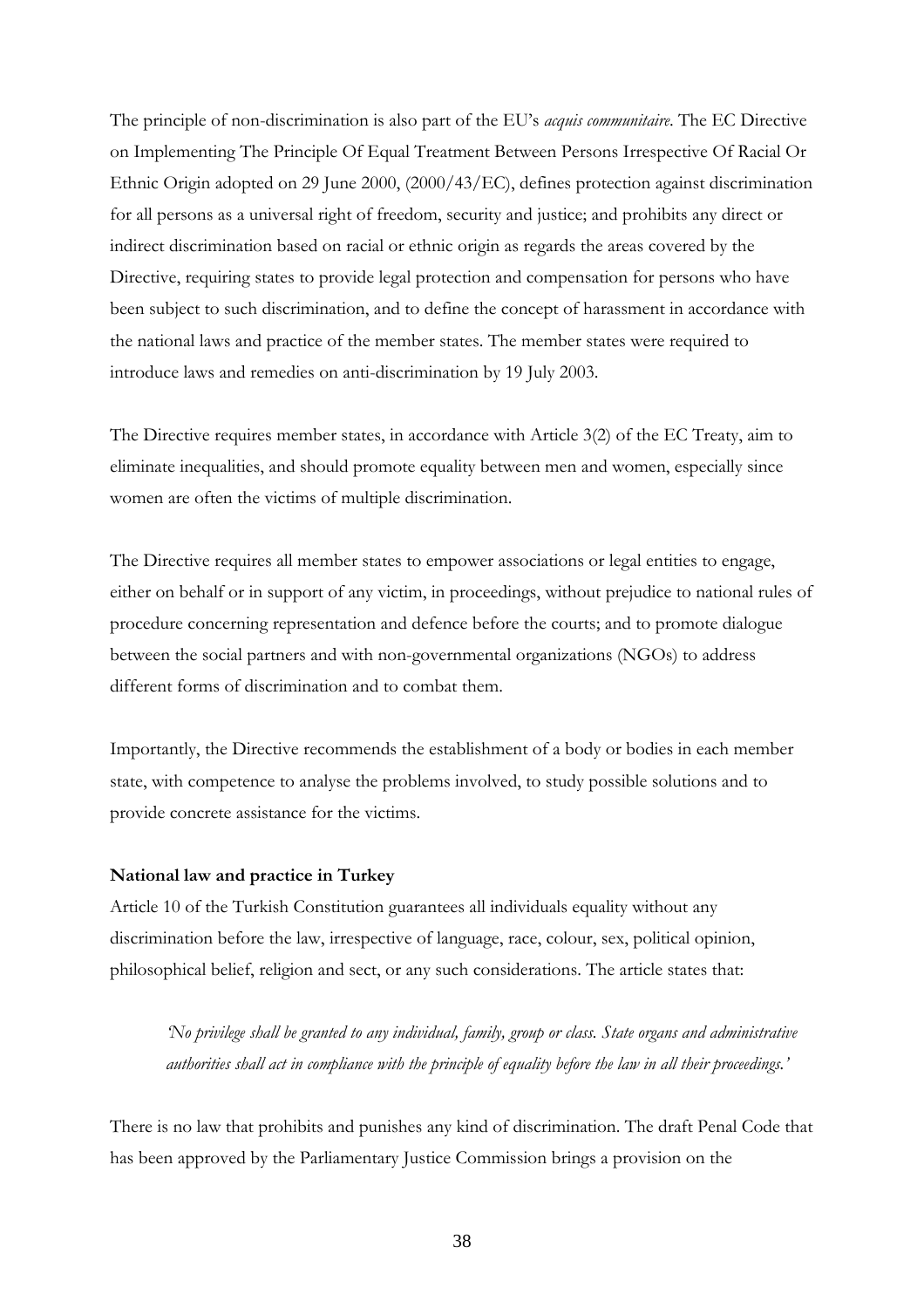prohibition and punishment of discrimination on the grounds of language, race, colour, sex, political opinion, philosophical belief, religion and sect. However the Article prohibits such discrimination only in relation to selling goods, carrying out or benefiting from a service, employment, denying food, refusing to carry out a public service, or carrying out an economic activity. Anyone who discriminates in the above situations will be sentenced to six–12 months imprisonment or receive a fine.

There is no public body that deals with discrimination. Groups may not have the right to be involved in judicial proceedings related to their communities. For example, Diyarbakýr Bar's application for the cancellation of the Regulation on Radio–TV Broadcasting in traditionally spoken languages was rejected on the basis that they did not have the right to be a claimant.

According to the Organization of Human Rights and Solidarity for Oppressed People (Mazlum-Der), two Kurds originally from south-eastern Turkey currently living in Uzunburun village of the Dikili county of Ýzmir, claimed that their application for domicile was rejected by the registrar arbitrarily and that they have been facing various difficulties, such as registering their children at school, using electricity and water provided by the municipality, and making applications for employment as a result of this rejection.

Discriminatory treatment of Kurdish peoples in western cities continues.<sup>70</sup> Some Armenians say that there are no Armenians employed in the military or governmental sectors in Turkey. Roma say that prejudice against them is rife.  $71$ 

Many women's rights organizations in Turkey have lobbied for a change in the provisions in the Turkish Penal Code, so that 'honour' killings are recognized as an aggravated crime. However, the Parliamentary Justice Commission has added these killings as an aggravated circumstance under the title of 'customary killings' regarding certain communities (*töre cinayeti*). This has been criticized by many human rights organizations on the basis that such a definition is discriminatory (or at least biased) and changes the meaning of such killings, which have their roots in patriarchal societies.

The discriminatory statements against non-Turkish and non-Muslim peoples in the textbooks have been mentioned in previous sections.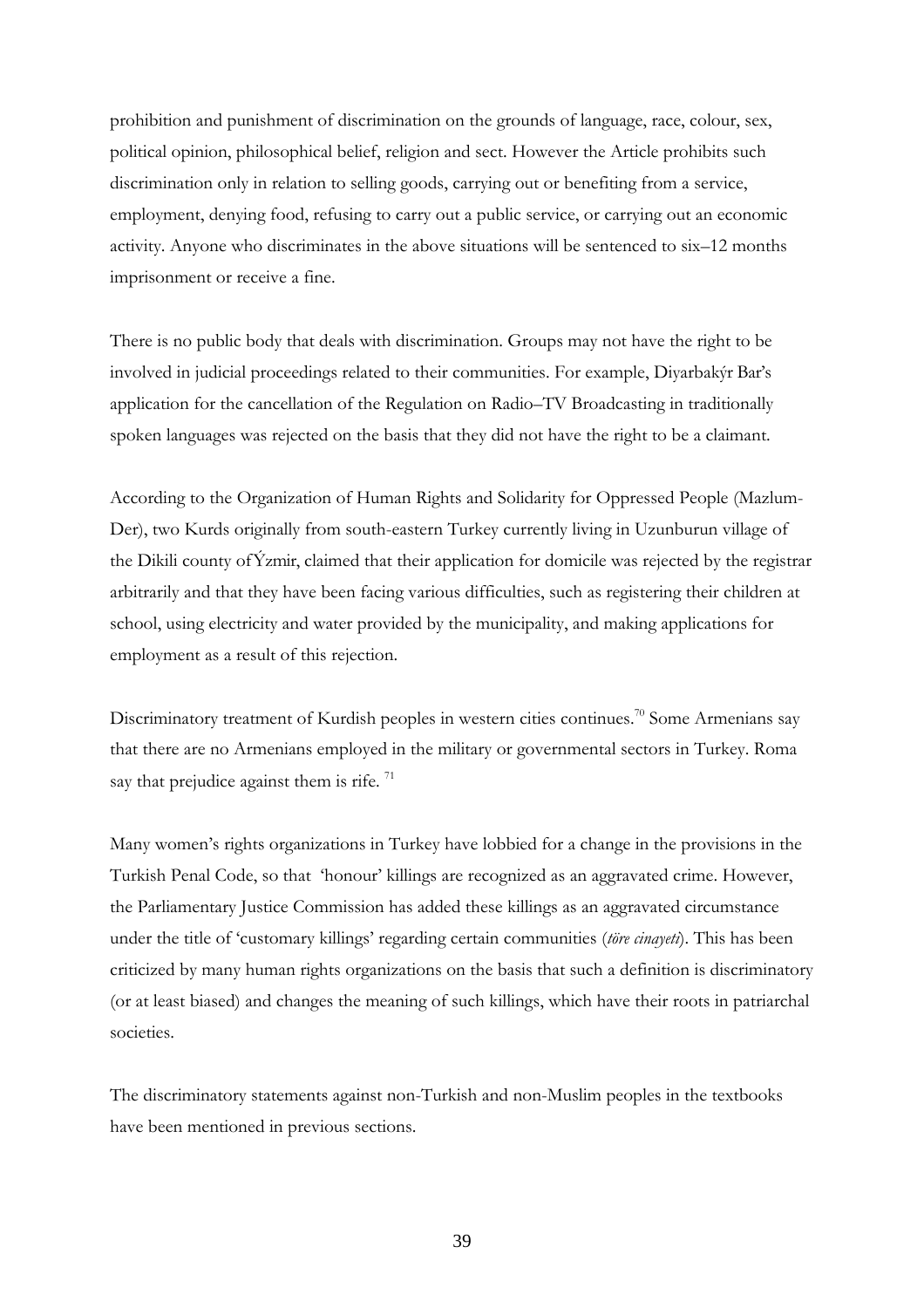Some progress has been recorded regarding hate speech against minorities. On 17 July 2004, the Court of Appeal approved the decision of the local court to sentence a medical doctor under Article 312 of the Penal Code for incitement to hatred on the grounds of ethnic difference.<sup>72</sup> The doctor stated: 'you filthy Kurds, you all deserve to be killed …' when dead bodies were taken to a health centre following a clash between the PKK and Turkish army. For the first time, Article 312 of the Penal Code has been used as a way of protecting an ethnic group.

In 2003, some progress was made regarding discrimination against Roma. A book called 'The Gypsies of Turkey', published by the Ministry of Culture, which included discriminatory statements, such as defining Roma as 'beggars, who have more than one partner, quarrelsome, running brothels … was subsequently withdrawn. The discriminatory statements in the encyclopaedia published by the Ministry of National Education and the dictionary published by the Turkish Language Institution were removed in 2003.

#### **Assessment of compliance with European standards**

The lack of any specific law on the prevention of discrimination and for compensation for those who have been subject to discrimination is an obstacle to the legal protection against discrimination. This is particularly important given the public and private discrimination that continues to be recorded against minorities. A public body to deal with discrimination is crucial. Taking into consideration also the discriminatory statements in the school textbooks, it can be said that there is no state policy on the prevention of discrimination and the promotion of tolerance in society.

## **Evaluation of Turkey's progress in meeting European standards**

Taking all of the reforms into consideration, Turkey has taken some significant steps towards meeting the Copenhagen criteria. The AKP government has made the EU accession process its priority since it came into power. Many taboos have been broken, especially regarding to the non-Muslim minorities and the Kurdish community, who have long been treated as a danger to the unity of the state. The reforms regarding the property rights of non-Muslim minorities, broadcasting in minority languages and the legalizing of private language courses are of particular note.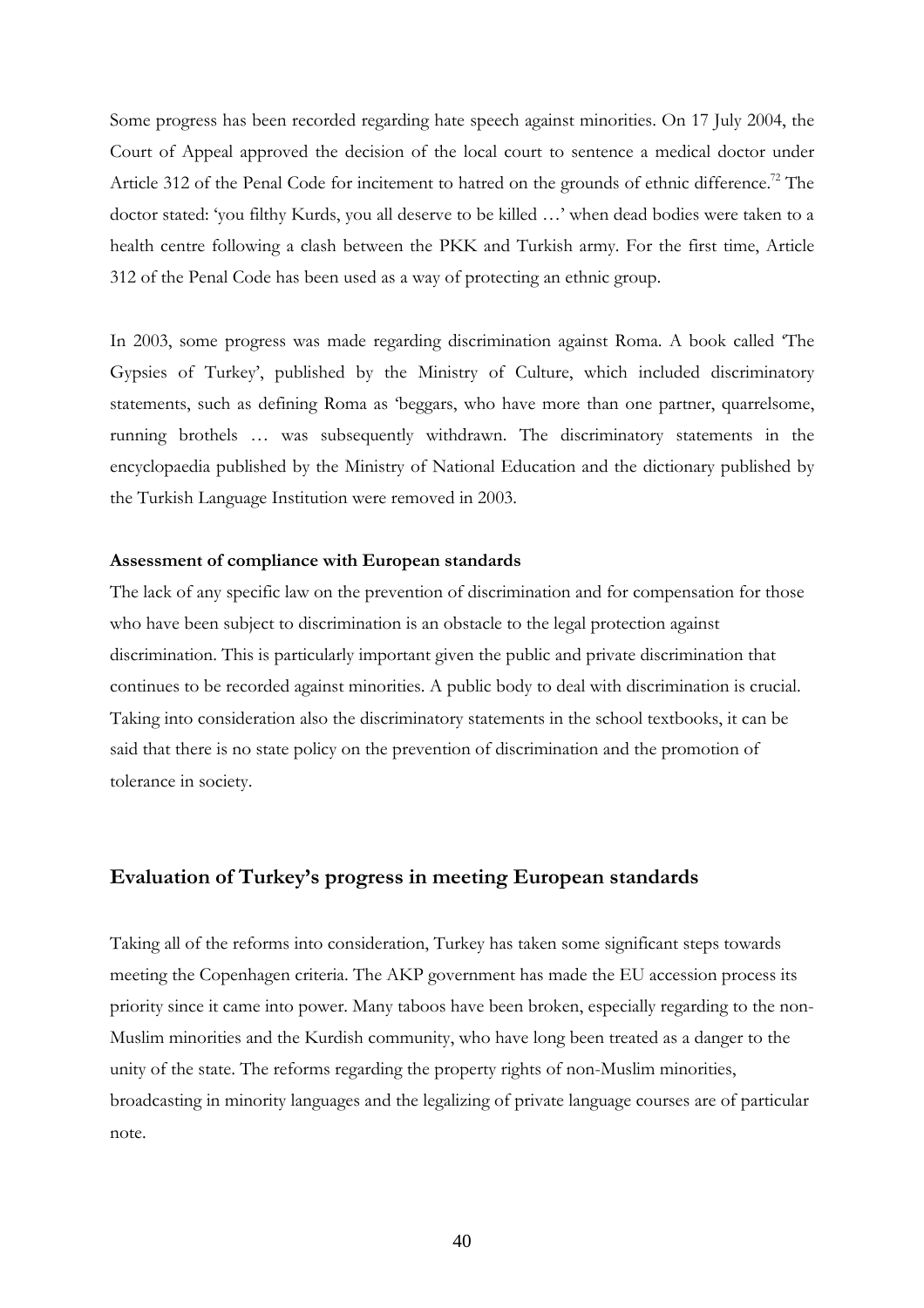However, further amendments are needed to meet the Copenhagen criteria and the EU standards. The insufficiencies of the laws regarding minority rights and relevant reforms are analysed briefly above. In addition to the inadequacies of the reforms, there are key issues, which, until there is a fundamental shift of approach, will continue to be of major concern, and there are questions over the sustainability of the changes made. First, Turkey continues to refuse to recognize the right to exist and the identity of all of its minorities, as shown by its failure internationally to ratify the FCNM or ICCPR Article 27 in full, and in the refusal to allow the basic unimpeded right of the free use of languages. Because of this failure to change the basic outlook, it is not surprising that the regulations that are issued regarding the implementation of the laws are sometimes inconsistent with the laws and bring further restrictions. Neither is it surprising that the implementation of the reforms is prevented by public officials or that the courts' decisions are inconsistent.

In its national programme, in the sections of 'cultural life and freedom' Turkey states that:

*'the official language and the formal educational language of the Republic of Turkey is Turkish. This however does not prohibit the free usage of different languages, dialects and tongues by Turkish citizens in their daily lives. This freedom may not be abused for the purposes of separatism and division'.*

Thus, Turkey does not pledge itself to any reform in this section, declaring its concern about 'separatism and division' instead.

Recently, the Land Forces Commanders issued an intelligence circular to some district governments to collect intelligence information on those who are carrying out separatist and destructive activities. Minorities were counted among those people who should be followed.<sup>73</sup> In this respect, Turkey needs to amend the Constitution and the laws analysed above, and develop a genuine national policy on the protection of minority rights. Minorities should be seen as an element of cultural diversity of the state. The state should develop a dialogue with the minority communities to find out their problems and needs, and to develop a policy that will meet their needs, instead of seeing them as a threat to the unity of the state.

## **Recommendations to the Turkish government and the EU**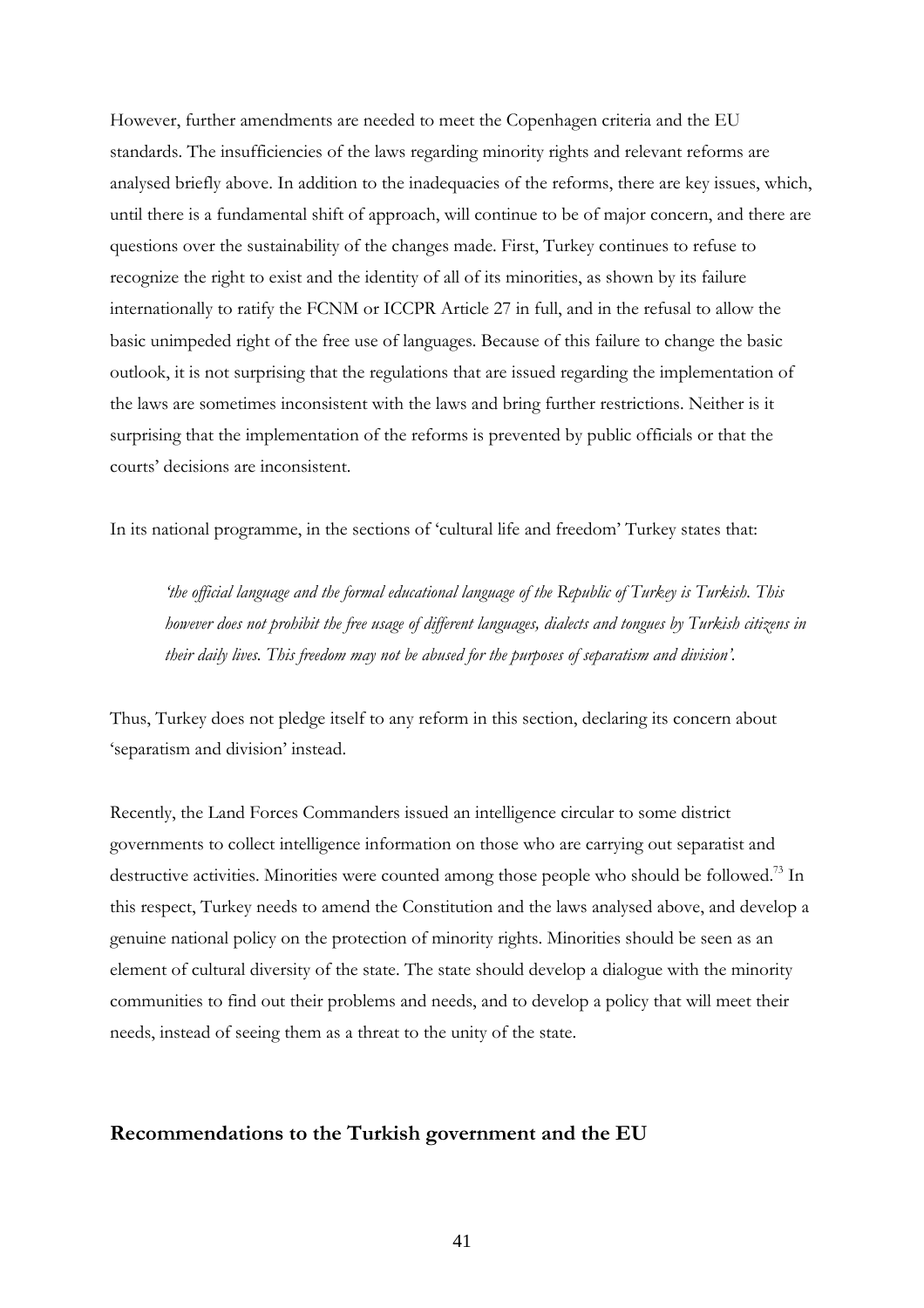## **International commitments and recognition of minorities**

- Turkey should sign the FCNM immediately and ratify without any declarations.
- Turkey should remove its declaration with regard to ICCPR Article 27.
- All ethnic, religious and linguistic groups that qualify internationally as minorities should be treated as such domestically, and granted their rights under international and national law on an equal basis.

## **Religious minorities**

- Regarding the non-Muslim foundations, the dual systems applied to the foundations should be abolished and the non-Muslim foundations should be subject to the Civil Law that is applied to the other foundations.
- The pending cases brought against the non-Muslim foundations before and after the reforms should be dismissed by the Courts.
- The law on the property rights of non-Muslim foundations should be changed in order to return the properties that have been taken since 1974.
- Religious institutions should be recognized as having a legal personality and religious education should also be allowed for the Syriac and Protestant communities. The Clergy School in Heybeliada should be re-opened.
- The right to establish places of worship should also include Alevis' *cemevis*. The restrictions on the establishment of worship places should be removed.
- The classes on 'religious culture and knowledge of morality' should become selective and should include true and tolerant information on the other religions.
- The Presidency of Religious Affairs should be reformed so as not to discriminate between religions.

## **Educational rights of minorities**

• Article 42 of the Constitution should be amended or abolished to allow for private minority language education without restriction, and for minority language education in public education when linguistic minorities are a high proportion of the population.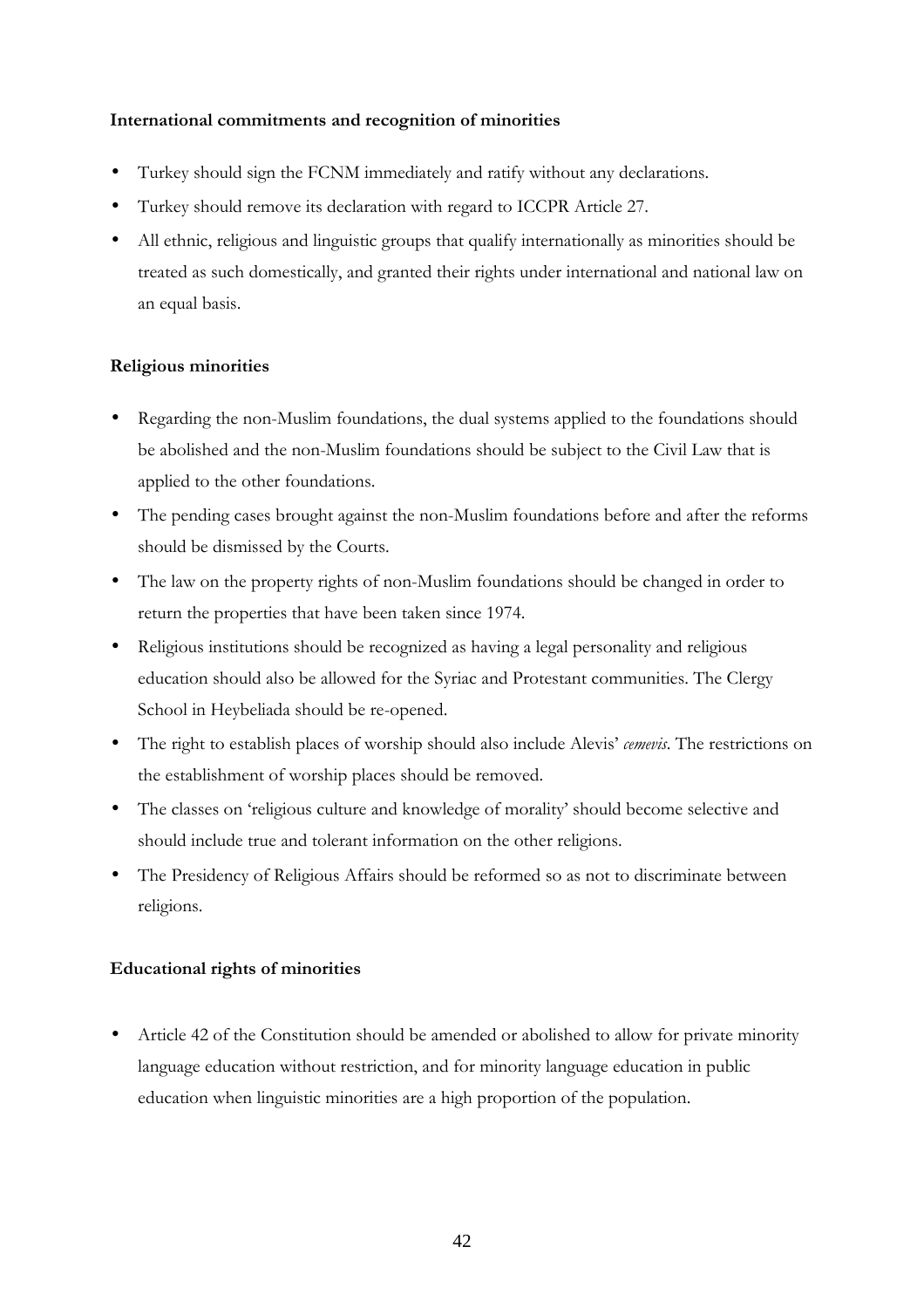- The Regulation on the Implementation of the Foreign Language Education and Teaching Law must be amended to abolish or at least greatly limit the restrictions about establishing such courses.
- The state should support minorities that do not have sufficient resources to establish their own courses when there is a demand.
- No one should be prosecuted or otherwise persecuted for requesting education in particular languages or on particular cultures.
- School textbooks should include information about the history and culture of minorities, and all discriminatory references should be prohibited.

## **Political participation of minorities**

- The Turkish Constitution should specifically guarantee the right of persons belonging to all minorities to take part in public life, including voting, being elected, participating in public office, and freedom of association and expression.
- The 10 per cent threshold should either be lowered for all parties, or a particular provision, as in Germany and Poland, be created which means that the threshold will not apply to parties representing minorities.
- Article 81, the 'Prevention of the Creation of Minorities' clause in the Political Parties Law should be abolished.
- All restrictions on using languages other than Turkish in political affairs should be abolished, including Article 81(b) of the Political Parties Law.
- The authorities should ensure that election material is available in minority languages, particularly in areas where large numbers of the population do not speak Turkish as a first language.
- Special measures should be adopted to ensure that all internally displaced peoples can vote.
- No politician should be investigated, prosecuted or otherwise harassed for peacefully advocating any minority issue or for using any language
- The Turkish government should develop an institutional dialogue with minorities. The composition of the Board on Evaluation of Minority Problems must be changed to include representatives of minorities and its remit should cover all aspects of implementation of European standards for all minorities. Its name should be changed to Minority Issues.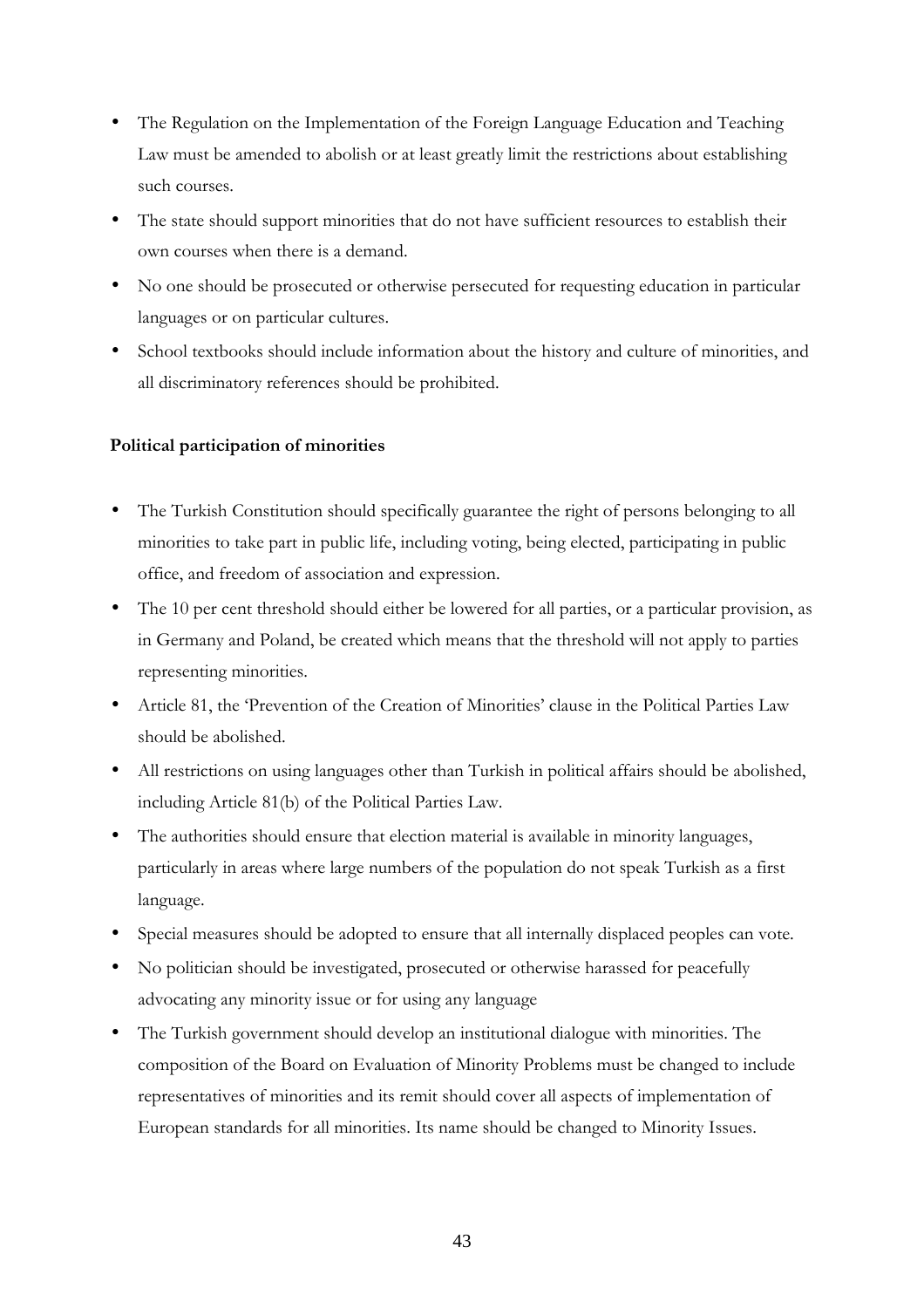• The human rights boards of regional and local authorities should be required to consult the minorities in their region.

## **Freedom of expression and broadcasting in minority languages**

- Article 312 of the Turkish Penal Code should be amended to make clear that expressions regarding minorities do not constitute grounds for any conviction.
- Restrictions on the use of language in broadcasting should be abolished. The licensing of private broadcasters should follow clear, accessible rules that do not discriminate on the grounds of language. The right to broadcast in minority languages should be immediately given to local broadcasters. In particular the limits on the length of such broadcastings and restrictions on the type of programmes, the prohibition on broadcasting programmes for children and the teaching of languages should be removed from the law.
- The state broadcaster TRT should broadcast in other languages that are requested, such as Laz and Roma. Clear, non-discriminatory rules should set out the allocation of airtime for minority language broadcasting.
- The High Board of Radio and Television's mandate on the closure of stations regarding minorities should be strictly limited.

## **Alphabet, using personal and place names in a minority language and using a minority language in administrative and judicial services**

- The restriction on using personal names should be abolished in order to guarantee the public recognition of all names, including Kurdish names that include 'w', 'x', 'q'.
- Place names that have been changed into Turkish, should also be displayed once more in the minority language where minorities request. Article 2 of the Provincial Administrative Law should be abolished.
- Where minorities constitute a significant proportion of the population and if they request it, they should have the right to be served in public institutions in their first language. Article 3 of the Constitution should be amended to make this clear.
- Professional interpretation in Kurdish should be provided before all courts and health services in Kurdish areas and in major cities.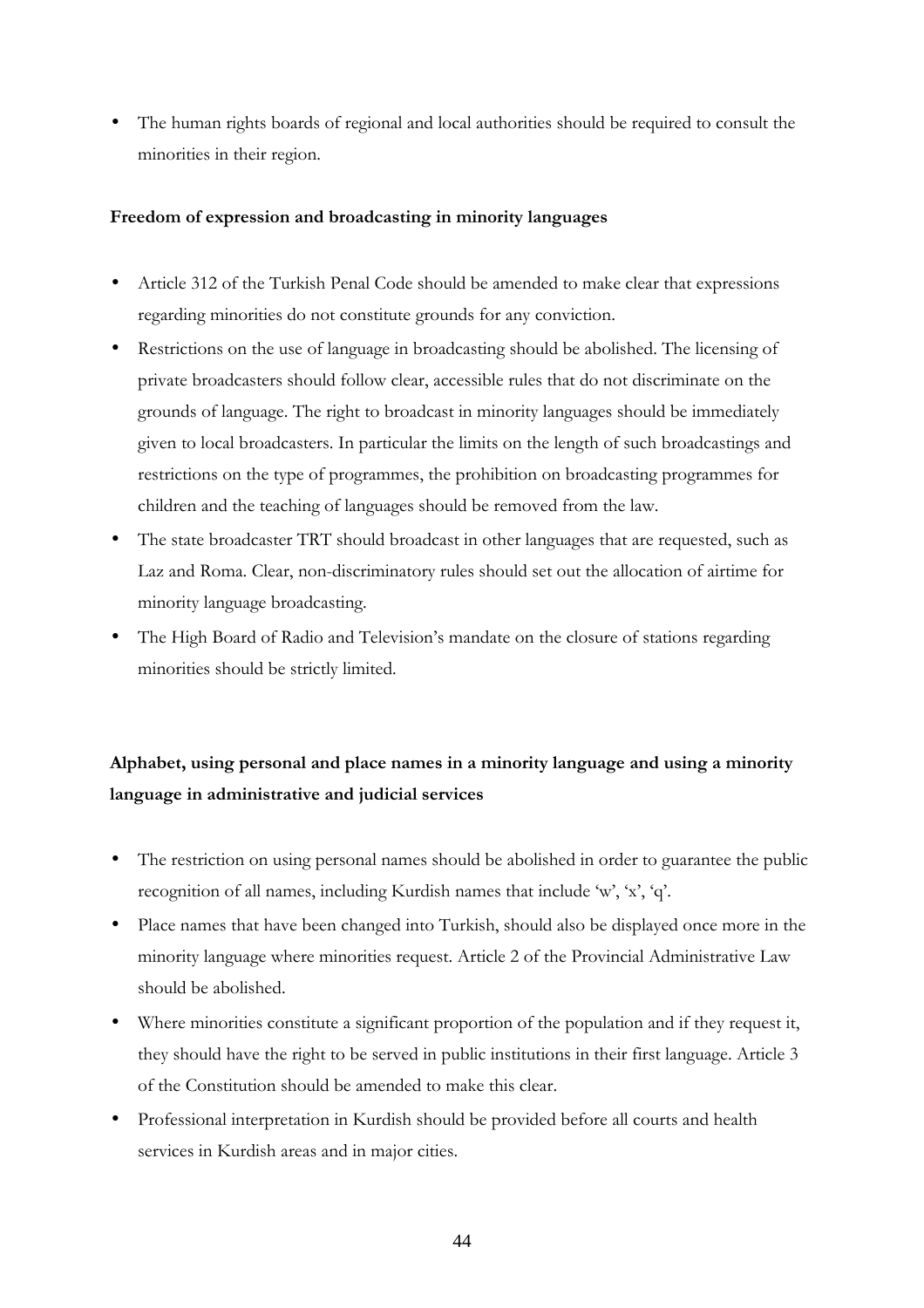## **Right to association and peaceful assembly**

- Limitations on the establishment of associations on the basis of race, ethnicity, religion, sect, region, or any other minority group, should be abolished.
- Harassment of minority associations and minority rights defenders should be stopped.

## **Freedom of movement and internal displacement**

- All official restrictions on persons returning to their homes are unlawful and should be stopped.
- The government should immediately acknowledge its duty to ensure the return and compensation of internally displaced peoples. First, the evacuated villages and lands should be cleared of landmines, the state should demobilize the 'village guards' and ban their control over the properties immediately. The destroyed infrastructure of the villages should be rebuilt, including the schools. The internally displaced who are willing to return to their villages must be economically supported to do so, and this support should be sustained. All losses relevant to internal displacement must be compensated according to the relevant decisions of the ECHR. These losses must be investigated by a commission that consists of public officials and civil society.
- Limitations of freedom of movement that are discriminatory against the Roma should be abolished.

## **Discrimination**

- The government should immediately begin consultation on and the drafting of a comprehensive anti-discrimination law, that will meet the EU criteria, including:
	- prohibiting direct and indirect discrimination;
	- providing effective remedy for discrimination cases immediately;
	- allowing groups to be involved in the judicial proceedings regarding discrimination; and
	- creating a public body that will deal with discrimination issues.
- The discriminatory provisions in the school textbooks should be removed. The Circular issued by the Ministry of National Education, which requires the inclusion of information on the 'so-called Armenian Genocide' and 'allegations of the Greeks and Syriacs' in the school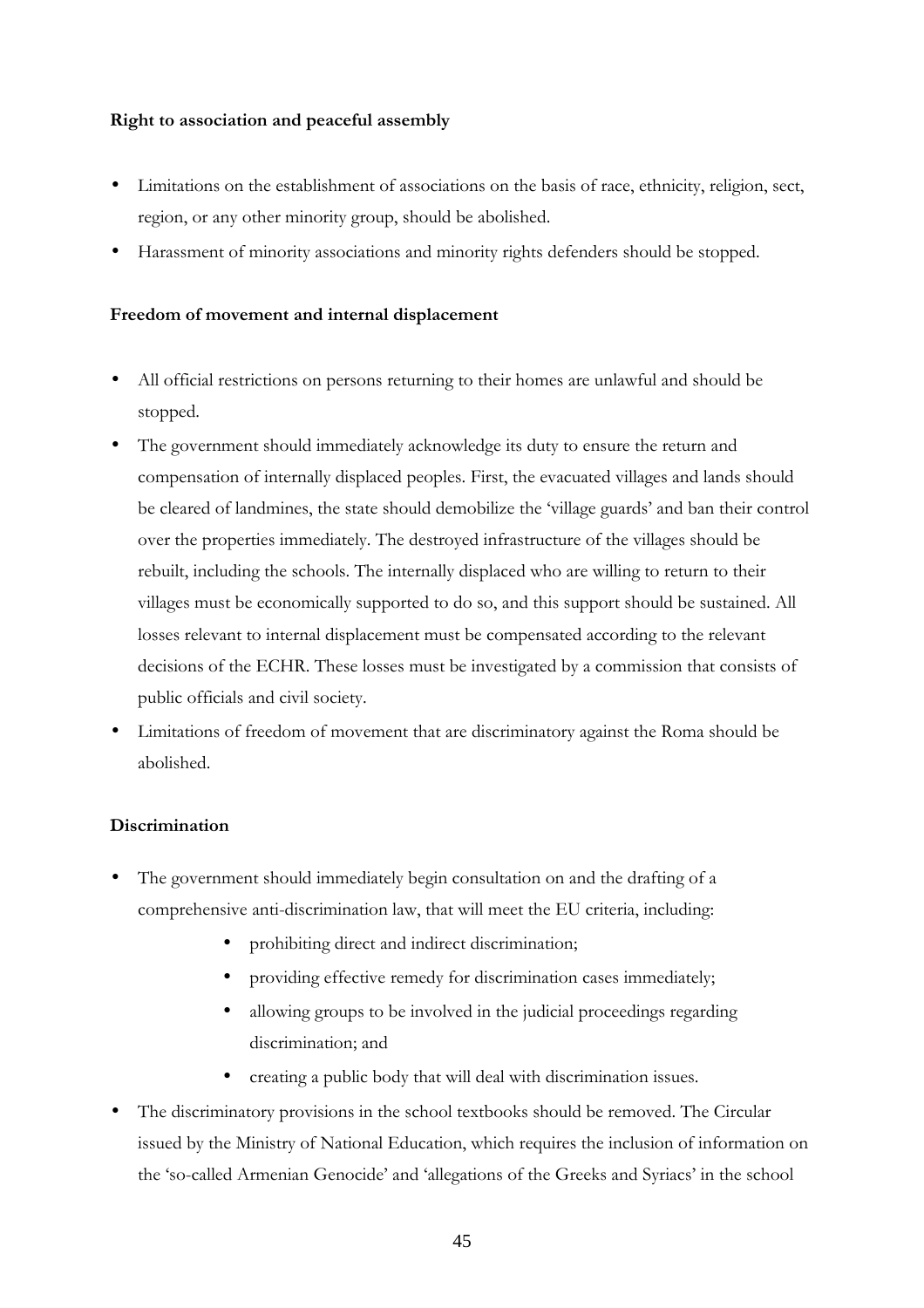books and in related activities, should be withdrawn and the textbooks should include balanced information about minorities to contribute to cultural understanding and tolerance.

## **Notes**

- 1 For example, the Greek population of the island of Imvros has fallen by over 90 per cent since the 1960s, following the effective ending of Greek-language education and the practice of the Orthodox religion.
- 2 The other two non-signatories being Andorra and France.
- 3 Aksu, M., *Türkiye'de Çingene Olmak, Ozan Yayýncýlýk,* 2003.
- 4 Interview, Istanbul, 12 June 2004.
- 5 Interview, Istanbul, 13 June 2004.
- 6 Öktem, N., 'Religion in Turkey', *Brigham Young University Law Review*, J. Reuben Clark Law School, vol. 2002, no. 2.
- 7 *Ibid.*
- 8 Interview, Ankara, 15 June 2004.
- 9 See, Case Relating to Certain Aspects of the Laws on the Use of Languages in Education in Belgium, ECHR, Judgment 23 July 1968.
- 10 Interview, Diyarbakýr, 6 June 2004. Interview, Istanbul, 19 June 2004.
- 11 *Batman Daily*, 14 May 2004.
- 12 See the press release of Eðitim-Sen, 30 June 2004: http://www.egitimsen.org.tr/ basinaciklamasi/30haziran2004\_kapatmadavasi.html
- 13 *Human Rights in School Books: Results of Research*, History Foundation, 2003, p. 45. One example was a secondary school textbook that referred to Roma in Sofia as: 'just like ours, beggars who you can't get rid of'.
- 14 *Ibid.,* p. 50. One such statement compares sounds in the Greek language to those made by snakes.
- 15 *Ibid.,* p. 73.
- 16 The Lund Recommendations on the Effective Participation of National Minorities in Public Life (1999) and the Warsaw Guidelines to Assist National Minority Participation in the Electoral Process (2001).
- 17 Only two political parties sit in the current parliament; the government's Justice and Development Party (AKP) and the People's Republican Party.
- 18 Law no. 2820, adopted on 26 April 1982.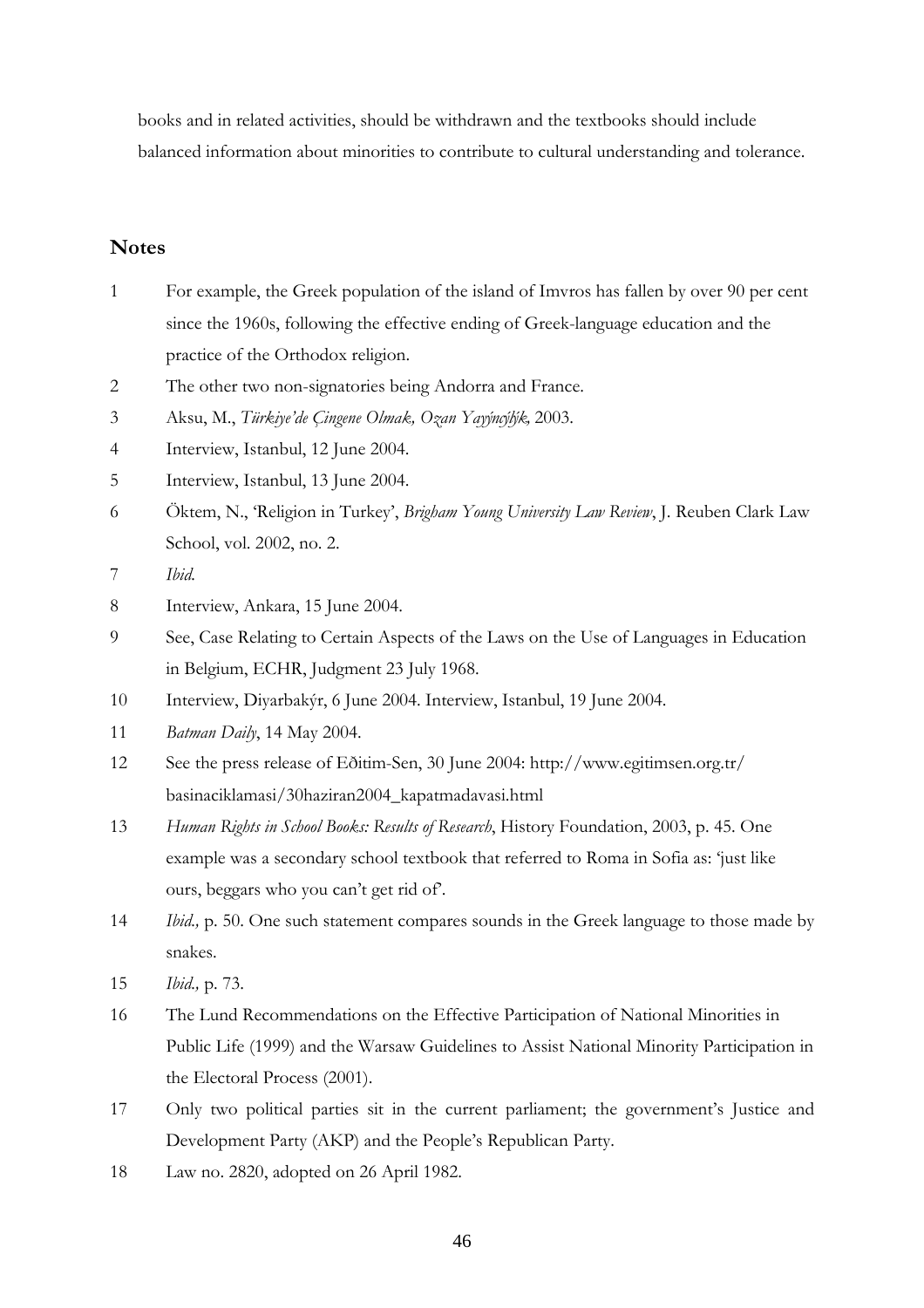- *Socialist Party and others v. Turkey,* ECHR, Judgment of 25 May 1998. Some of the parties that were closed on this basis are: Democracy Party, Freedom and Democracy Party, People's Labour Party and Socialist Turkey Party.
- *Radikal Daily*, 9 March 2004.
- *Radikal Daily*, 14 May 2004.
- Law no. 298, adopted on 26 April 1961.
- *Radikal Daily*, 8–9 July 2004.
- BIA News Centre, 23 February 2004.
- *Ülkede Özgür Gündem*, 31 March 2004.
- Bia News Centre, 9 June 2004.
- *Ibid*.
- Interview, Istanbul, 12 June 2004.
- Bia News Centre, 11 June 2004.
- *Ibid.*
- Interview, Istanbul, 13 June 2004.
- More information about their demands can be found at http://www.lazuri.com/oxomonduli.html and http://www.lazebura.net/
- *Radikal Daily*, 20 June 2004.
- *Konstaninidis v Stadt Altensteigstandesamt* (Case C 168/91, 1993 CMLR 401) which concerned a Greek person working in Germany. The relevant provision of the EEC Treaty at that time was Article 52.
- Applicant: Hürriyet ªener, Decision of the 3. Beyoðlu Court of First Instance (Asliye Hukuk Mahkemesi), Date: 06.05.2004, File No. 2004/109.
- Name: Seyhan Çoban Wiles, date of last registration: 8 November 2002.
- Name: Heval Kawa Oran, date of registration: 7 April 2004, Küçükçekmece, Istanbul.
- *Ülkede Özgür Gündem*, 21 October 2003.
- Law no. 5442, adopted on 10 June 1949.
- Interview, Istanbul, March 2004.
- *Radikal Daily*, 27 May 2004.
- Interview, 12 July 2004.
- Interview, Ankara, 15 June 2004.
- According to the statistics provided by the Directorate, the total budget of the Directorate for 2004 is 997,437,000,000,000 TL. The total number of the staff working for the Directorate is 82,983, and there are 62,457 working for the mosques. There are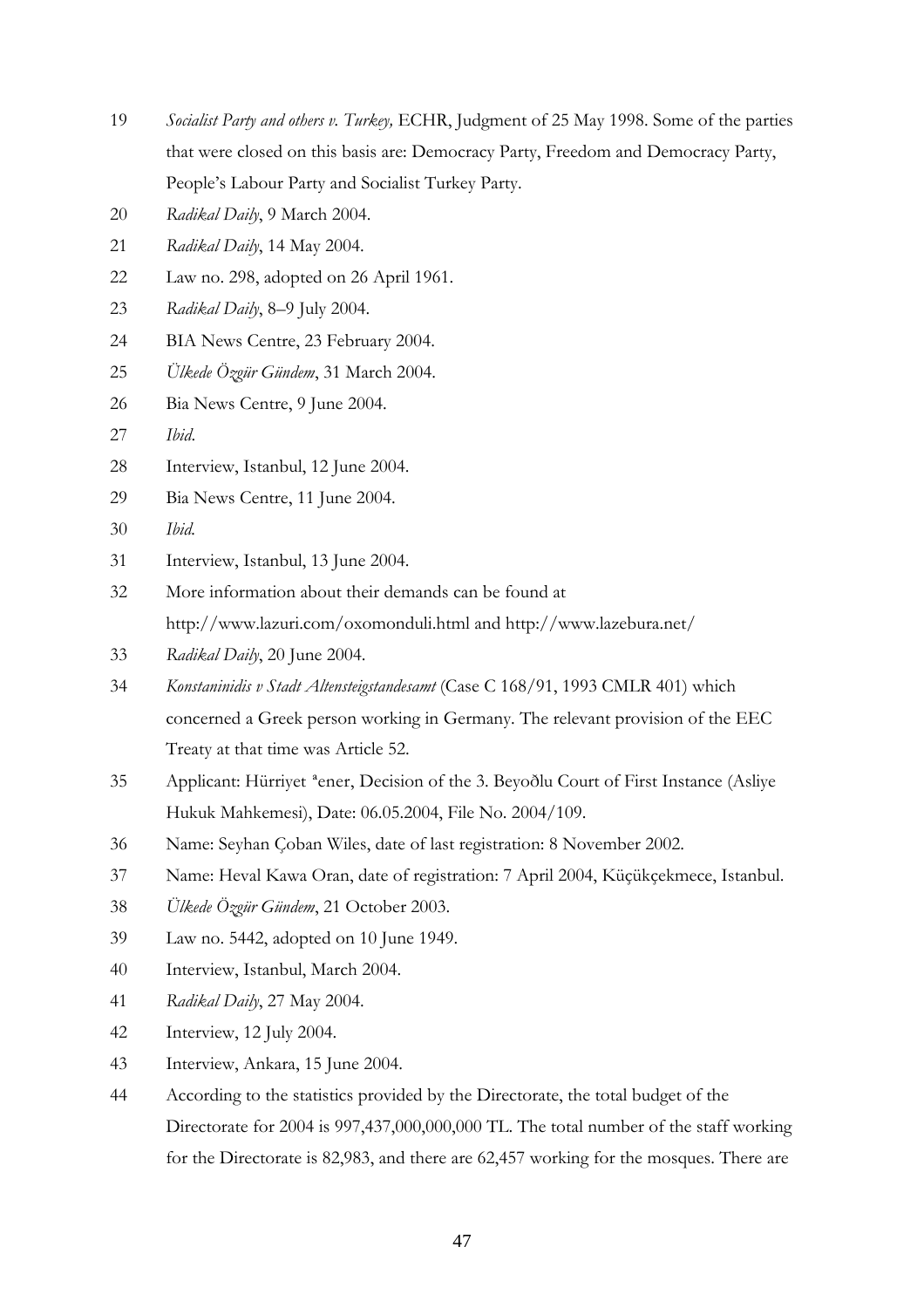currently 3811 Qu'ran courses with 118,562 students. These statistics are taken from the official web page of the Directorate: http://www.diyanet.gov.tr

- 45 Press Release issued by Kazým Genç, the President of the Pir Sultan Abdal Culture Centre, on 25 April 2004.
- 46 Interview, 12 July 2004.
- 47 *Ibid*.
- 48 Interview, Ankara, 15 June 2004.
- 49 History Monitoring Group for Peace which was established to address the issue and campaign against it.
- 50 The case is pending before Üsküdar Civil Court of First Instance, file no. 2003/39.
- 51 The application was made by lawyer Diran Bakar on 21 May 2003.
- 52 See also Prof. Baskin Oran's presentation at the conference on 'Minority Foundations and Their Legal Problems' organized by the Turkish Economic and Social Studies Foundation, 15 May 2004. http://tesev.org.tr
- 53 See the Metropolit Meliton's presentation at the conference on 'Minority Foundations and Their Legal Problems', *op. cit.*
- 54 Interview, 12 July 2004.
- 55 The number given by the Research Commission is 3,428, however if small residential places are included, this figure rises to 3,855. Interview, 18 June 2004, Ýstanbul.
- 56 *Ibid.*
- 57 See Osman Baydemir's presentation, the Major of the Diyarbakýr Metropolitan Municipality, in the conference on 'Internal Migration and Policy Recommendations', organized at Istanbul Bilgi University on 19 June 2004.
- 58 Interview, 23 July 2004.
- 59 *Radikal Daily*, 23 December 2003.
- 60 Amnesty International Report on Turkey, *Restrictive laws, arbitrary application-the pressure on human rights defenders*, 12 February 2004, http://www.amnesty.org
- 61 Information provided by the State Statistics Institute according to the census in 2000. http://www.die.gov.tr/konularr/SE-LE/nufus03.gif
- 62 Interview with Osman Baydemir, the Mayor of Diyarbakýr Metropolitan Municipality, *Sabah Daily*, 13 June 2004.
- 63 Report of the Human Rights Commission of the Turkish Architects and Engineers Union, date of accession 15 June 2004, http://www.tmmob.org.tr For more information on the migrations, see the report of the Migrants' Association for Social Cooperation and